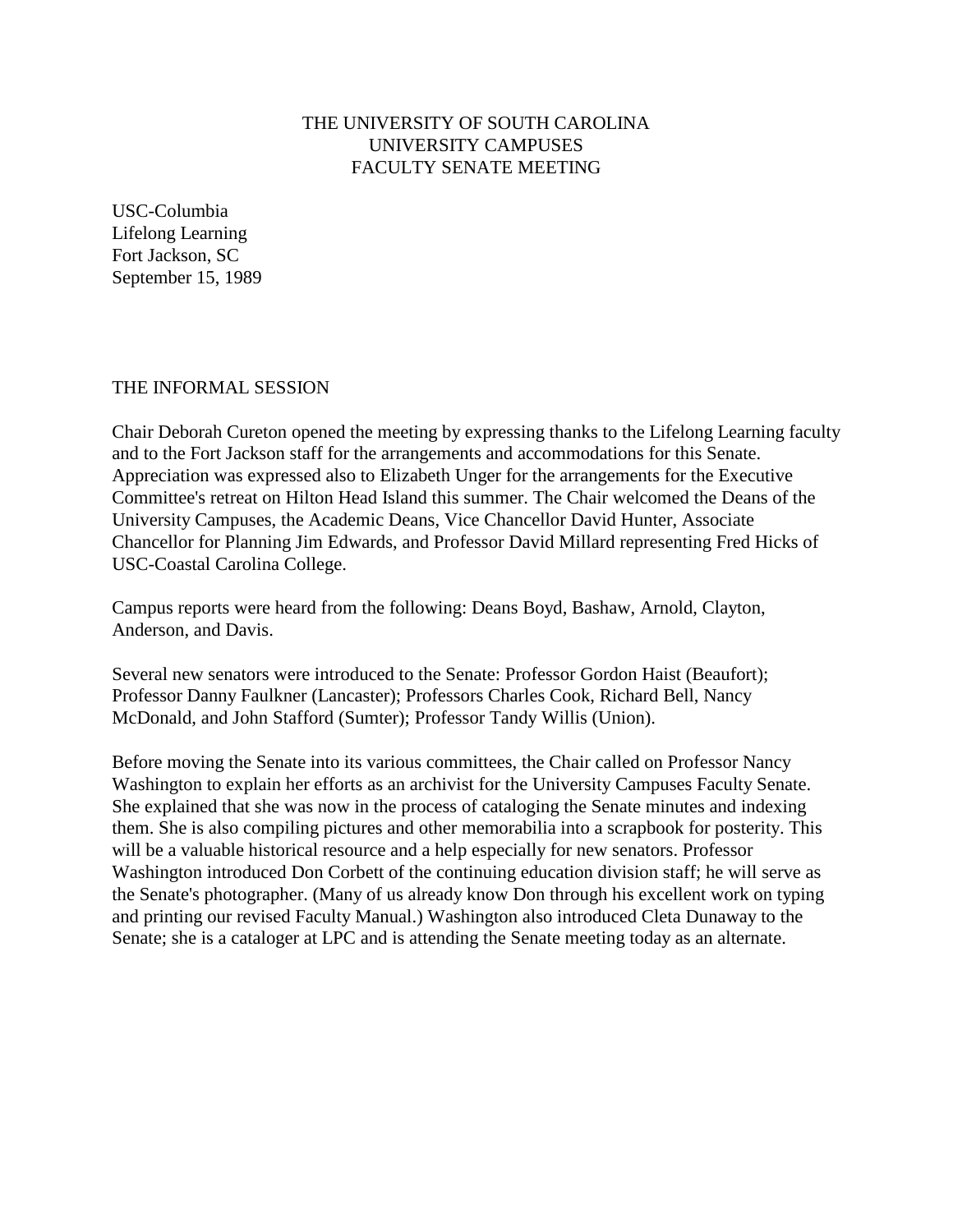#### THE FORMAL SESSION

#### I. CALL TO ORDER

Chair Cureton convened the Senate at 2:00 p.m.

#### II CORRECTION/APPROVAL OF MINUTES

Professor John Logue (Sumter) made the following correction: page 25, section 6, third paragraph, "Chief Academic Office" should read "Chief Academic Officer."

The minutes of the April 21, 1989, meeting were approved as amended.

### III. REPORTS FROM UNIVERSITY OFFICERS

### A. DR. ARTHUR K. SMITH, PROVOST

I am glad to be able to meet with you today. First, let me speak on the budget; then I'll say a couple of things about the Tech Colleges' proposal and about the System Academic Policy Coordinating Committee.

I was present earlier this week at the Budget and Control Board when the CHE and the President of Clemson University made their pitch, their budgetary pitch, for the 1990/1991 fiscal year. I think we're going into it with more unity among the public institutions of higher education and between the public institutions and the CHE in making a concerted effort before the General Assembly, showing a higher priority for 100% formula funding. We were also heartened by the expressions of support we've received from Herb Kirsch, chair of the higher education subcommittee of the House Ways and Means Committee. The priorities that the CHE and the Council of Presidents have agreed upon are full-formula funding with a high priority from the institutions to deal with the faculty salary problem, with a salary increase next year to exceed the national average. Probably, as you know, President Holderman has stated his desire for salary increases of 8% each year until 2001. This remains our goal; we hope to be able to give at least that amount in 1990/1991. We will try to hold educational fees next year at this year's level, pending full-formula (or close to it) funding. There is also an agreement on seeking \$EO million for the Cutting Edge, and that would be a doubling of the current \$5 million for the Cutting Edge programs plus a new \$10 million item that would go for performance funding. With this, institutions could receive additional monies beyond what is provided in the formula if they achieve certain improvement measures as part of the institutional effectiveness outcomes assessments. What the final outcome is going to be we won't know until next May...and much will depend on the fiscal situation of the State in 1990/1991. But there is increasing recognition that if we are going to do something substantial and sustaining for higher education in South Carolina, we probably need to do, as the Department of Education did in 1984. This is to identify new revenue sources for the future.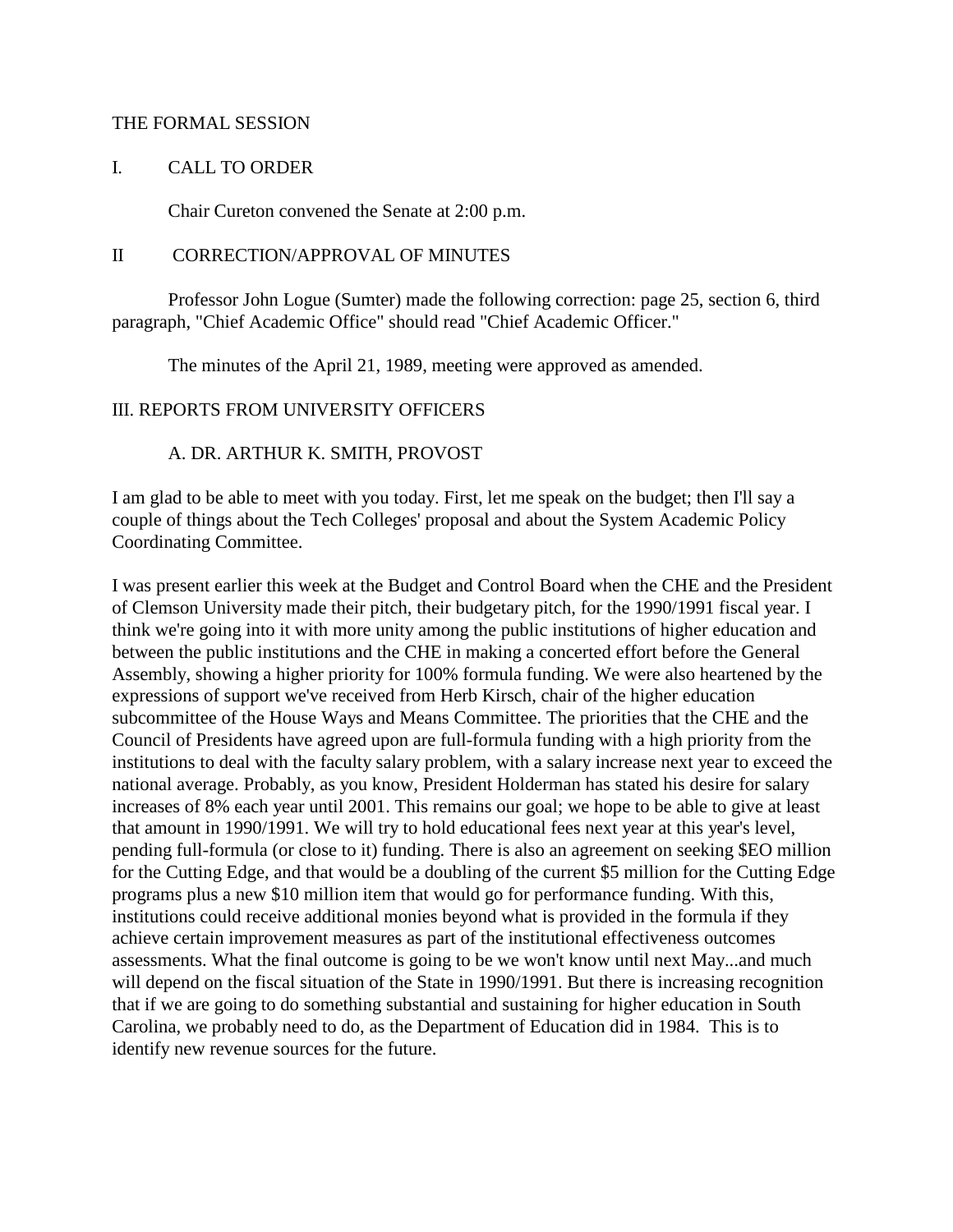On the Tech College situation, I know this is a matter of concern for many if not all of you, particularly Sumter, Beaufort, and Salkehatchie. The nine campus proposals from the Tech Colleges went before the Academic Affairs Advisory Committee on October 16. The CHE is expected to act on all these proposals and recommendations November 2. We are told that sometime between now and then the chair of the Senate's higher education committee will convene a series of hearings on the Tech Colleges' proposals. I think these will be very important meetings and I encourage you to encourage your local CHE members to attend, especially members of the local CHE's, to make sure the concerns of the University of South Carolina are heard: wasteful duplication, price competition, and the unfair advantages that Tech may well have in the areas of mission that we have long carved out for ourselves. At the same time, we don't want to overdo opposition to these proposals to be construed as opposition to what the Tech Colleges have historically done with their own mission for the State of South Carolina. It's a difficult political situation; if it passes on November 2, that's the end of it unless the General Assembly somehow decides to investigate further and to do something itself in January.

On the System Academic Policy Coordinating Committee, this was formed last spring to respond to a structural problem. We say we have a unified system in the University of South Carolina, but we have no single system faculty governance body. I as Provost did not have any group to which I could refer questions or problems that were systemic rather than single campus or one or two campuses in nature. I'm not so sure that we need a system wide faculty senate (we have five of them now). The SAPCC has 15 members, 10 of them are faculty: the chairs of the five senates, the chief academic officers from each campus, and one faculty member chosen jointly by those two individuals from each campus. There have been only a couple of meetings thus far, but this committee has dealt successfully with one issue already. That is what catalog governs a student's graduation requirements. This is the catalog under which a student first matriculates, where matriculate means when the student first enrolls as a degree-seeking student. The student is allowed up to eight years to claim the rights of a specific catalog. Also, a student is able to step out for up to five years and still be able to claim the rights of that original catalog. This committee has generated a lot of interest and a lot of concern...concern on the part of some senates that this committee is intended to override or substitute for faculty prerogatives through the faculty governance system. This is not the case. It is a coordinating committee; it is not a legislative committee. We come together to talk about the problems we see in terms of system academic policy coordination. We bring together people who are responsible for getting the word out on our respective campuses. If we are going to recommend changes, quite frankly, those changes will be implemented only through concerted actions of the faculty senates.

There may be things on your minds at this point, and I am open to questions on any subject at this time.

Professor Carolyn West (Sumter): Could you comment further on the fact that there was some interest in reducing the 5-year period in terms of how long a catalog is applicable? Why is there an interest in reducing this time period?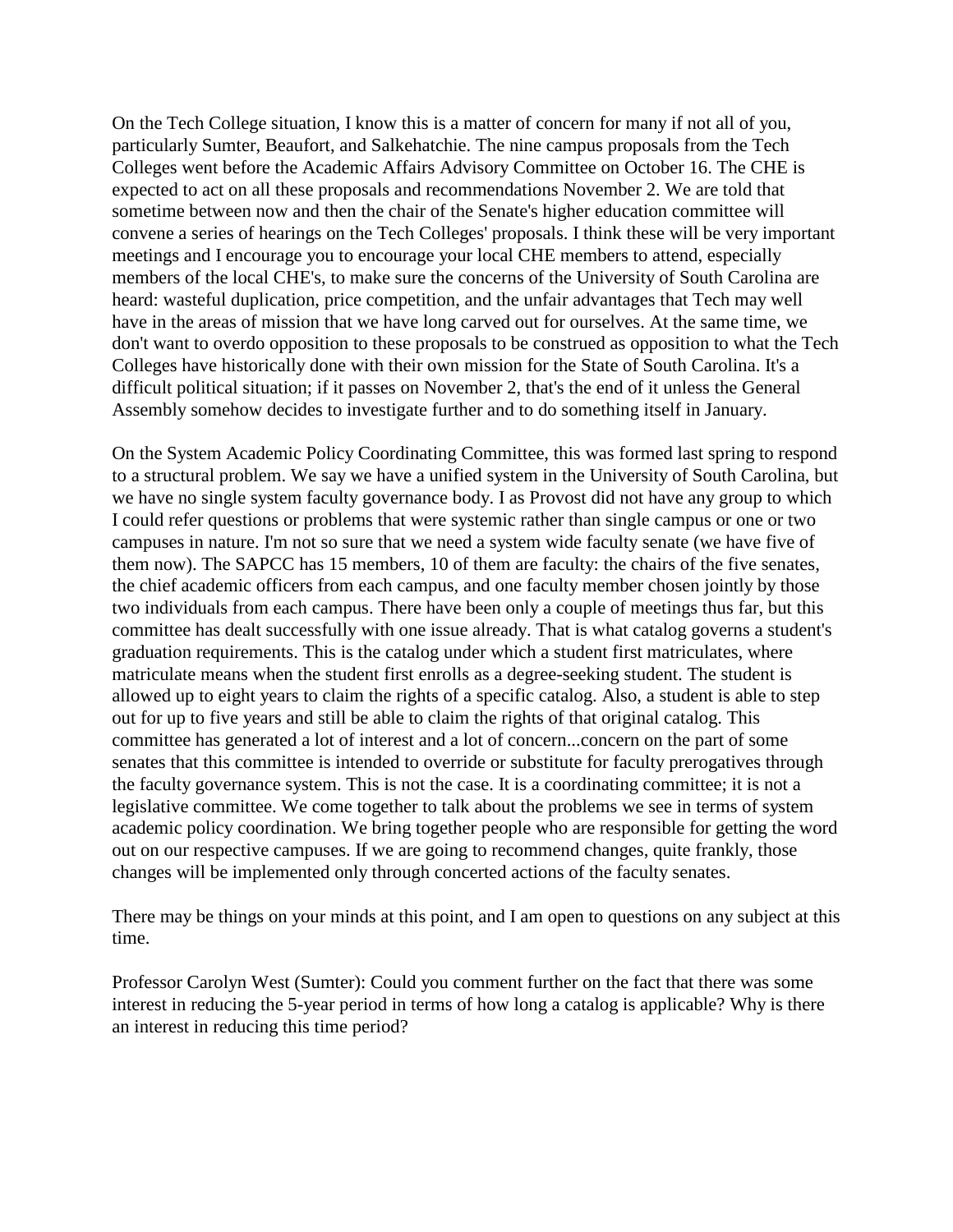Smith: Five years is a rather generous period of time in terms of other universities. Some have seen this as a woman's issue, and it may well be. Again, we are going into a discussion of this and there is no predetermined outcome.

West: I'd like to suggest that besides this being a woman's issue; it is an issue for our campuses because we have many nontraditional students, particularly those campuses that serve military students. Very often a student will enroll on our campus, be transferred away for a period of three to four years, and then re-enroll to try to complete his degree at Carolina. When you look at this from the perspective of the nontraditional students, women and military, it seems that at least five years is appropriate.

Smith: The meeting which I will convene in about twenty minutes will be for the purpose of setting the agenda for this year. Any policy that we address will then go back to the individual campuses for further discussion.

Dean Meeks (Beaufort): Last year in January, Dr. McMillan raised the possibility of having a system catalog in the sense that all course descriptions and course acronyms reflect a system rather than individual campuses. Will you be looking at this issue?

Smith: This will be an agenda item if someone raises it. I want the proposals to come from the campuses rather than me setting the agenda. Harry McMillan, a professor of engineering in Columbia, chaired the academic planning committee last year. A system catalog is a complicated issue. Each campus, at the same time, wants to know what the scope of its authority is. Should there be a central grading system? We have a system wide computer system, and as such, should it be allowed to drive academic policy? Is the grading system something we should try to hold in common?

Chair Cureton: We are in the process of finding another System Affirmative Action Officer. Where are we as a system in terms of affirmative action goals?

Smith: The question is whether we are making progress in terms of affirmative action. There has been substantial progress in the recruitment of minority students on virtually every campus, undergraduate as well as graduate students. We are not doing nearly as well in terms of recruiting minority faculty and staff. On the Columbia campus, I've been setting aside \$200,000 per year as an incentive to the colleges and schools to recruit well qualified minority faculty and staff, especially those who have earned tenured positions at other places, and with tenure upon initial appointment in Columbia so they would not be subject to the enormous pressures that any faculty have to deal with in terms of meeting criteria for tenure. Another \$200,000 will be added this year. This year we recruited 5 new black faculty members; we lost 4; a net gain of 1. We went from 23 to 24 black faculty who are tenure-track on the Columbia campus, up from 14 two years ago. We are in the process of hiring a new System Affirmative Action Officer. The interviews are nearing completion; an offer will be made to someone shortly.

Professor Chamberlain (Beaufort): What is the status of offering upper-level business courses on the University Campuses?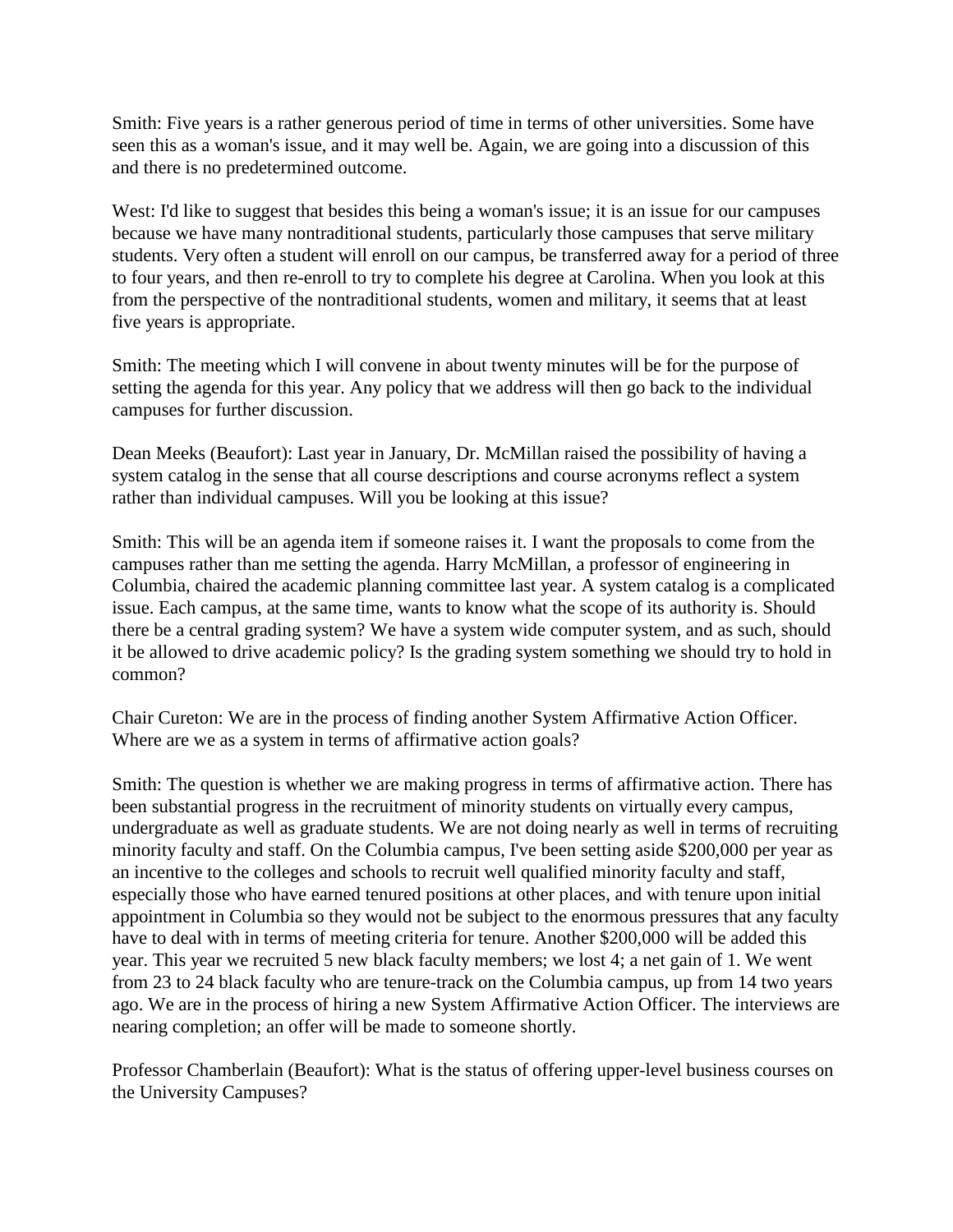Smith: We had an outside review from the CHE of the business programs...well qualified evaluators who also happen to do evaluations for AACSB, the major but now not the only accrediting agency for business schools. There was some question of the propriety of the business offerings in non-Columbia locations. , Sumter in particular. That one could receive a baccalaureate degree in business without ever leaving the Sumter campus. The business school in Columbia is very concerned about its AACSB accreditation. Aiken is not even seeking AACSB accreditation; Spartanburg is. Dean Kane's action doesn't affect the relationships between Sumter and Aiken or between Beaufort and Aiken.

Welcome back to another year. It has been a pleasure for me to have this opportunity to speak to you again. Thank you.

# B. DR. JOHN J. DUFFY, CHANCELLOR

Dr. Duffy reviewed briefly the items on his written report. (This report appears as an attachment to these minutes.) He then called on Linda Allman to report on the technological progress within DPC and the University Libraries.

Linda Allman: The Assembly of Librarians was established about 13 years ago when librarians from the University and Four Year Campuses decided to meet regularly and discuss mutual problems and share common interests.

The Assembly has helped foster feelings of cooperation within the University library system and has proven to be an effective vehicle for librarians. Last year the Assembly voted unanimously to invite the Vice President of Libraries and Museums and Thomas Cooper Library's new Dean of Libraries to become members.

This collective and cooperative approach to library issues by our system libraries has strengthened our position. Faculty and administrators have become more aware of the importance of libraries and their interrelationship in the university setting.

In general, programs consist of discussions of current areas of interest, individual campus library reports, innovations, and demonstrations on new technologies.

The electronic mail system, the foundation of our system-wide interlibrary loan, was one of the earlier Assembly projects; spearheaded by Linda Holderfield. The e-mail system facilitates the flow of requests for additional books and periodical articles that are so necessary to the research efforts of University and Four Year Campus faculty.

In the early 1980's, it was the Assembly of Librarians that planted the seed leading to the present NOTIS project. Our librarians began garnering the support of faculty and administrators for RECON (the conversion of titles in the card catalog into machine-readable format, which is the basis for an on-line catalog system). They also formed committees that studied various aspects of library automation and invited librarians from the Thomas Cooper Library to become involved.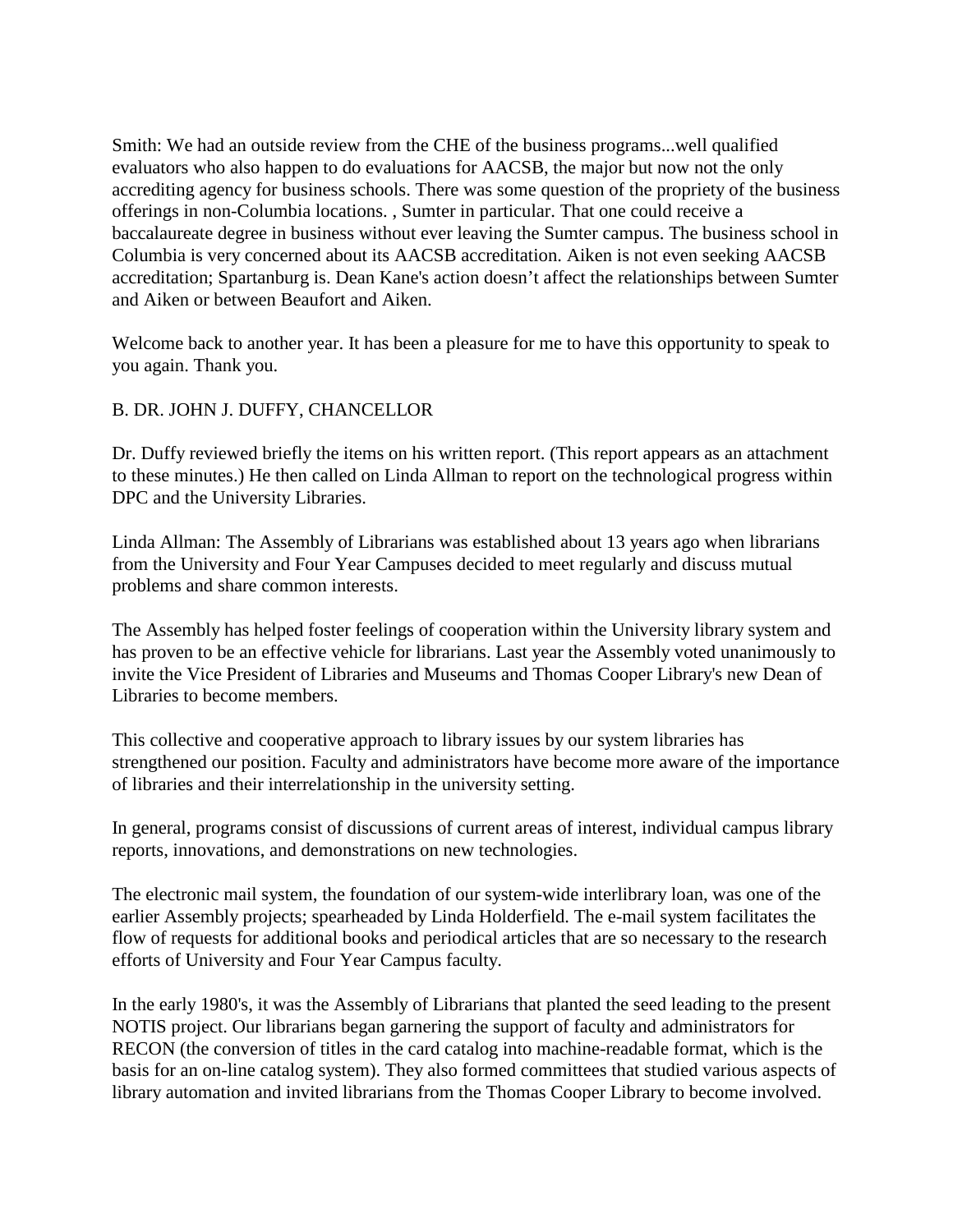At recent Assembly programs, we viewed several excellent videos describing to new students and faculty how to use a particular campus library. These videos were cooperative efforts between the librarians and educational television. Also when the new technology of CD-ROM databases first came on the scene, demonstrations of various databases were set up. Another example of new technology is the PC-based material ordering system developed at LPC, which will make ordering immeasurably easier for campus library staff.

At our most recent retreat, many important issues were discussed such as communicating to faculty and students about library resources, USCAN, library support for off-campus sites, and SACS. I'm going to discuss each of these briefly.

Dr. Duffy encouraged us to seek opportunities to instruct administrators and faculty about the latest library resources such as NOTIS, CD-ROM databases, telefacsimile transmission and electronic mail capabilities -- all of which enable us to increase access to information for researchers throughout the system.

Our illustrious Senator Ellen Chamberlain who heads the USC Beaufort Self-Study team gave an extremely helpful explanation of USC's reaccredidation process. In particular, she cautioned us that libraries will be scrutinized for their contributions to student success and satisfaction rather than the number of books or personnel or the amount of study space available.

A preliminary version of USCAN, USC's on-line catalog, became available last May. The database is currently being reloaded to take advantage of a software program that will make it possible to see the specific collection location of an item within each library collection. This load will not take care of the problem of not being able to see just you campus holdings; however, that issue is being brought to the attention of the vendor, NOTIS, who is responsible for designing the software.

The on-line catalog is a powerful tool which gives our students, faculty and staff access to over one million bibliographic citations in the USC Library System. And unlike the card catalog, USCAN has the powerful key-word searching capability that is already benefiting researchers.

After books are loaded in USCAN, then our attention will turn to periodicals. The cataloging module is expected to be implemented this spring with the circulation module added next.

Two other important NOTIS issues discussed were system ID's and bar-coding of materials.

Senator Susan Smith and Librarian at USC Union have just completed installation of dial access into USCAN at Laurens.

Shari Lohela, the Librarian at USC Lancaster, is working closely with the Kershaw County Library staff to provide access to USCAN for USC students who attend classes in Kershaw.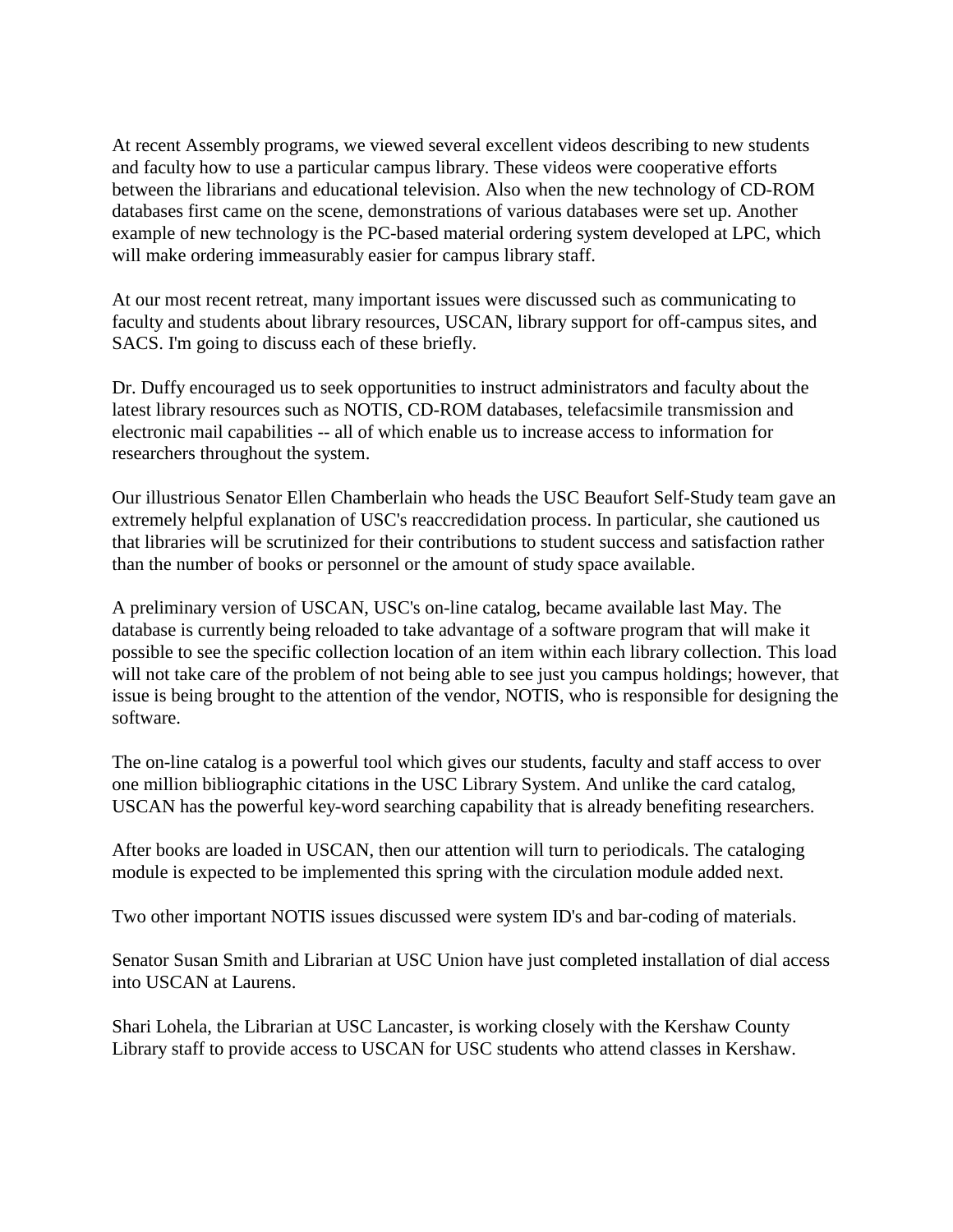LPC staff and the Dean of Lifelong Learning, Sally Boyd, have worked out access to USCAN for USC's Lifelong Learning students and faculty. This interlibrary loan service will also be offered to the other four college and universities having courses at the Fort.

I've only mentioned a few of the biggest issues that our Assembly of Librarians organization has been involved with in the past or is currently in the process of doing. I for one am looking forward to the future which promises to be even more exciting than past accomplishments.

Dr. Duffy then called on Jim Edwards, Associate Chancellor for Planning, to address the University's progress in the SACS Self-Study.

Associate Chancellor Edwards: I feel a little like I'm preaching to the choir as all of you are involved in the self-study. I've recently attended a luncheon here in Columbia where Dave Bell was present. He is the chair of the Columbia campus self-study. I realized at this luncheon that the University Campuses are ahead of other campuses. We have completed our mission statements and goal statements and are now in the assessment process. All of the University Campuses have completed preliminary drafts of the assessment process. Each campus is approaching assessment from its own perspective. Portfolios, questionnaires, and existing student surveys are being used by the individual campuses as they see the need. I have attended and have received reports where campus faculty meetings have been held in which the self-study was the agenda item. The main thing is that we are ahead of the game right now. Let's keep up the good work.

# C . PROFESSOR JOHN GARDNER, VICE CHANCELLOR

Professor Gardner could not meet with the Senate today. (His written report appears as an attachment to these minutes.)

# IV. REPORTS FROM STANDING COMMITTEES

A. RIGHTS AND RESPONSIBILITIES COMMITTEE Professor John Logue: The Rights and Responsibilities Committee convened at 10:40 a.m. The first order of business was to elect Bruce Nims of USC Lancaster as secretary.

Chairman Logue then stated the two charges facing the committee: a general review of the latest version of the University Campuses Faculty Manual, and a specific concern about a T&P candidate's access to administrative recommendations in the candidate's file.

Jerry Dockery, Chairman of the Faculty Manual Revision Committee, then oriented new members concerning the organization of the University Campuses system and the place of the Manual in the system. Various concerns about wording and definitions were discussed and clarified. Also, there were opinions in favor of spelling out in the Manual the normal procedures followed in forming the search committee for a new Dean of the University. Dockery then reminded everyone that all concerns will be considered, responded to, and then reported. He hopes final approval for the new Manual will be obtained from the Senate by February. The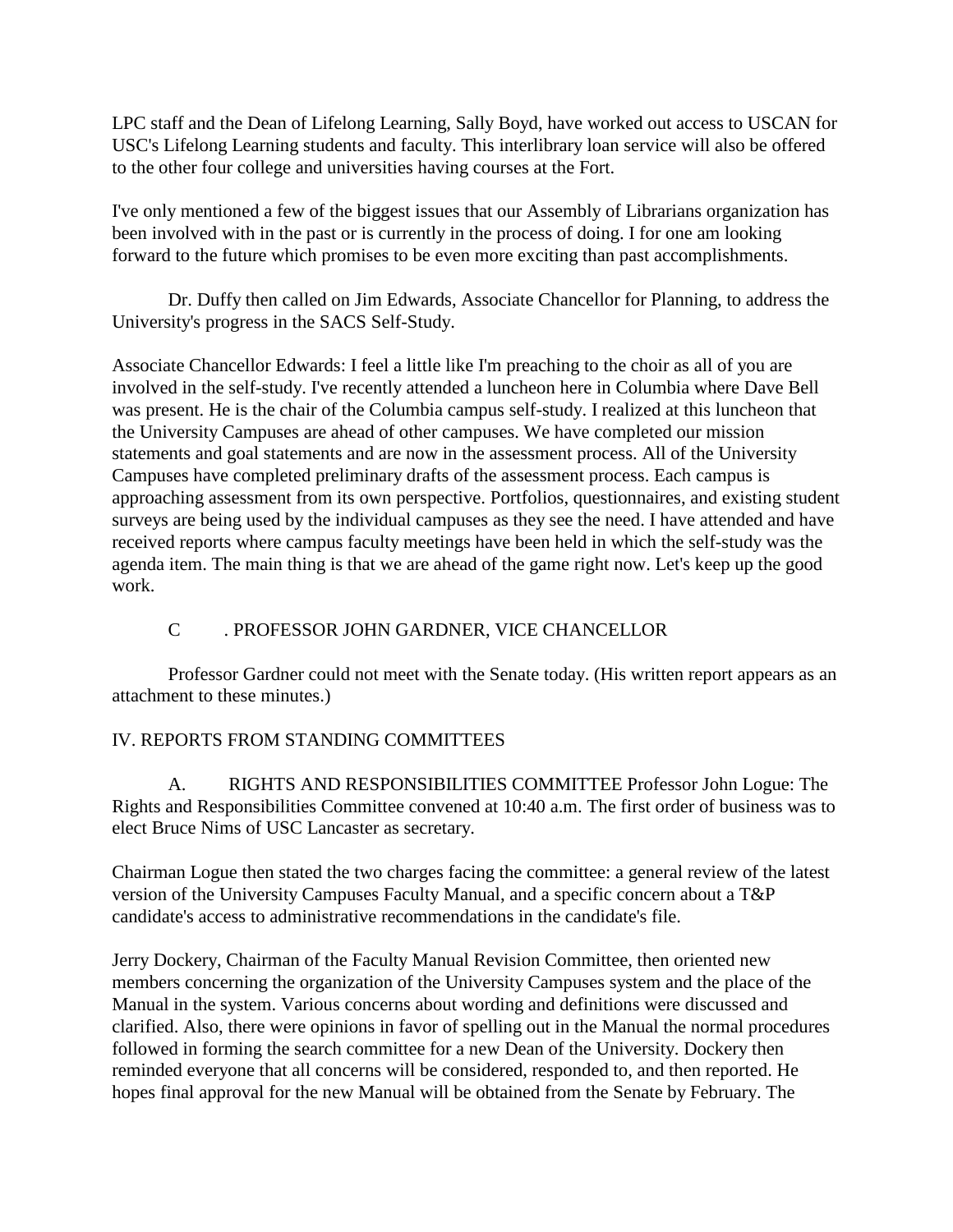committee commended Professor Dockery for his forceful and effective leadership in getting the new Manual together.

The second charge to the committee, to examine T&P procedures, specifically access to the Dean's and other administrative recommendations by a T&P candidate, was discussed and referred to the next meeting of the Faculty Manual Revision Committee.

The Faculty Manual Revision Committee will next meet November 3, 1989, at 3:00 p.m., 900 Assembly Street.

# B. THE WELFARE COMMITTEE

Professor Mary Barton: We are gravely concerned that a trend seems to be developing to decrease fringe benefits. While we are aware that such decreases are originating from the State legislature, such activities can partially negate recent salary advances. We will continue to monitor this situation.

This committee is interested in gaining more information regarding the Freedom of Information Act and suggests that a speaker be found to address this topic.

The committee discussed policies on the University Campuses that deal with the availability of vehicles and/or compensation for faculty travel on university business.

Finally, the Welfare Committee asks that the previously retested salary information (see University Campuses Faculty Senate Minutes, April 1989) be made available to us by October 31, 1989, enabling us to discuss that information at our next meeting on November 17, 1989.

# C. SYSTEM AFFAIRS COMMITTEE

Professor Paul Stone: Greg Labyak presented lobbying materials from the Tech system; these were discussed within committee.

The faculty exchange program was discussed in some detail. It was noted that the Wisconsin faculty exchange program, though available, was not used.

The possibility of a faculty development manual was discussed. Such topics to include in it would be computer courses, travel vouchers, how-to's, etc.

The Executive Committee's charge to this committee to review the status of the Faculty Resource Manual was declined, as this committee did not see the need for such a manual. We feel that a manual of this nature would be quickly out-of-date.

Associate Chancellor for Planning Jim Edwards met with this committee today. His purpose is to coordinate the self-study among the University Campuses. This committee requests that Jim Edwards make a report to the Senate at all subsequent meetings during the self-study process. We recommend that the self-study be conducted on a system-wide basis rather than be developed by each campus; this makes for a lot of repetitive work.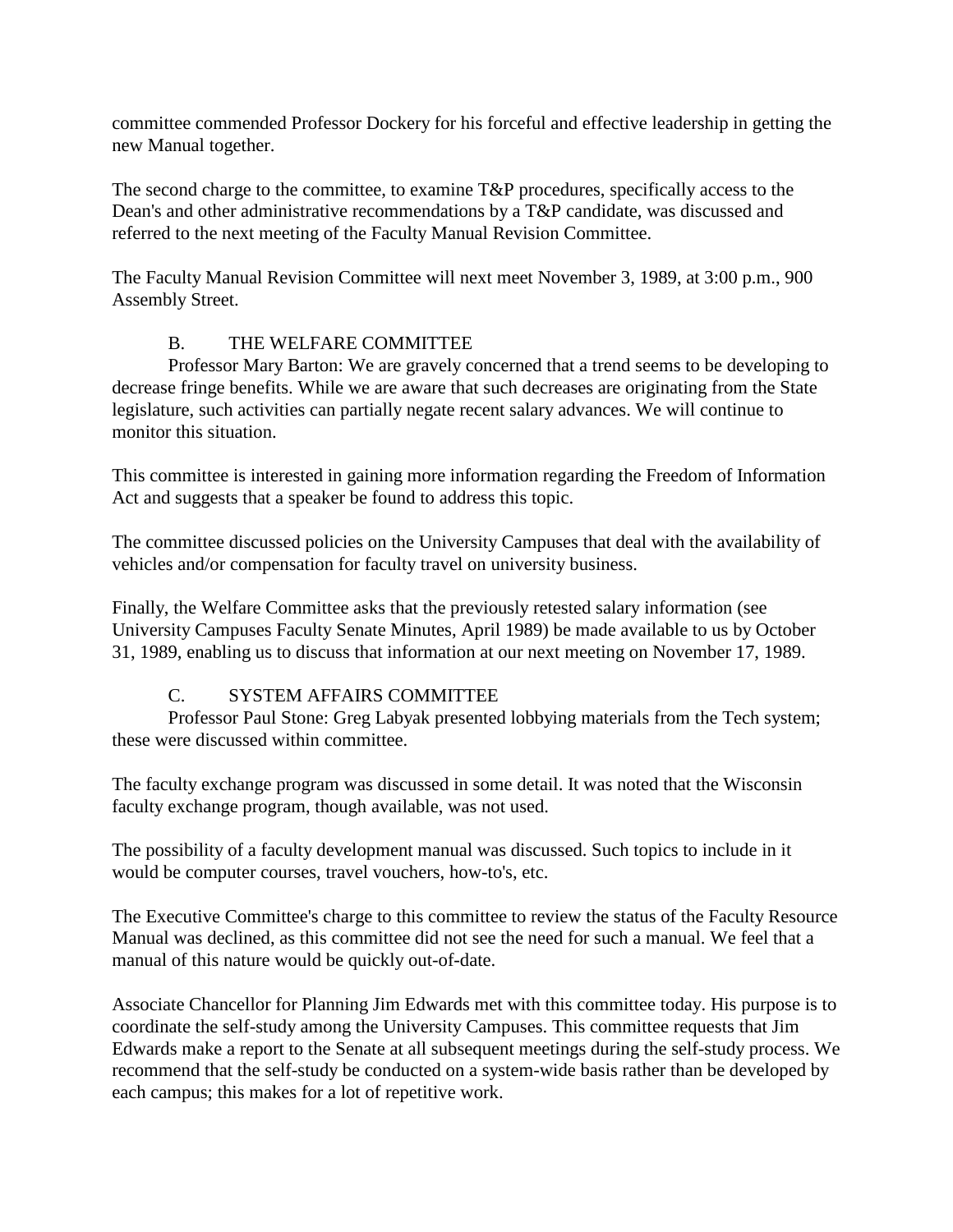The Executive Committee's charge on articulation was accepted. We discussed and will continue to investigate problems with transferring coursework from campus to campus. Faculty criteria differ among the University Campuses, and there are also the catalog problems for students.

This committee declined the charge to investigate USC's retention and recruitment efforts, as this is more an administrative/clerical responsibility.

Finally, this committee offers a resolution to be adopted by the Senate concerning a proposal by the South Carolina Technical Education System. This resolution was discussed, amended, and adopted as amended by the University Campuses Faculty Senate. It appears in its final form as an attachment to these minutes.

Cureton: This resolution will be forwarded to Dr. Duffy's office.

Dr. Duffy: Our office will send this resolution to the President.

Cureton: Professor Stone, did your committee determine that the faculty resource manual has no value?

Stone: Yes.

Cureton: We as a Senate have the responsibility of spreading necessary information to the University Campuses faculty. Your committee's charge was to review the need for this manual and to investigate improvements to this resource.

### V . EXECUTIVE COMMITTEE

Professor Rick Boulware: Since the Senate met in April, the Executive Committee has had three meetings: the annual summer retreat (held this year on Hilton Head Island), a meeting two weeks ago on the Columbia campus, and its meeting this morning. Today, we were joined by Professor David Millard from USC-Coastal Carolina College, representing Fred Hicks, chair of the Coastal Carolina Senate, and by Billy Cordray, director of the Hilton Head Island program.

Our first order of business today was a discussion led by Billy Cordray concerning a resolution to honor Ada Thomas, a retiring Assistant Dean in the College of Business who has been a real friend to the faculties and students of the University Campuses. Cordray will report to the Senate at its November meeting on the progress made here.

Deborah Cureton informed the committee of a questionnaire forthcoming to each campus regarding affirmative action procedures on the various campuses.

Discussion was held regarding the expediting of transcript reviews for students transferring into or around the USC system; decided to refer this matter to the articulation committee, the System Academic Policy Coordinating Committee.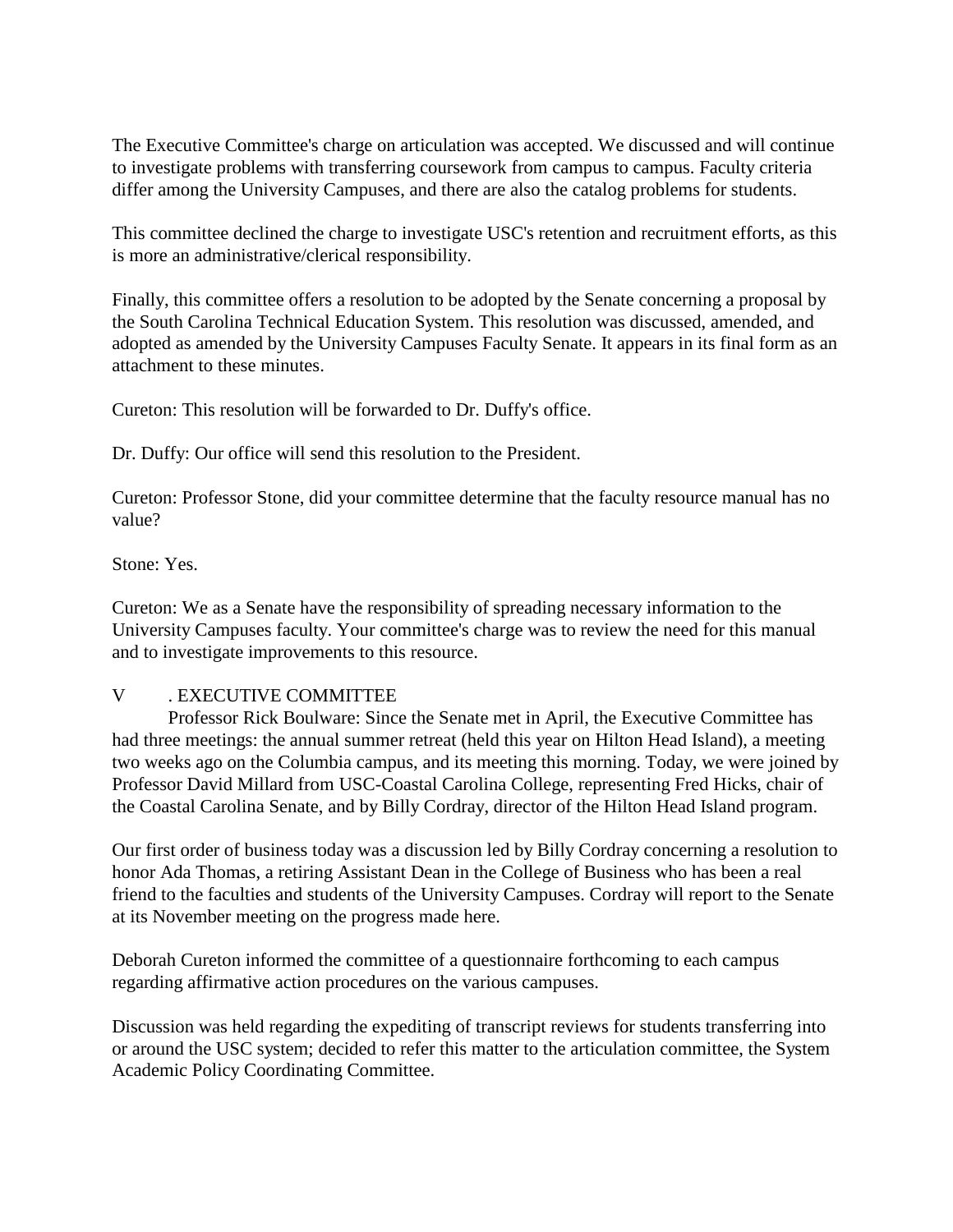Chair Cureton appointed Tandy Willis (USC Union) Parliamentarian for the University Campuses Faculty Senate.

Finally, the Executive Committee offers a resolution to be adopted by the Senate in response to the demands of Representative Mike Fair. This resolution, which appears as an attachment to these minutes, was passed unanimously.

# VI. REPORTS FROM SPECIAL COMMITTEES

# A. UNIVERSITY LIBRARY COMMITTEE

Professor John Catalano: This committee met September 8 in Thomas Cooper Library. Dr. Dan Barron, College of Librarianship, was elected to chair the committee for the 1989/90 school year.

The book and periodical budget for 1989/90 was discussed. The budget calls for an increase of roughly \$100,000 which will be spent by library selectors working with individual department and area representatives. An extended discussion about the use of library selectors ensued.

The on-line catalog project is progressing. Within the month, 99% of Thomas Cooper Library holdings will be on-line, although the other campuses are still only at 60%. There will soon be 175 terminals in place to access these holdings. By the end of the year, Thomas Cooper Library hopes to do all cataloging and circulation on-line.

Library insurance coverage has been increased at Thomas Cooper Library. The two floods of 1988-89 showed this to be necessary.

1988/89 was an important year for special collections acquisitions at Thomas Cooper Library, including the following collections which were inaugurated or acquired during the year:

- 1. G. Ross Roy Collection of Burnsiana and Scottish literature
- 2. Thomas Carlyle Collection
- 3. Modern Literature Collection

# B . UNIVERSITY COMMITTEE ON CURRICULA AND COURSES

Professor Richard Bell for Robert Castleberry: The committee is meeting for the first time this year today at 2:00 p.m. Therefore, all actions taken by the committee this summer have already been processed through the USC-Columbia Faculty Senate and have been noted in the published minutes of that body. Please recall that committee actions are not final until approved by the Faculty Senate.

C. UNIVERSITY FACULTY WELFARE COMMITTEE Professor Charles Cook reporting for Don Curlovic: The committee has not met.

D. ACADEMIC PLANNING COMMITTEE Professor Bruce Nims: The committee has not met.

E . FACULTY/BOARD OF TRUSTEES LIAISON COMMITTEE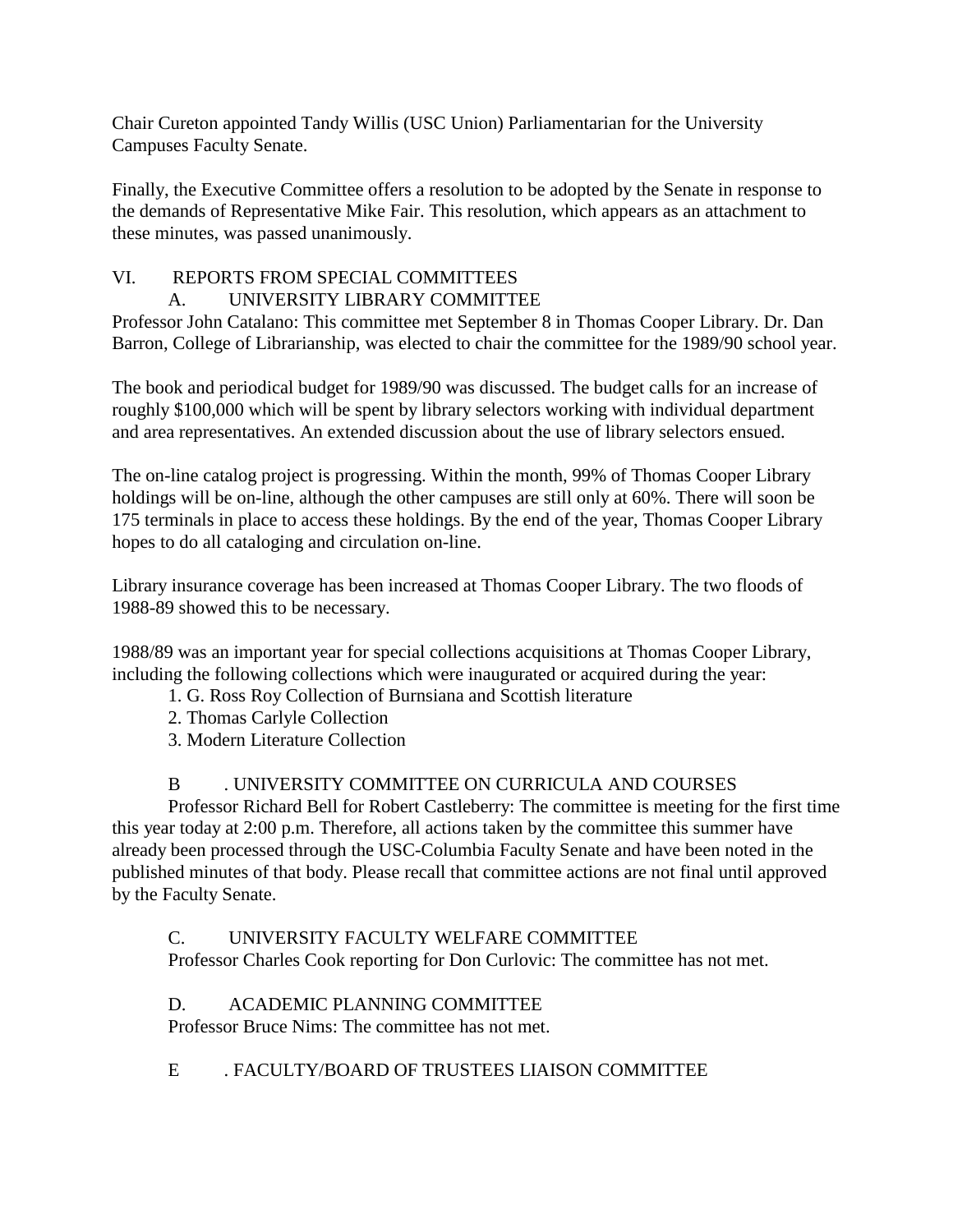Professor Rod Sproatt: This committee met on Thursday, September 14, in the Osborne Administration Building.

Three new degree programs were approved: M.A.T. in Special Education (USC Columbia); B.A. in Dramatic Arts (USC Coastal); B.S.I.S. (USC Coastal, Myrtle Beach Air Force Base**).**

There was approved a change in PAT regulations at USC Spartanburg.

Representative Mike Fair provided additional information in the form of a video tape, concerning his reasons for wanting a written policy concerning the regulation of performances that minors may attend on USC campuses. (See Attachment A.)

Professor Gunther T. Holst presented a unanimous resolution (Attachment B) from the Columbia Senate stating the reasons why that body does not support Representative Fair's proposal. The president of the USC Columbia Student Senate presented a similar resolution (Attachment C) expressing the same reservations about Representative Fair's proposal.

The Academic Affairs and Faculty Liaison Committee passed a motion (Attachment D) to recommend to the Board of Trustees that the University reaffirm its commitment to the policies set forth in South Carolina's "Harmful to Minors Act" and continue to vigorously seek enforcement of that act on University premises. It is the intention of the committee taint this action would end this matter.

Provost Smith presented a report on the status of new programs in the system (Attachment E). Dr. Duffy: I take this matter very seriously. It is and has been a recurring problem by wellmeaning folks. However, faculty should be concerned; these matters could well impinge upon academic freedom.

F . RESEARCH AND PRODUCTIVE SCHOLARSHIP COMMITTEE Professor Tandy Willis There was no report from this committee as Professor Willis could not be here today.

G. SAVANNAH RIVER SITE COMMITTEE

Professor W. O. Lamprecht, Jr.: Committee has not met; no report.

# H. SYSTEM ACADEMIC POLICY COORDINATING COMMITTEE

Professor Robert Costello: The System Academic Policy Coordinating Committee last met on April 19, 1989; a report of that meeting was presented at the April 21, 1989, meeting of this Senate. The Committee is scheduled to meet this afternoon, Friday, September 15, 1989, to consider agenda topics for this academic year. The University Campuses are represented by Vice Chancellor John Gardner, Faculty Senate Chair Deborah Cureton, and Dr. Robert Costello, any of whom will communicate your concerns to the Committee. Since University Campuses input regarding articulation problems within the System provided major input for the establishment of this Committee, it is to be hoped that we will make full use of it as a vehicle for communicating both our perceptions of problems and for expressing our visions of a greater University System.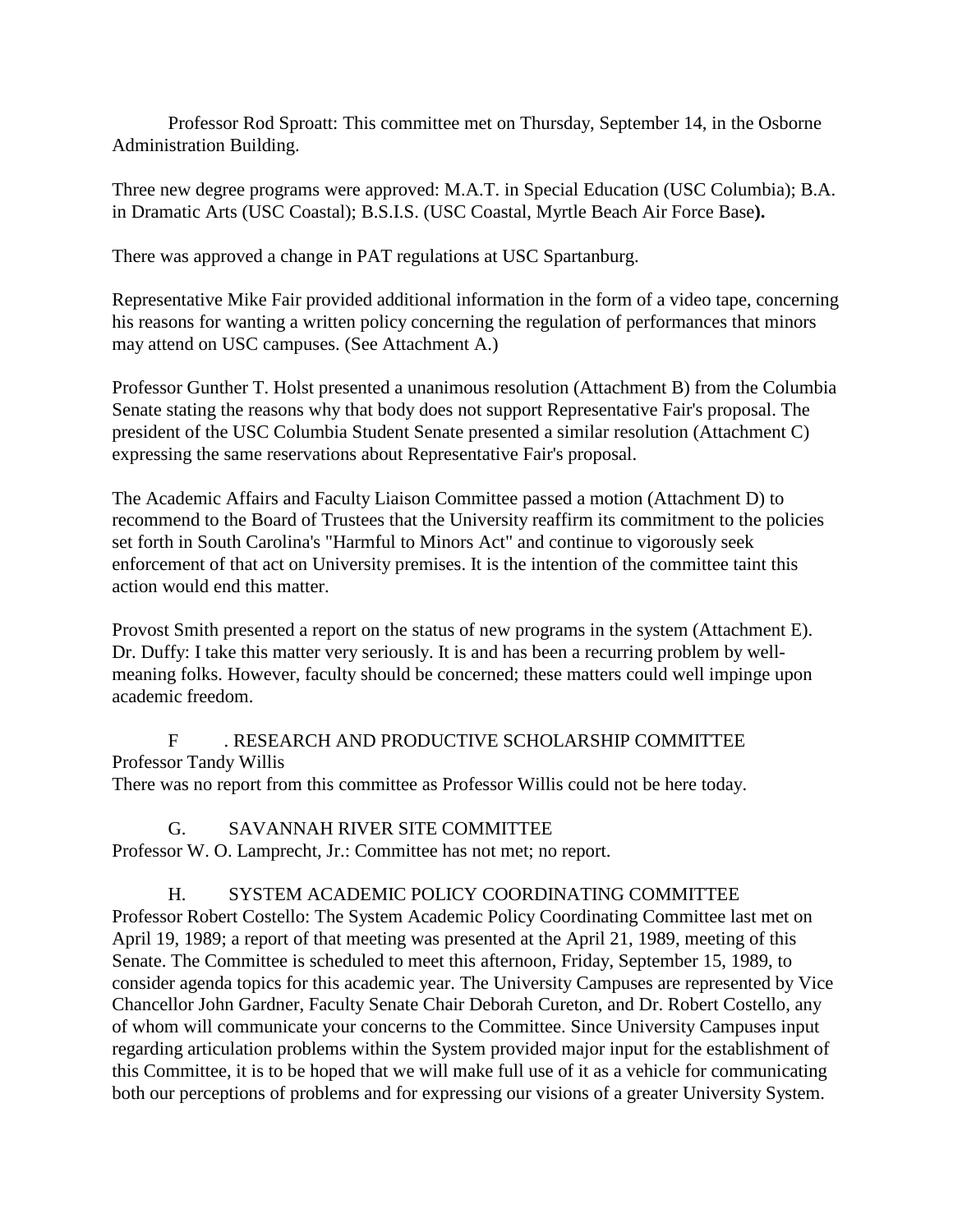Dr. Duffy: We must act on the catalog enforcement problem, possibly at our next Senate meeting. We need to adopt or act on this as a body. There are problems particularly with students moving among the University Campuses. We believe that the learning center concept will help out in this problem area. Some campuses are seeking AACSB accreditation, namely Spartanburg, and this process of a campus coming under the guidelines for accreditation has resulted in this catalog enforcement problem. As regards CHE, which is more of a concern on our campuses, assessment reports will come from all campuses. These reports will be forwarded and acted upon by the Board of Trustees and then passed on to the Commission (of Higher Education). So much of what we do academically is justified by our (University) infrastructure, the learning centers, electronic and computer technologies, GRS, continuing education, etc. The CHE needs to see how higher education has changed. We are on top of this issue and we are not going to back off.

# I. OTHER COMMITTEES

# (1) Insurance and Annuities Committee

Professor ferry Dockery: The University Campuses have been given representation on this committee effective fall 1989. The committee reviews and responds to requests from insurance companies for the University's endorsement and/or approval for their plans to be **authorized for the** University's payroll deduction system. Existing University insurance programs are reviewed and updated as appropriate, through the development of new plans or the revision of existing plans.

The Committee has not met this year but has developed specifications to invite new bids for the Disability Income Insurance. The bids process will be initiated in fall 1989.

Professor Dockery then spoke informally about changes in our current insurance coverage and how important it is to realize that current employees of the University will not be covered with insurance protection if they do not re-enroll by October 31.

### (2) Affirmative Action Committee

Professor Deborah Cureton: The Affirmative Action Committee held a luncheon meeting at the Faculty House on June 21, 1989. The primary purpose of this meeting was to express our appreciation for her services (and our regret at losing her) to Paula Cox, former System Affirmative Action Officer, whose resignation was effective this summer. This was also an opportunity to hear from Mrs. Cox her reflections on the System's affirmative action progress or lack thereof and some suggested directions and recommendations for the future.

Mrs. Cox's address to the Affirmative Action Advisory Committee appears as an attachment to these minutes.

Professor Gardner, Chair, Affirmative Action Advisory Committee, informed the members that the search for a new System Affirmative Action Officer is in progress.

VII UNFINISHED BUSINESS There was none.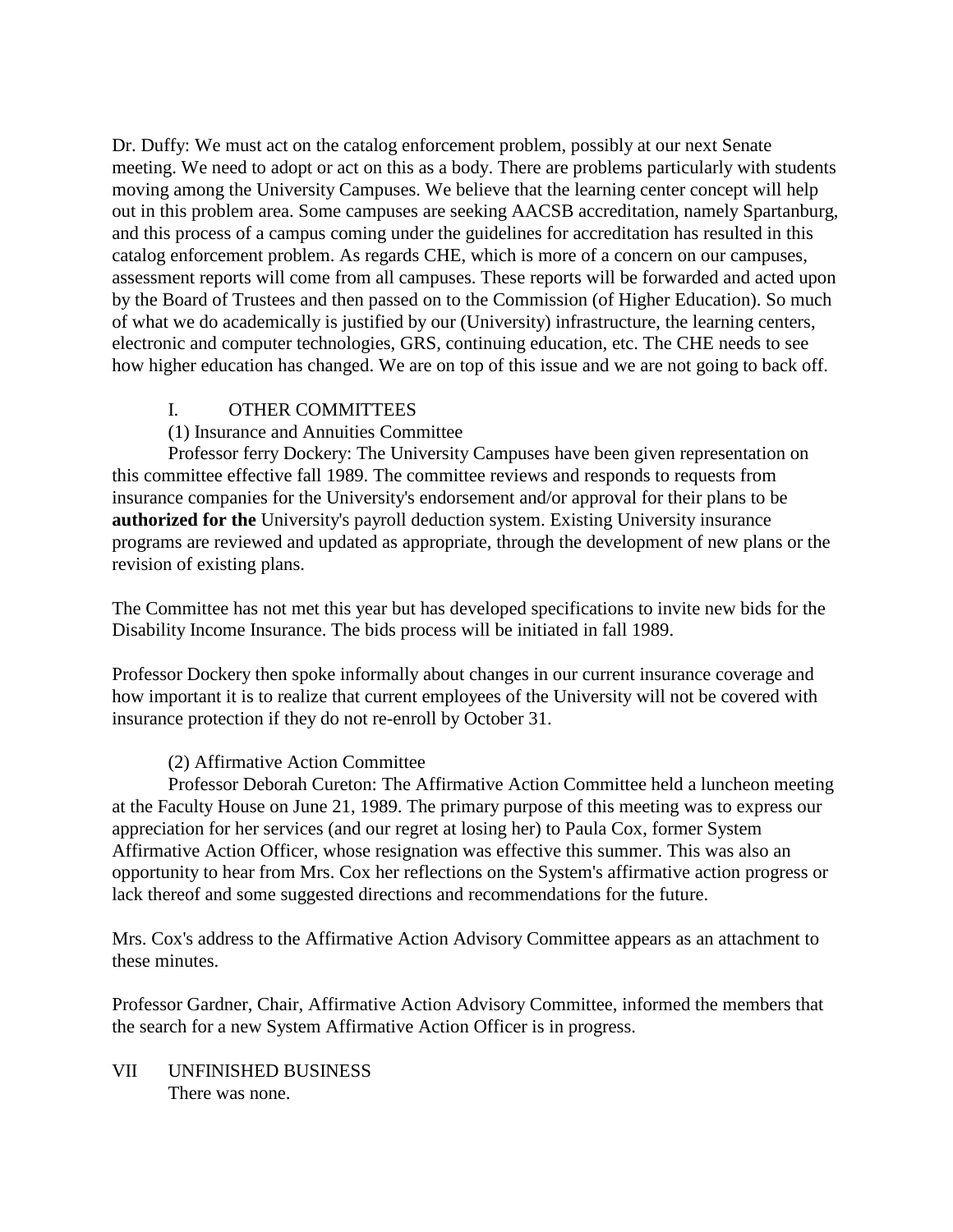VIII. NEW BUSINESS There was none.

#### IX. ANNOUNCEMENTS

Professor Dockery: Just a reminder of the PC users meeting at USC Sumter, Friday, October 6, in the computer lab.

Dr. Duffy: Our reception immediately follows in Capstone.

#### X. ADJOURNMENT

The Senate was adjourned at 3:55 p.m.

Respectfully submitted, Rick D. Boulware Scribe

Attachments: UCFS Membership for 1989/1990 Written report of Chancellor Duffy Written report of Vice Chancellor Gardner Resolution from the System Affairs Committee 'Resolution from the Executive Committee Attachments A - E from Bd. of Trustees meeting Affirmative Action report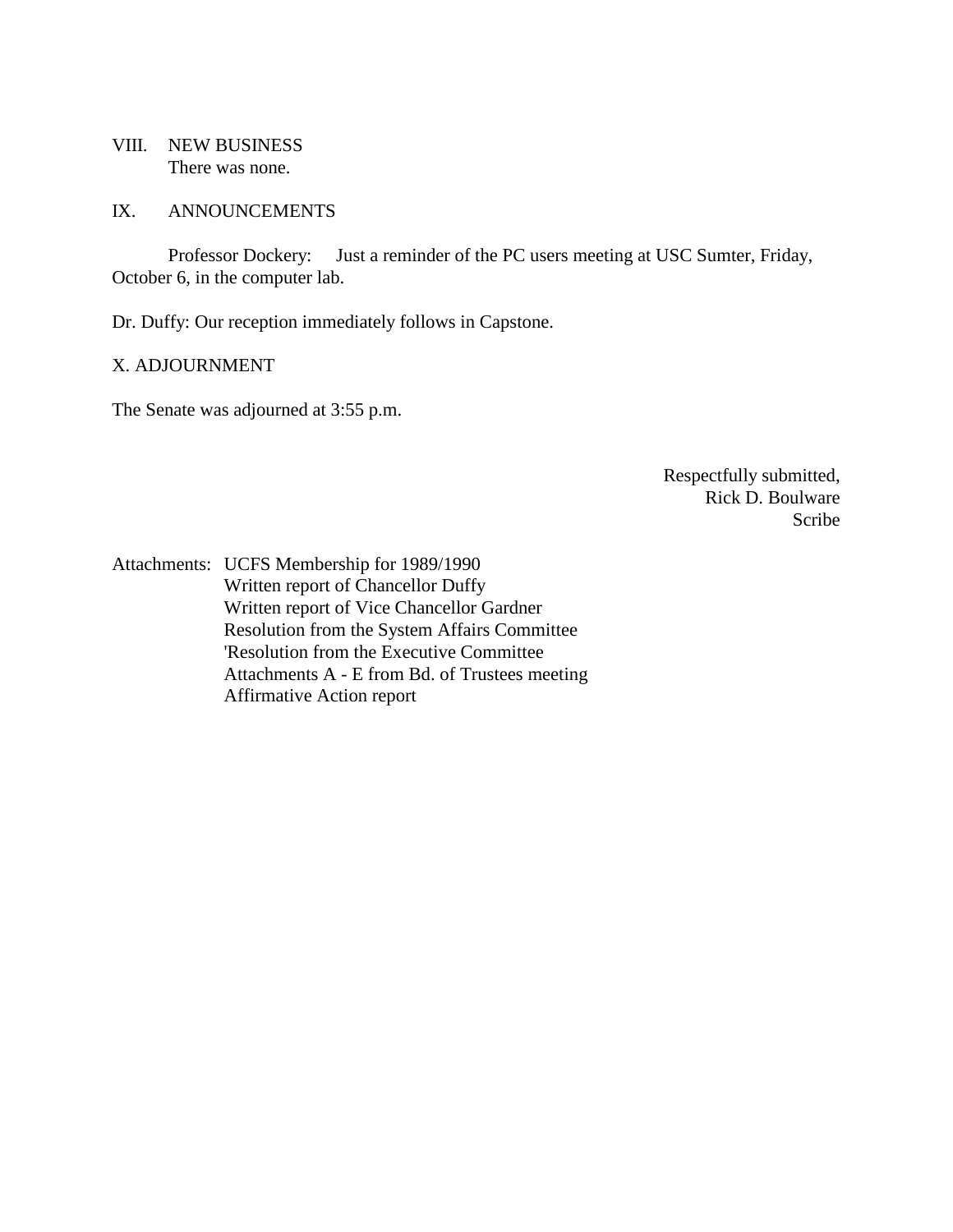# UNIVERSITY CAMPUSES FACULTY SENATE MEMBERSHIP FOR 1989/1990

#### Senators from USC Beaufort:

John Blair, Ellen Chamberlain, Gordon Haist, Rod Sproatt, Jane Upshaw, Rick Boulware (Executive Committee)

### Senators from USC Lancaster:

Noni Bohonak, John Catalano, Wade Chittam, Danny Faulkner, Bruce Nims, Wayne Thurman, Deborah Cureton (Executive Committee)

### Senators from Lifelong Learning:

Dave Bowden, Steve Dalton, Jerry Dockery, Linda Holderfield, John Stine, Nancy Washington (Executive Committee)

### Senators from USC Salkehatchie:

Milton Harden, Susan Moskow, Paul Stone, Sandra Willis, Ali Pyarali (Executive Committee)

### Senators from USC Sumter:

Richard Bell, Robert Castleberry, Charles Cook, John Logue, Nancy McDonald, Kay Oldhouser, Haas Raval, John Safford, Carolyn West (Executive Committee)

### Senators from USC Union:

Mary Barton, Susan Smith, Tandy Willis, Greg Labyak (Executive Committee)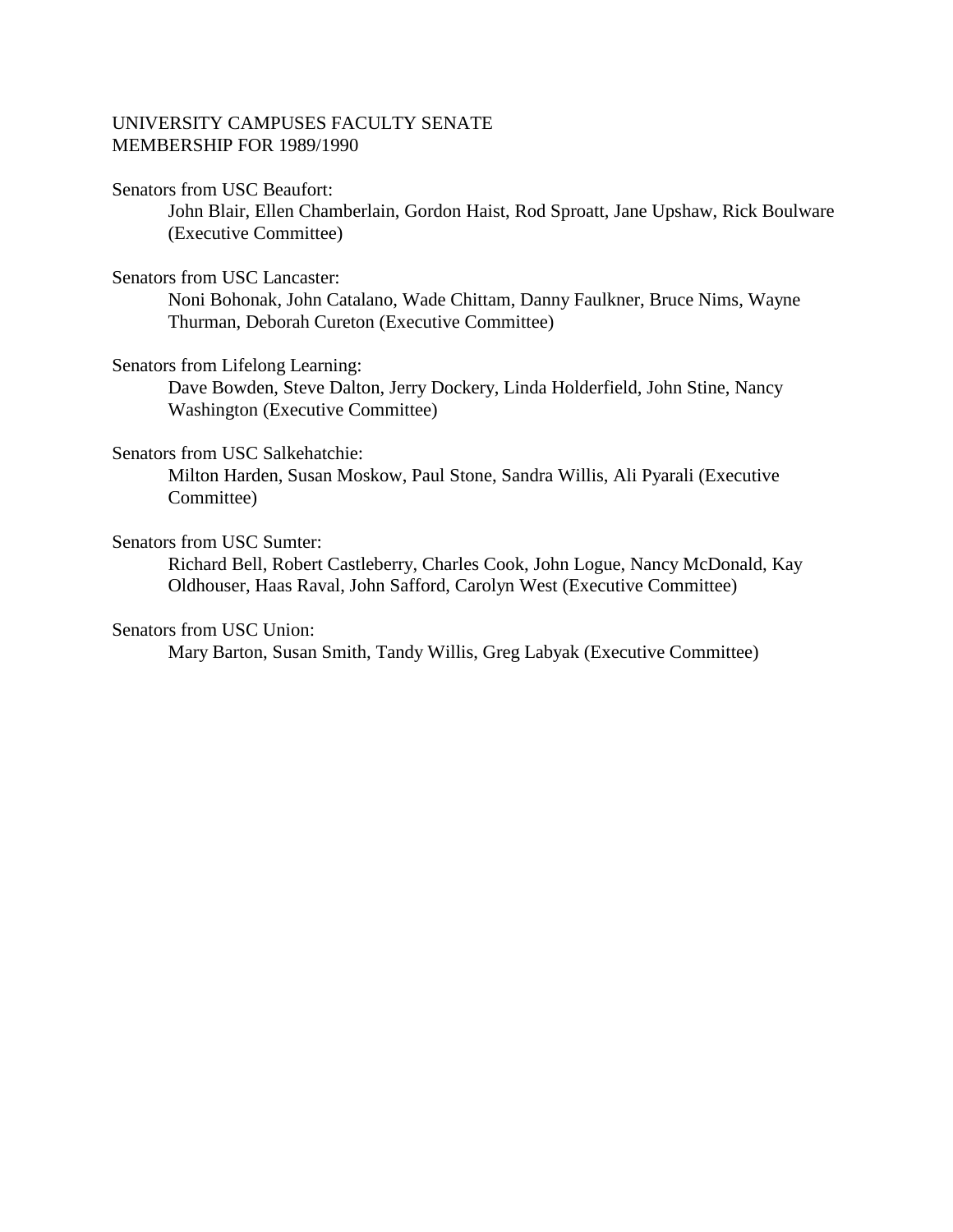# REPORT OF THE CHANCELLOR FOR UNIVERSITY CAMPUSES AND Continuing EDUCATION FOR UNIVERSITY CAMPUSES FACULTY SENATE September 15, 19B9

This report will bring you up to date on items which I think will be of interest to all faculty.

# TEC Proposals

The TEC Proposal to establish college parallel associate arts and associate science degree programs at all their campuses will be considered by the Commission in November. I urge all of you to contact appropriate people to express our dismay at this development. The duplication of effort, which would result if that proposal is approved, is, I think, obvious.

### Future of BAIS

John Gardner and I have had conversations with Dean Varney about the BAIS program. We plan ask for formal approval of the existing mechanism for the BAIS from the Commission next Year. Dean Varney has indicated to us his willingness to work with us to meet the needs of the people in the respective areas which we serve.

### TEC/USC Super Committee

We are in the process of forming a committee of representatives from TEC and USC which would be in position to iron out potential areas of conflict before they reach the point that they would have to be decided by the either the Legislature or the Commission.

### President's Visits to University Campuses

The President visited Sumter, met informally with faculty, students, and community leaders of the Sumter area. It is his intention to visit all campuses in the System in a similar fashion this year.

### Faculty Salaries

As I indicated to you, it was our intent to give faculty more than the State raise of 3 percent. I am pleased that at the university Campuses, we have been able to do so.

### Academic Freedom Issue of Mike Fair

The Executive Committee has reprised you of Representative Mike Fair's proposal that USC ban the attendance of minors at affairs which Representative Fair deems obscene. I trust that the faculty will see the threat that such a proposal would raise to the academic community.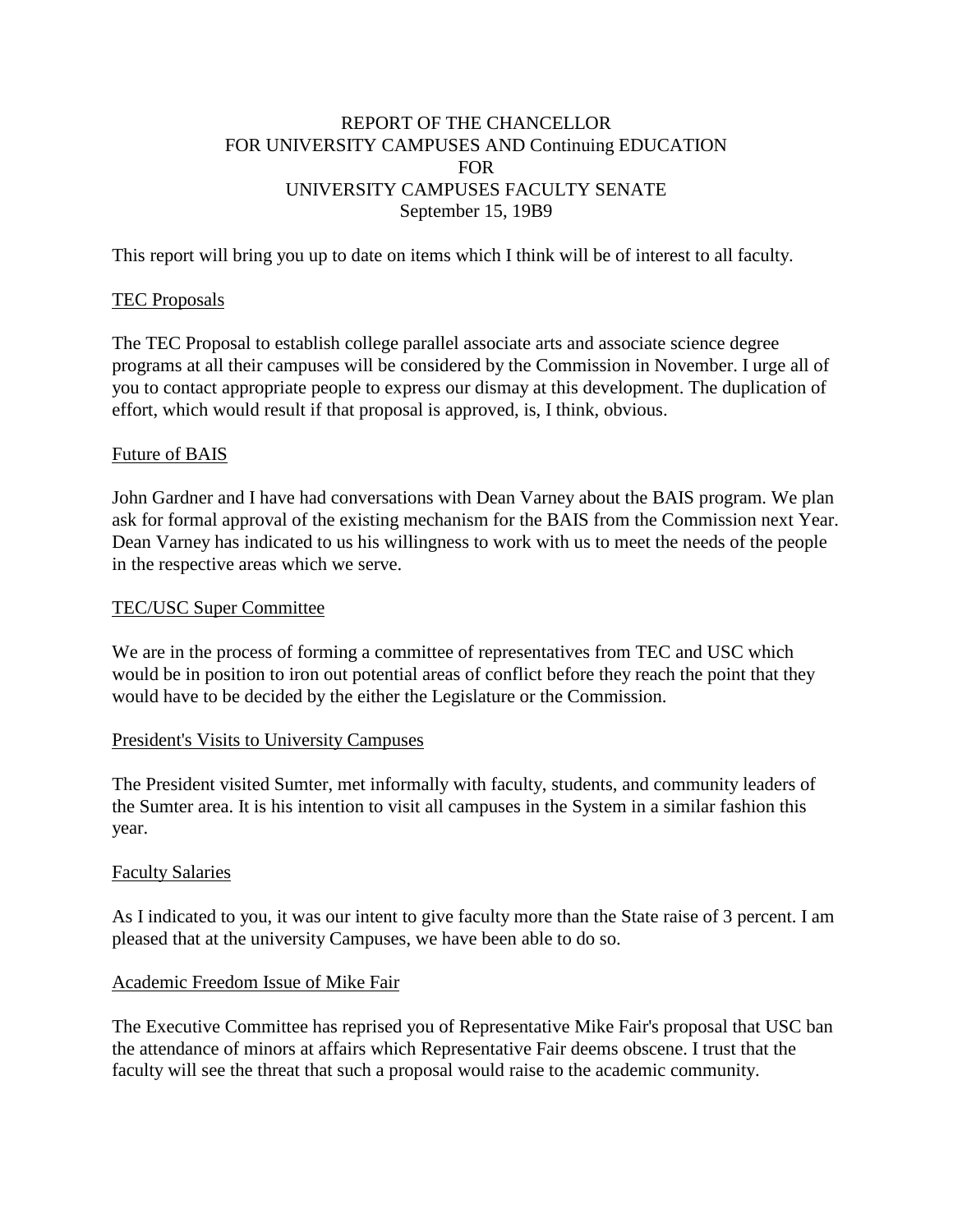# Kirsh Committee

Recently, the subcommittee of the House Appropriations Committee, chaired by Representative Herb Kirsh, including Representative James W. Johnson and Representative Jarvis Kapman visited all of our campuses as part of a visit to all educational institutions in the state. These visits went quite well. Our Deans and their administrators did a very fine job of presenting our needs to the Legislative Committee.

The Self-Study will be addressed by Jim Edwards, and the Librarians' Retreat will be discussed by Linda Allman.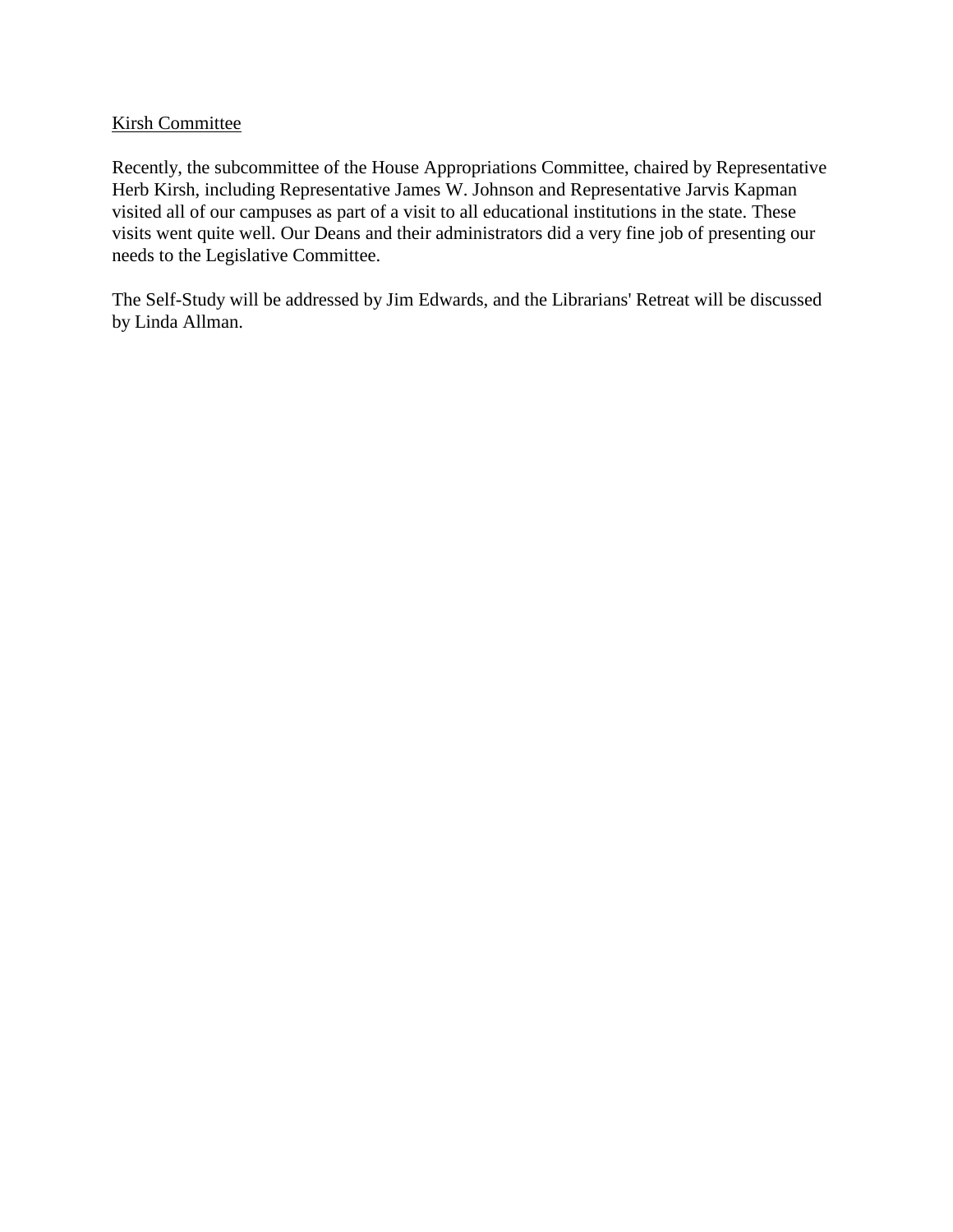# REPORT OF THE VICE CHANCELLOR FOR UNIVERSITY CAMPUSES AND CONTINUING EDUCATlON FOR UNIVERSITY CAMPUSES FACULTY SENATE September 15, 1989

### CHE Off-campus Programs Review

As you may recall, the university has been having discussions with the Commission on Higher Education since December 1987 on the status of the University Campuses off-campus programs in Laurens, Hilton Head, Camden and Walterboro; in addition, Aiken and Coastal programs at Sumter, Beaufort, Salkehatchie The status of these program reviews currently is that they have all been "informally" reviewed by the CHE staff, who have sent written counsel to us for the revision of these proposals. These proposals, with the exception of the Coastal-Sumter Education program, will be submitted to the USC Board of Trustees at the October 2Oth meeting and then will be forwarded to the Commission by its November 1 deadline. Then they will be formally reviewed in the next six month Commission review cycle and will be acted upon at the May 1990 meeting of the Commission. At this point, we are optimistic that they will all be approved.

### System Academic Coordinating Committee

This is a committee that Provost Art Smith appointed last spring and consists of the chief academic officer, the faculty senate chairs, and a faculty representative from the three four-year campuses, USC-Columbia, and the University Campuses. The committee is holding its second meeting the very hour the Senate meets. Hence, I cannot report to you on what action it may take. I attach to this report a copy of the action taken by the committee at its meeting last spring, which has significance for our concerns for student articulation as they move from university Campuses to Four-Year Campuses.

### USC-Lancaster Retreat

I had the privilege in August of attending the USC-Lancaster Retreat and I came away from that experience further persuaded as to the merits of gathering faculty and administrators together for some kind of annual campus retreat. It is an outstanding idea that enables colleagues to focus together on a number of common issues and concerns, explore topics in depth, get to know each other even better, and develop a consensus as to objectives for the coming Year. I strongly recommend colleagues on the four campuses other than Lancaster to consider the model that they have seemed to use so successfully for a number of years.

#### Faculty Development Needs Assessment Committee

The Provost's Office and the Office of the Chancellor are convening a committee (on which I represent the university Campuses) which will attempt to do a needs assessment of faculty on our six campuses for faculty development and support. I will be in touch with you further over the year as the work of that committee progresses.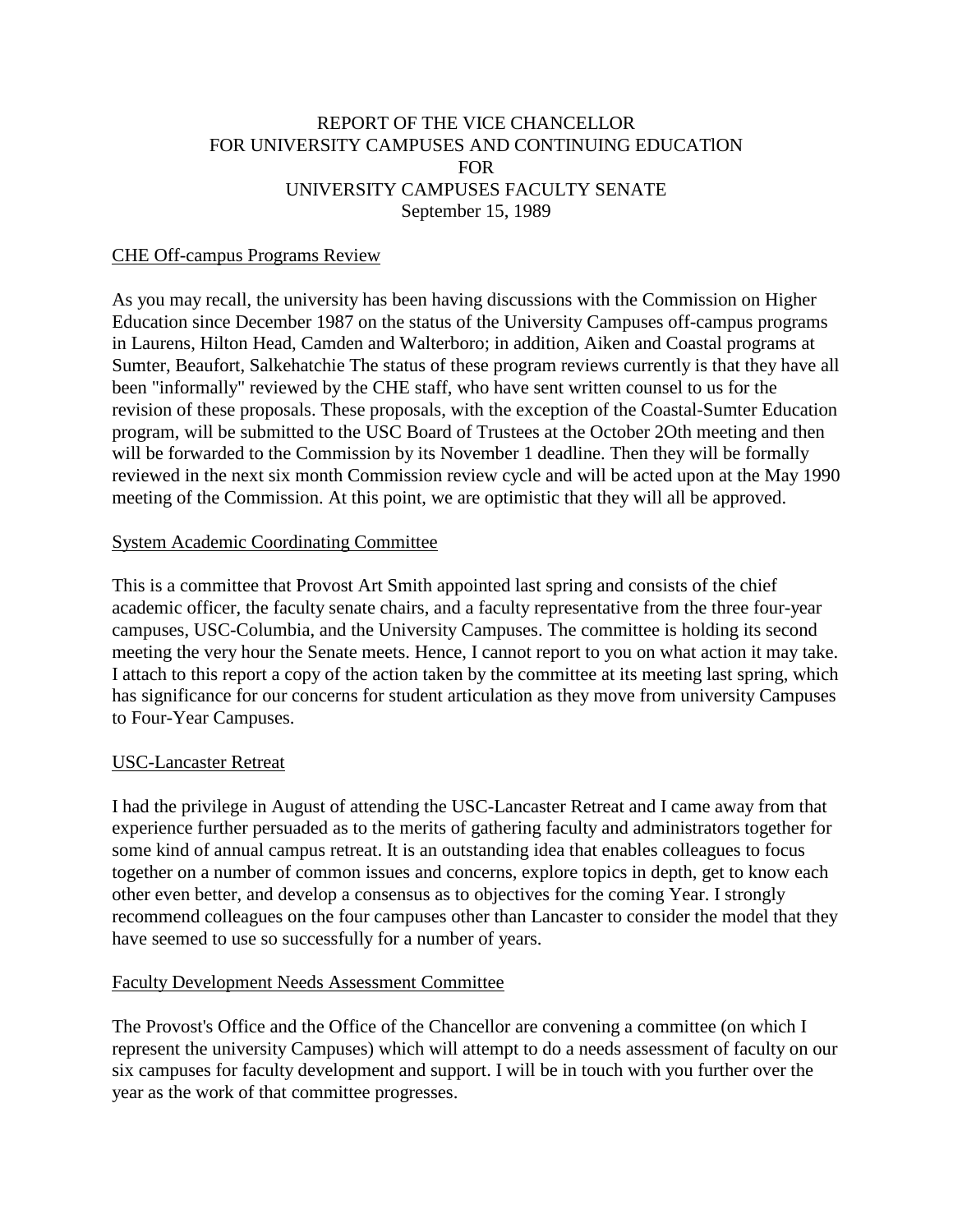# Affirmative Action

I am currently serving as the chair of the search committee to find a new Affirmative Action Officer for the university System. Our System Campus Affirmative Action Officers are meeting each of the candidates we are interviewing. The General Assembly has also taken a recent action which will provide significant impetus to our previous moral and philosophical commitment to the practice of affirmative action. Specifically, state agencies who do not meet affirmative action hiring plan goals could be penalized in future years by being denied additional appropriated funding, if they cannot demonstrate that good faith efforts have been made to address these goals. We on the University Campuses have the highest percentage of minority students enrolled anywhere in the System, but we still have a long, long way to go to accomplish greater diversity in our faculty and staff. I am sure you will join the Office of the Chancellor in supporting such efforts as you work on searches and other hiring recruitment matters over the coming year.

# Risk Manager Position

In June, the university hired for the first time a professional Risk Manager, Mr. Shealy McCoy, who was previously Risk Manager for Georgia State University in Atlanta. This is a major step forward for the university in joining now the ranks of other major institutions that have professionalize their approach to identification of risk exposures and management of same. Mr. McCoy is visiting all the University Campuses to discuss the subject of risk management with campus officials and I am sure we will enjoy your support and cooperation. I believe that the efforts of his office will make contributions to the maintenance of safety and security for our students and employees and that you will enjoy working with him.

# Symposium on Retention

On Friday, October 6tb, the National Center for the Study of the Freshman Year Experience will co-host a symposium on student retention. The keynote speaker will be Dr. Vincent Tinto, the noted researcher and author on the subject of student retention. If you would like further information on this meeting which will be held in Columbia at the Sheraton on Bush River Road please contact me or Dorothy Fidler at 7-6029.

# Articulation Problems with USC-Spartanburg

I want you to know that Provost Smith teas given the University Campuses a strong measure of support in attempting to redress problems encountered by a USC-Lancaster student as she sought to articulate from USC-Lancaster to USC-Spartanburg. That matter is as yet unresolved, but we shall keep the Senate informed of the problem in particular and the larger issue which it represents. I wanted to say at this point, that we are enjoying strong support from the Provost to resolve these kind of issues with the student welfare foremost in mind.

# Faculty Exchange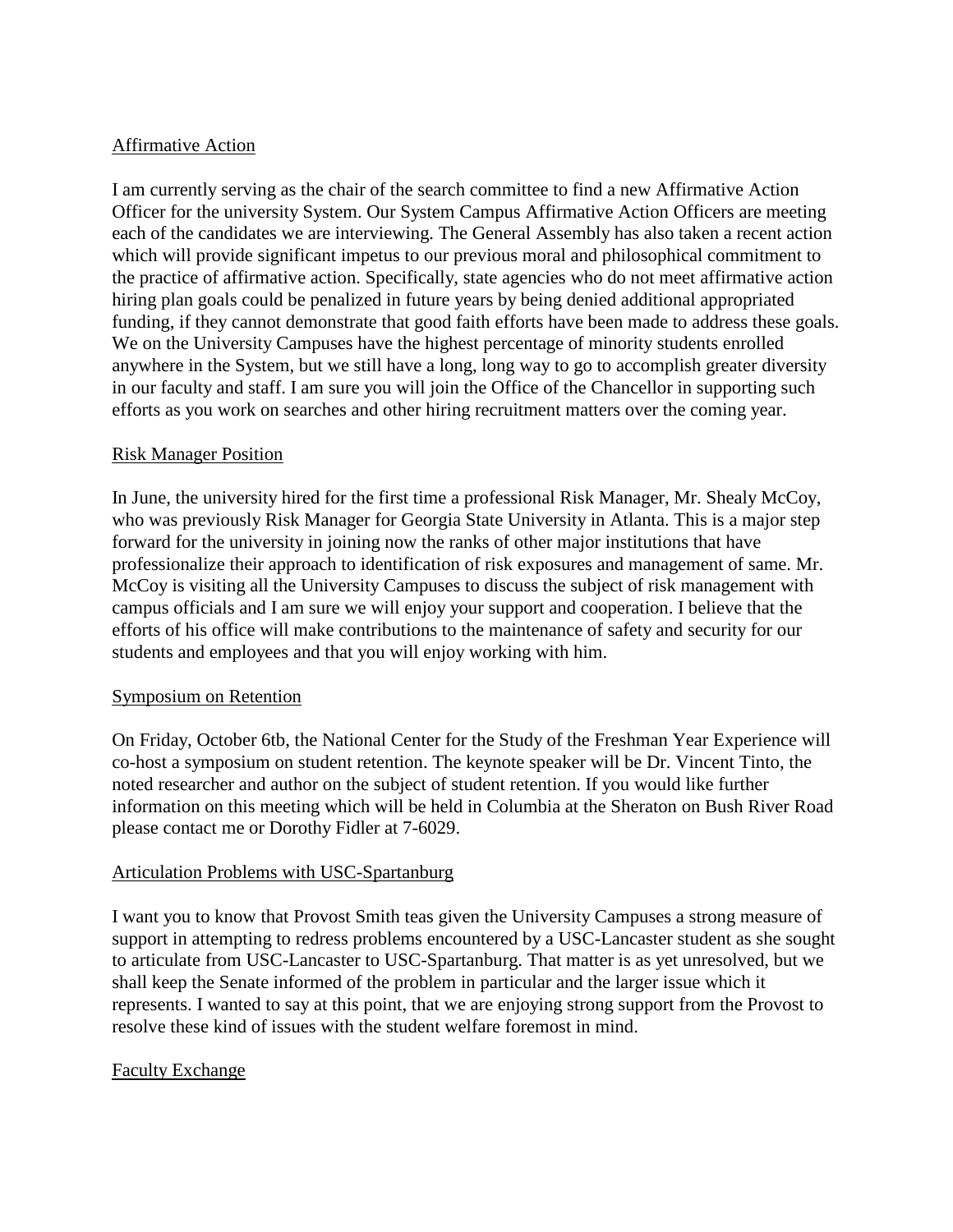Shortly, you will receive the annual applications for the Faculty Exchange program. We will be working this Year with the Provost's Office to review these applications and make recommendations to the President and the Provost. If you have questions please don't hesitate to discuss them with me. I sincerely hope the university Campuses faculty will again be active participants in this program.

# Fall 1989 Enrollments

See attachment.

# John J. Duffy Distance Education Lecture Series

This is to announce the inauguration of an annual lecture series entitled the John J. Duffy Lecture Series. The purpose of this series is to encourage research in the area of distance education and to reinforce the mission of the University of South Carolina System to overcome barriers of time and place in making higher education accessible to learners worldwide. The series is sponsored by the College of Library and Information Science and our own Office of Telecommunications Instruction and Independent Learning. Chancellor Duffy will deliver the first address on September 25, 1989 at 3:00 pm in Currell College at USC-Columbia. You are all cordially invited to attend. The lecture will be followed by a reception at Faculty House. We will also recognize John on this occasion for his 30 years of service to the University of South Carolina System.

### Status of TEC Associate Degree Proposals

At the November meeting of the Commission on Higher Educat10n, there will be considered a proposal from nine of the state's sixteen technical colleges, those who currently do not have college parallel associate degree granting authorization, to award such degrees. The President, at the System Retreat in August, "encouraged" the Deans of the university to launch an extensive "education" campaign to present the university's view in opposing these proposals in our respective communities. Your individual Deans are the appropriate persons to inform you as to the steps they have taken towards this end.

Enclosures: Provost's memorandum of June 14, 1989

Fall 1989 Semester Enrollment Report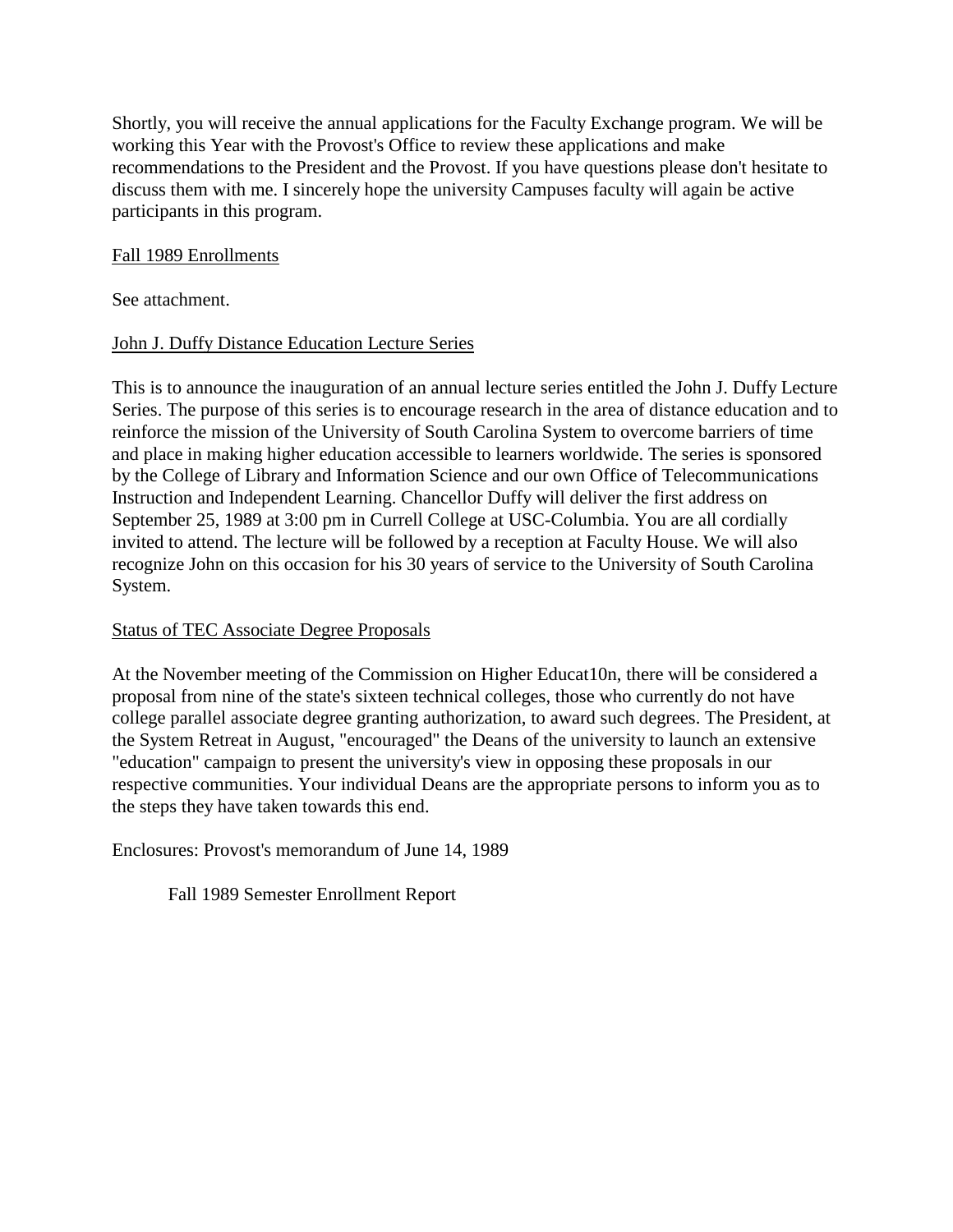#### **Memorandum**:

June 14, 1989

| To:      | Dr. Rufus G. Fellers, Chair, USC-Columbia Faculty Senate |
|----------|----------------------------------------------------------|
| From:    | Arthur K. Smith, Provost                                 |
| Subject: | <b>Bulletin Requirements for Graduation</b>              |

As you know, Rufus, there teas been s growing need for clarification of the un1versity's policies governing Abe degree requirements for graduation that apply to students who move from one degree program to another on the same campus, or from one campus to another within the USC System.

This problem was referred several months ago by the newly formed System Academic Policy Coordinating Committee. This Committee, as its name implies, has no legislative authority of its own, but I formed it to coordinate academic policy matters of the nine campuses and five faculty

Senates when such matters affect the USC System as a whole. The System Academic Policy Coordinating Committee consists of 15 members, as follows:

The five chief academic officers of the campuses at A1ken, Coastal Carolina, Columbia, and Spartanburg, and of the five university Campuses (as a group). The chairpersons of the five faculty senates. Five additional faculty members, each one chosen by the chief academic officer and the faculty senate chairperson from the respective campus or group of campuses. The Committee is chaired by me as Provost of the university, and is advisory to the President, who consults with the four Chancellors regarding the Committee's recommendations on system academic policy matters

before taking action on them.

The System Academic Policy Coordinating Committee considered the graduation degree requirements issue at its meeting on April 19. The Committee agreed that policy clarification was indeed required, both to uphold the integrity of the USC System and to align the system policy statement on graduation requirements with prevailing judicial interpretations of education law. As background, prior to 1982 the USC System had in place  $\sim$  policy statement that accomplished both objectives. However, in 1982 a revision was introduced in the USC-Columbia undergraduate Bulletin that substantially changed the system policy. That revision has resulted in confusion for students, inconsistency in academic advising, and possible legal exposure for the University with respect to the contractual nature of the Bulletin. Moreover, it appears that the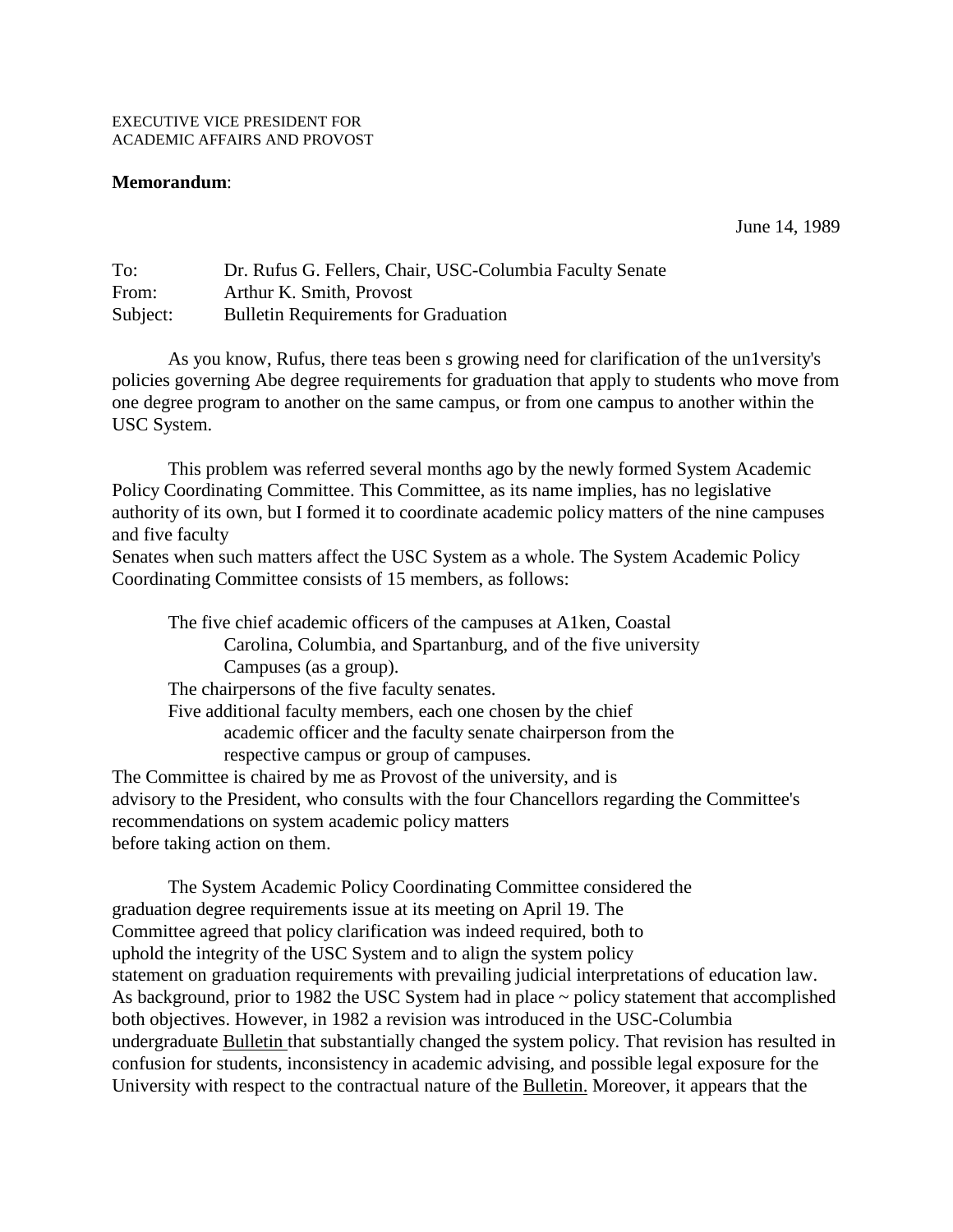1982 revision was made by administrative action in editing the Bulletin, rather than by action of the USC-Columbia Faculty Senate.

The Coordinating Committee subsequently approved a new policy statement for the USC System and recommended that statement for consideration by President James B. Holderman. In effect, the recommended policy is a return to the pre-1982 policy governing graduation degree requirements, and thus reverts to the general policy most recently approved by the faculty. The President has now approved the Committee's recommended policy statement, which is as follows:

**An undergraduate student may choose to obtain a degree in accordance with the curricular requirements in force for the particular degree at the time the student first enrolls in matriculated status at any campus of the University System, or under subsequent requirements published while he or she is enrolled. However, the student's choice is restricted to a specific bulletin the curricular requirements described therein. Undergraduate student have a period of eight years, inclusive and continuous, in which to claim the rights of a specific bulletin.**

**Within the eight-year limit, an undergraduate to student who is absent from the university System for no longer than five years, who returns to complete his or her program of study, shall have the right to continue under the bulletin in effect at the time of the student's original matriculation. Alternatively, the student may elect the degree requirements under the bulletin in effect at the time of return. If the period of absence is longer than five years, the student will be subject to the curricular requirements in force at the time of return. Under no circumstances will students be allowed to appeal to short-lived rules regulations which were adopted and abandoned during the period of their absence.**

**If drastic revisions of curricula or program requirements have occurred during a student's absence (even if for less than five years), or during the period between the student's original matriculation his or her eventual movement to a different degree program or campus within the University System, a reasonable effort will be made by the academic dean to permit the student to undertake transitional coursework that is equivalent to the educational experience intended under the bulletin in force at the time of the student's original matriculation.**

The Committee expressed concern that the five year period of allowed absence seems extraordinarily generous, and a er of members felt that a two year limitation on absences would be more appropriate However, the Committee recognized that a substantive change of this nature should emanate from a joint action of the several faculty senates, rather than from a coordinating committee.

To the extent that publishing deadlines permit, the above policy statement should be inserted in the 1989-90 undergraduate bulletins of the several campuses of the USC System All currently enrolled undergraduate students should be accorded the benefit of this policy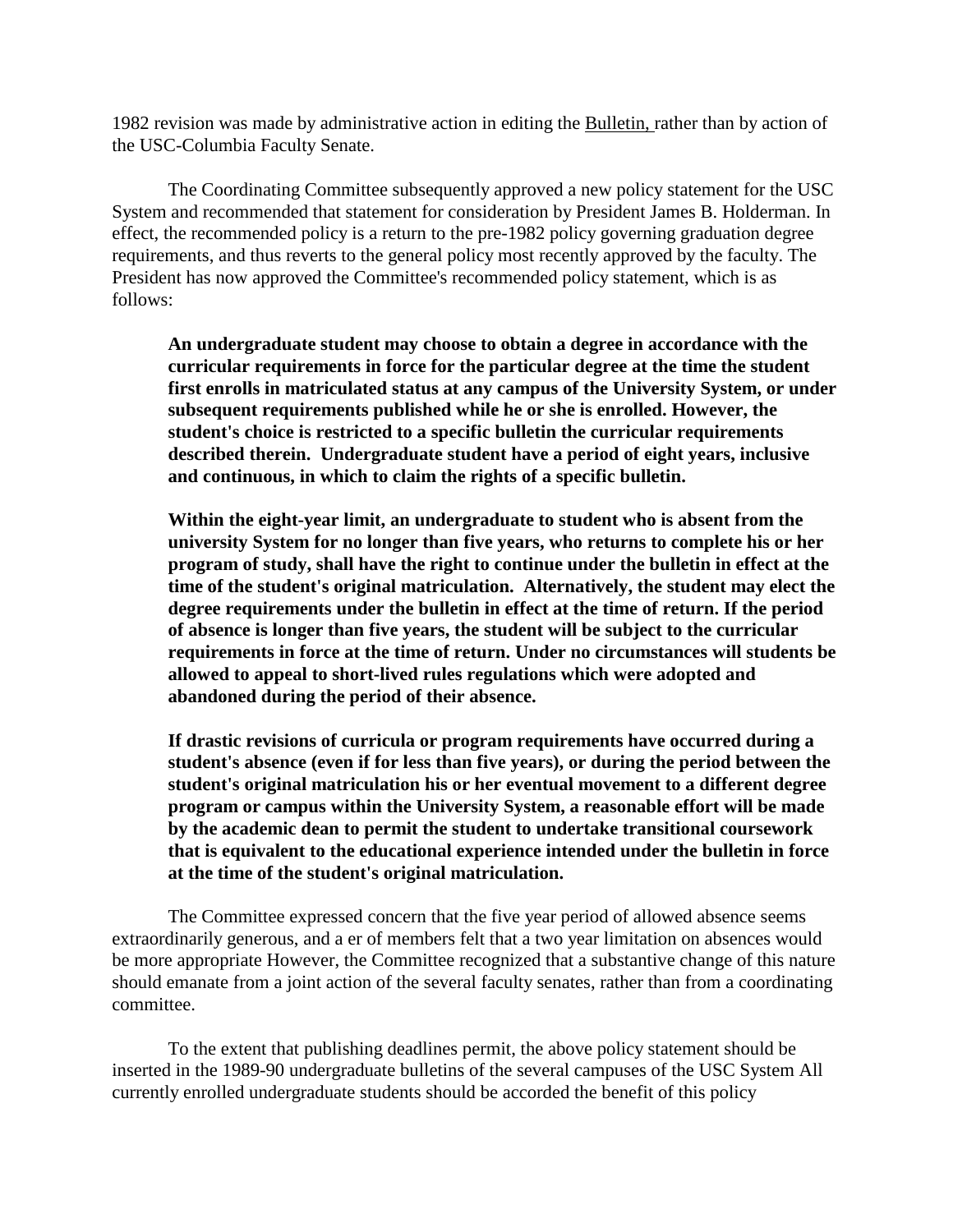While it is not clear whether Action by the USC-Columbia Faculty Senate is needed in order to effect this return to the pre-1982 policy, such action is certainly desirable in the interest of good governance I would be grateful, Rufus, if you would Ask the Steering Committee to consider this item for inclusion in the Faculty Senate agenda for the meeting of July 6, 1989

#### AKS/ehg

cc President James B. Holderman Chancellor Robert E Alexander Chancellor John J. Daffy Chancellor Ronald G. Eaglin Chancellor 011n B. Sansbury Members of the Academic Policy Coordinating Committee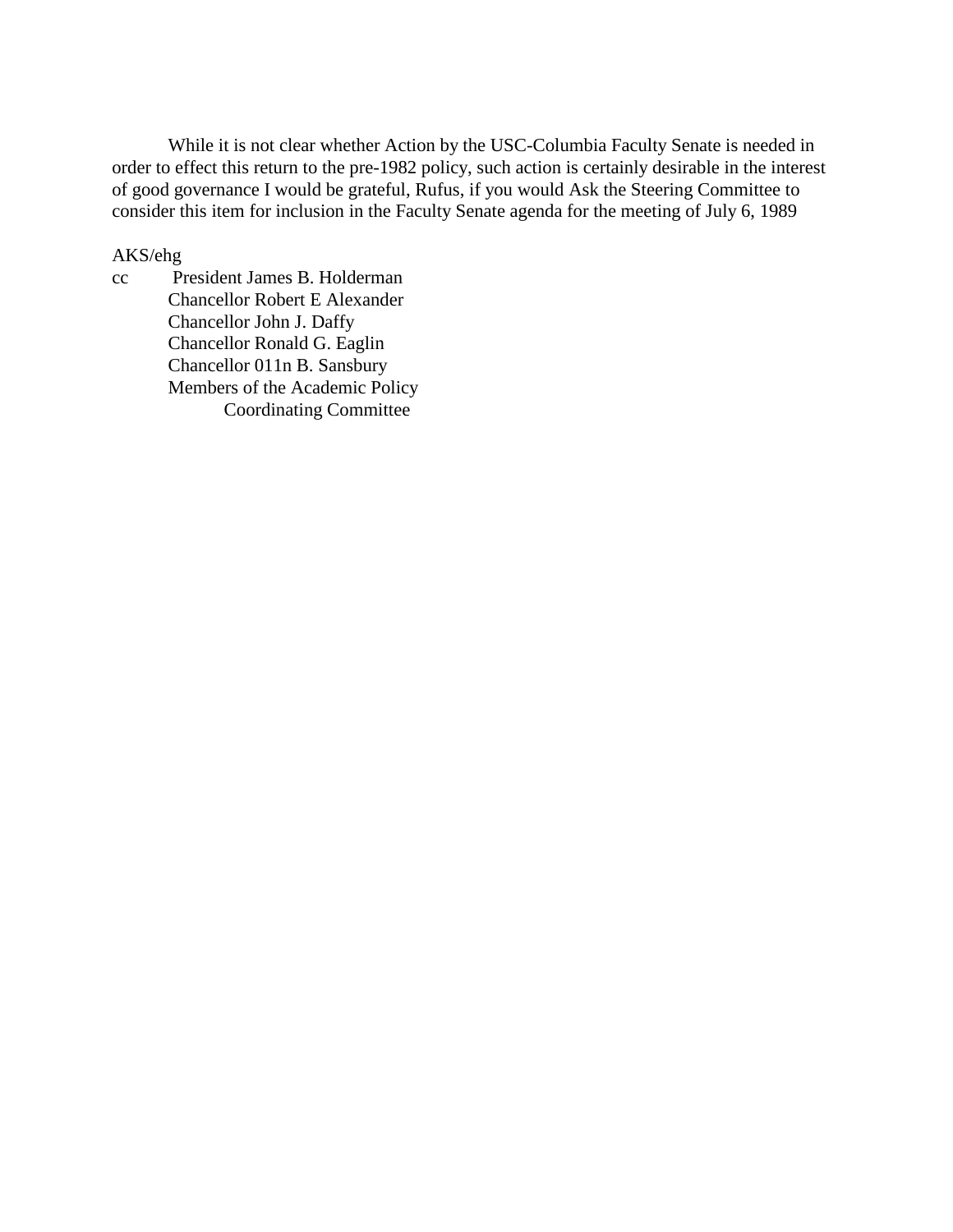# UWIVERS1TY Of SOuTh C^ROL1W^ '' OFFICI^[ F1W^L "s of 9/8/89 '' ENROLL\*EWT COMP^R1SO F^LL 1~

| $\sum_{i=1}^{n}$                                                                                                                                                                                                                                                                                          | $(Includes \, Correspond \sim HE^{\wedge}OCOUWT \quad F.1.E.$ |           |             |             |                                     |     |             |         |        |  |
|-----------------------------------------------------------------------------------------------------------------------------------------------------------------------------------------------------------------------------------------------------------------------------------------------------------|---------------------------------------------------------------|-----------|-------------|-------------|-------------------------------------|-----|-------------|---------|--------|--|
| from Fe[[ BO) OFFICI^L OFFICI^L OFFICI^L OFFICI^L ~t ~ CH^WGE                                                                                                                                                                                                                                             |                                                               |           |             |             |                                     |     |             |         |        |  |
|                                                                                                                                                                                                                                                                                                           | ^S OF ^S OF ^S OF ^S OF ----------------                      |           |             |             |                                     |     |             |         |        |  |
|                                                                                                                                                                                                                                                                                                           | $10/25/B8$ $9/00/e$ ? $10/Z5/aB$ $9/0B/89$ HD.CI.             |           |             |             |                                     |     |             |         | F.T.E. |  |
| and the contract of the contract of the contract of the contract of the contract of                                                                                                                                                                                                                       |                                                               |           |             |             |                                     |     |             |         |        |  |
| Columbia u/G 15,96Z 16,000 1\$,50l 1A,643.2                                                                                                                                                                                                                                                               |                                                               |           |             |             |                                     |     |             | $\cdot$ |        |  |
| Law 763 BZ1 @11 8867.6                                                                                                                                                                                                                                                                                    |                                                               |           |             |             |                                     |     | 9.2         |         |        |  |
| D.Pharm. 44 36 97 90 - IO.Z                                                                                                                                                                                                                                                                               |                                                               |           |             |             |                                     |     |             | $-7.2$  |        |  |
| 'Masters                                                                                                                                                                                                                                                                                                  |                                                               |           |             | 3,314 3,41Z |                                     |     | 3.0         |         |        |  |
| 'Doctoral                                                                                                                                                                                                                                                                                                 |                                                               |           | 1,475 1,5Z2 |             |                                     |     | 3.Z         |         |        |  |
| Total Grad. 9,370 8,536 -a.9                                                                                                                                                                                                                                                                              |                                                               |           |             |             |                                     |     |             |         |        |  |
| and the property of the set of the set of the set of the $\alpha$<br>Sub-Total 26,139 2S,393 20,278 20,553 -Z.9                                                                                                                                                                                           |                                                               |           |             |             |                                     |     | 1.4         |         |        |  |
| -------- -------- -------- (lnct) ------- (lnct) ------                                                                                                                                                                                                                                                   |                                                               |           |             |             |                                     |     |             |         |        |  |
|                                                                                                                                                                                                                                                                                                           |                                                               |           |             |             | $(F 11)$ $(F 11)$                   |     |             |         |        |  |
| Aiken Z,532 2,633 1,860 23 1,968 22                                                                                                                                                                                                                                                                       |                                                               |           |             |             |                                     | 4.0 | 5.B         |         |        |  |
| Coastal 4,135 4,101 3,191 140 3,301 140                                                                                                                                                                                                                                                                   |                                                               |           |             |             |                                     |     | $-8$        | 3.4     |        |  |
| Spartanburg 3,265 3,422 2,437 1 2,562 -                                                                                                                                                                                                                                                                   |                                                               |           |             |             |                                     |     | $\delta$ .a | 5.1     |        |  |
| Beaufort 1,010 877 4e 56 484                                                                                                                                                                                                                                                                              |                                                               |           |             |             |                                     | 63  | $-13.2$     | $-2.2$  |        |  |
| Lancaster 1,004 931 595 64 619 69                                                                                                                                                                                                                                                                         |                                                               |           |             |             |                                     |     | $-7.3$      | 4.0     |        |  |
| Salkehatchie 626 731 417 3 450 4 16.4                                                                                                                                                                                                                                                                     |                                                               |           |             |             |                                     |     |             | 7.9     |        |  |
| Sumter 1,440 1,337 B@5 146 926 146 -7 Z 3.5                                                                                                                                                                                                                                                               |                                                               |           |             |             |                                     |     |             |         |        |  |
| Union 343 338 200 - 194 - -1.5 -3.0                                                                                                                                                                                                                                                                       |                                                               |           |             |             |                                     |     |             |         |        |  |
| and the contract of the contract of the contract of the contract of the contract of the contract of the contract of                                                                                                                                                                                       |                                                               |           |             |             | $\sim 10^{-10}$ and $\sim 10^{-10}$ |     |             |         |        |  |
| Sub-Total 14,357 14,370 10,090 433 10,504 444 1                                                                                                                                                                                                                                                           |                                                               |           |             |             |                                     |     |             | 4.1     |        |  |
| <b>All Contracts</b>                                                                                                                                                                                                                                                                                      |                                                               |           |             |             |                                     |     |             |         |        |  |
| TO1^L40,496 39,763 30,368 31,057 -1.8 Z.3                                                                                                                                                                                                                                                                 |                                                               |           |             |             |                                     |     |             |         |        |  |
| $\frac{1}{1}$ , $\frac{1}{1}$ , $\frac{1}{1}$ , $\frac{1}{1}$ , $\frac{1}{1}$ , $\frac{1}{1}$ , $\frac{1}{1}$ , $\frac{1}{1}$ , $\frac{1}{1}$ , $\frac{1}{1}$ , $\frac{1}{1}$ , $\frac{1}{1}$ , $\frac{1}{1}$ , $\frac{1}{1}$ , $\frac{1}{1}$ , $\frac{1}{1}$ , $\frac{1}{1}$ , $\frac{1}{1}$ , $\frac{1$ |                                                               |           |             |             |                                     |     |             |         |        |  |
| $=$ . $=$ . $=$ $=$                                                                                                                                                                                                                                                                                       |                                                               |           |             |             |                                     |     |             |         |        |  |
| Med. Schoot: M.0.                                                                                                                                                                                                                                                                                         |                                                               | 249 251   |             | 249         |                                     |     | 251         | .8.8    |        |  |
| : Ph.D. 47 48 54                                                                                                                                                                                                                                                                                          |                                                               |           |             | 65          | 2.1 20.4                            |     |             |         |        |  |
| $\ldots$<br>lots[ Med. Schoo[                                                                                                                                                                                                                                                                             |                                                               | 296 2-303 |             |             |                                     | 316 | 1.0 4.3     |         |        |  |
| 'tasters:                                                                                                                                                                                                                                                                                                 |                                                               |           |             |             |                                     |     |             |         |        |  |
| Cotumbia                                                                                                                                                                                                                                                                                                  |                                                               | 2,622     |             |             | Z,739                               |     |             |         |        |  |
| <b>GRS</b>                                                                                                                                                                                                                                                                                                | 69Z                                                           |           |             | 673         |                                     |     |             |         |        |  |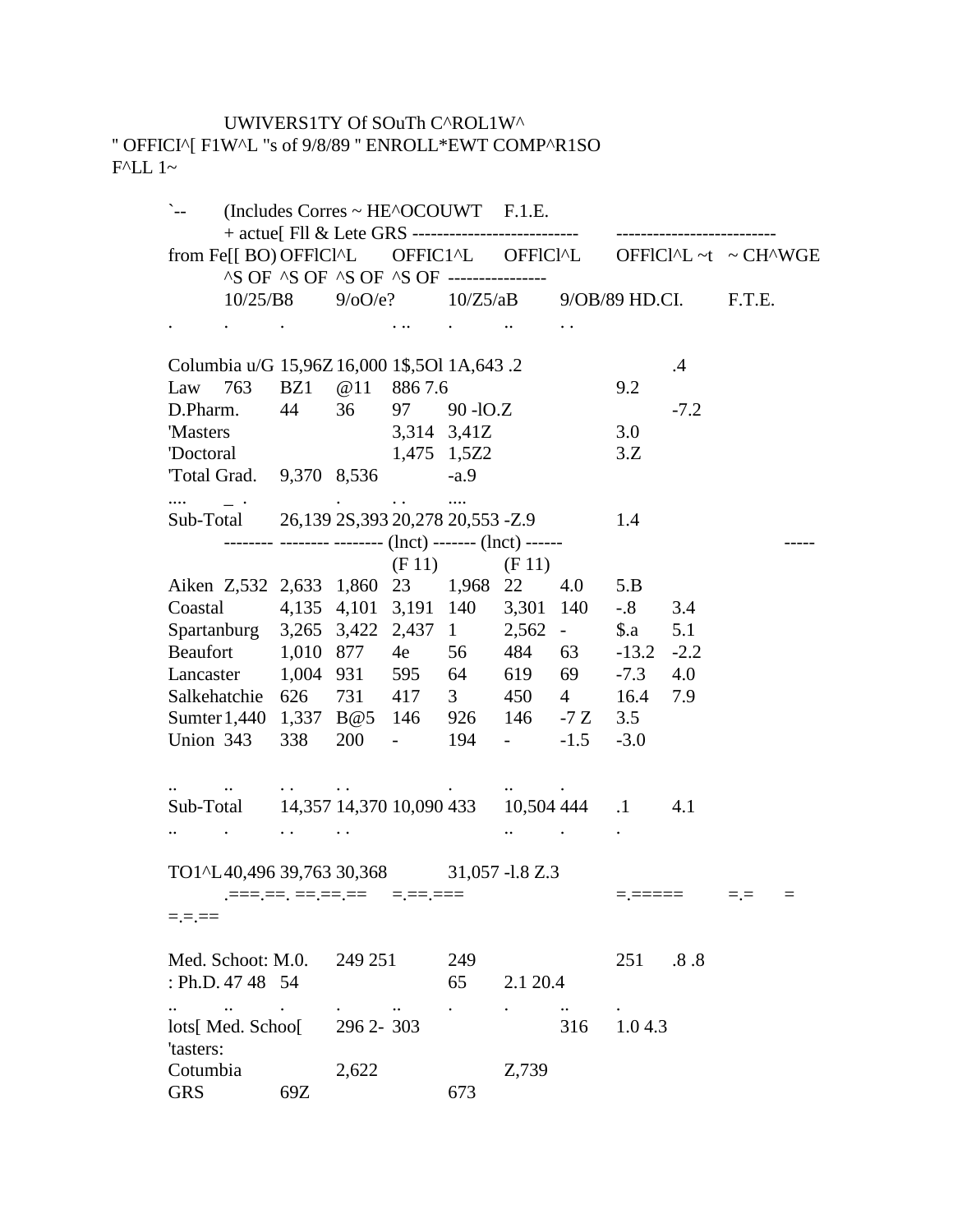| *Doctoret:                  |                   |                                                                                           |     |           |    |                     |       |
|-----------------------------|-------------------|-------------------------------------------------------------------------------------------|-----|-----------|----|---------------------|-------|
| Co[umbin]                   |                   | 1,Z40                                                                                     |     | 1, Z73    |    |                     |       |
| <b>GRS</b>                  | 235               |                                                                                           | Z49 |           |    |                     |       |
| 'lote[ Grad.:               |                   |                                                                                           |     |           |    |                     |       |
| Co[umbis]                   |                   | 3,B62                                                                                     |     | 4,012 3.9 |    |                     |       |
| <b>GRS</b>                  | 927               |                                                                                           | 922 | $-.5$     |    |                     |       |
| "'F.1.E. Divisors used:     |                   |                                                                                           |     |           |    |                     |       |
|                             |                   | $u/G = 15$ DPMR = 15 $\sim$ , Inctudes Corresp. and Lete GRS F1E:                         |     |           |    |                     |       |
| $Lsw = 14$ Msst. = $12$     |                   |                                                                                           |     |           |    | 1988 Oct. $\sim$ (+ | 1988) |
|                             |                   | "-'Doct.=9 $(Cots.)$ Corr. Diff. Corr. F 11/GRS                                           |     |           |    |                     |       |
| SOURCE: E61 Matrix Program. |                   |                                                                                           |     |           |    |                     |       |
|                             |                   | Prepared by System Office of Institutional Research $u/G: 205 \quad 354 \text{ Z}11$      |     |           |    |                     |       |
| 343                         |                   |                                                                                           |     |           |    |                     |       |
|                             | $M^{\wedge}ST$ .: |                                                                                           | Z6Z | Z29       |    |                     |       |
| cd $9/14/BO$                |                   | $DOC1$ .:                                                                                 |     | 71        | 65 |                     |       |
|                             |                   | $(\text{^\text{4}} \text{ did} \text{ FIE's e}, \text{ cutded: } 7 \text{ g} \qquad -91)$ |     |           |    |                     |       |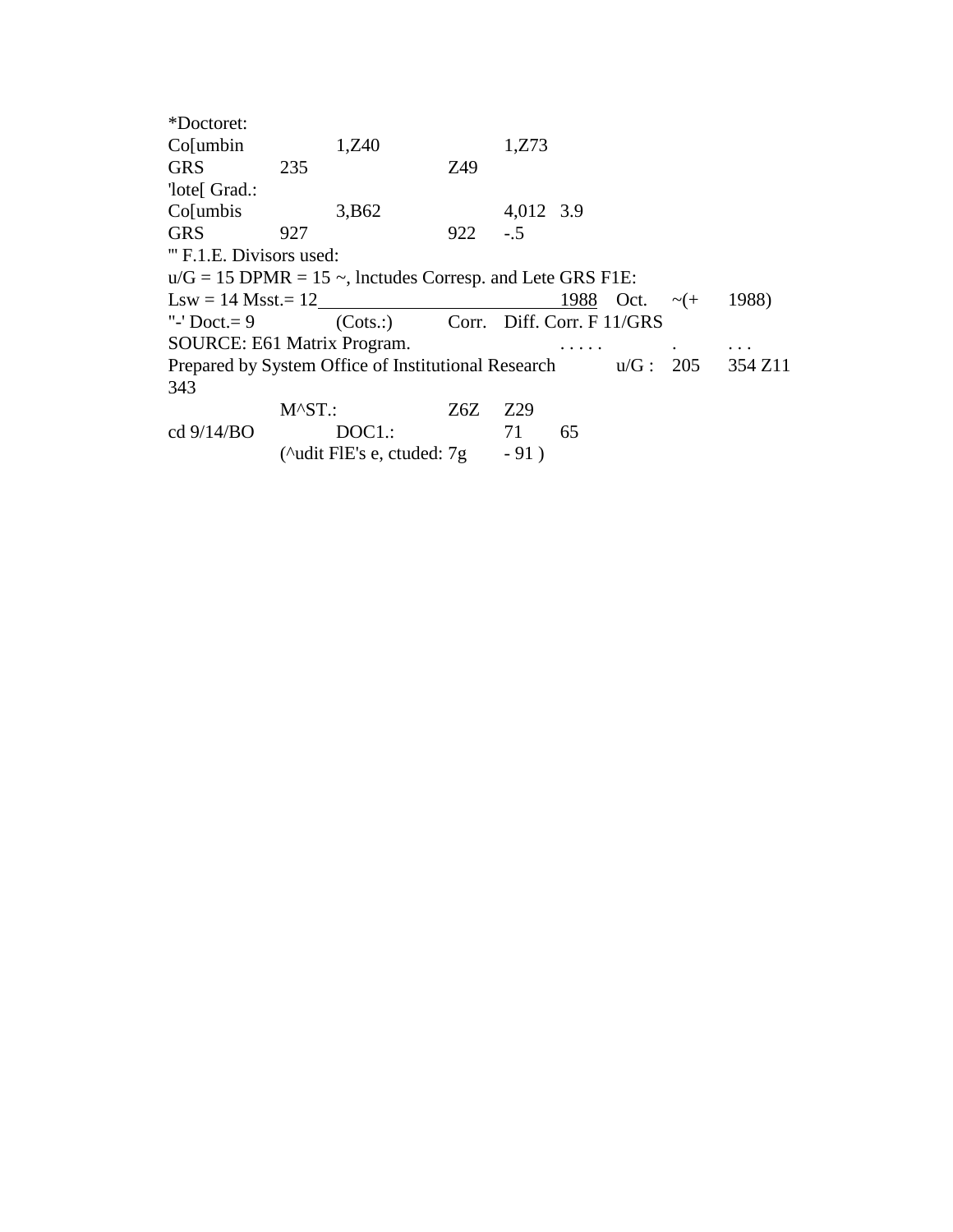RESOLUTION FROM THE UNIVERSITY CAMPUSES FACULTY SENATE CONCERNING A PROPOSAL BY THE SOUTH CAROLINA TECHNICAL EDUCATION SYSTEM THAT ALL TECHNICAL SCHOOLS BE ALLOWED TO OFFER COLLEGE PARALLEL PROGRAMS --adopted by the University Campuses Faculty Senate at its September 15, 1989, meeting

WHEREAS the South Carolina Technical Education System has requested that all their campuses be allowed to offer college parallel programs, and

WHEREAS many of these technical education schools are in close proximity to university campuses of the University of South Carolina which already offer these college programs (USC-Beaufort, USC-Lancaster, USC-Salkehatchie, USC-Sumter, USC-Union, USC-Coastal Carolina College, USC-Aiken, and USC-Spartanburg), and

WHEREAS it is counter-productive to higher education needs in South Carolina to expand the Technical Education System in this manner since to duplicate these course offerings would be unnecessary and administratively cumbersome, and since this duplication would mean substantially increased costs to South Carolina in order to bring the Technical Education System up to accreditation standards, and

WHEREAS the university campuses of the University of South Carolina are already fully accredited, and

WHEREAS the university campuses already have in place the mechanisms to support traditional, non-traditional, minority, Add adult student bodies, and

WHEREAS the university campuses have strong evidence that these student populations are being well-served by them,

BE IT RESOLVED THAT the university campuses of the University of South Carolina wish to continue their valuable service to the citizens of South Carolina and to follow their historical missions as they have done for the past thirty years, and

THAT the university campuses of the University of South Carolina oppose the expanded offering of college parallel courses at the technical education schools, and

THAT the university campuses of the University of South Carolina urge representatives from the Technical Education System and the USC System to form an ad hoc committee to settle this issue before the proposal for expanded course offerings from the Technical Education System reaches a decision by the South Carolina Commission on Higher Education.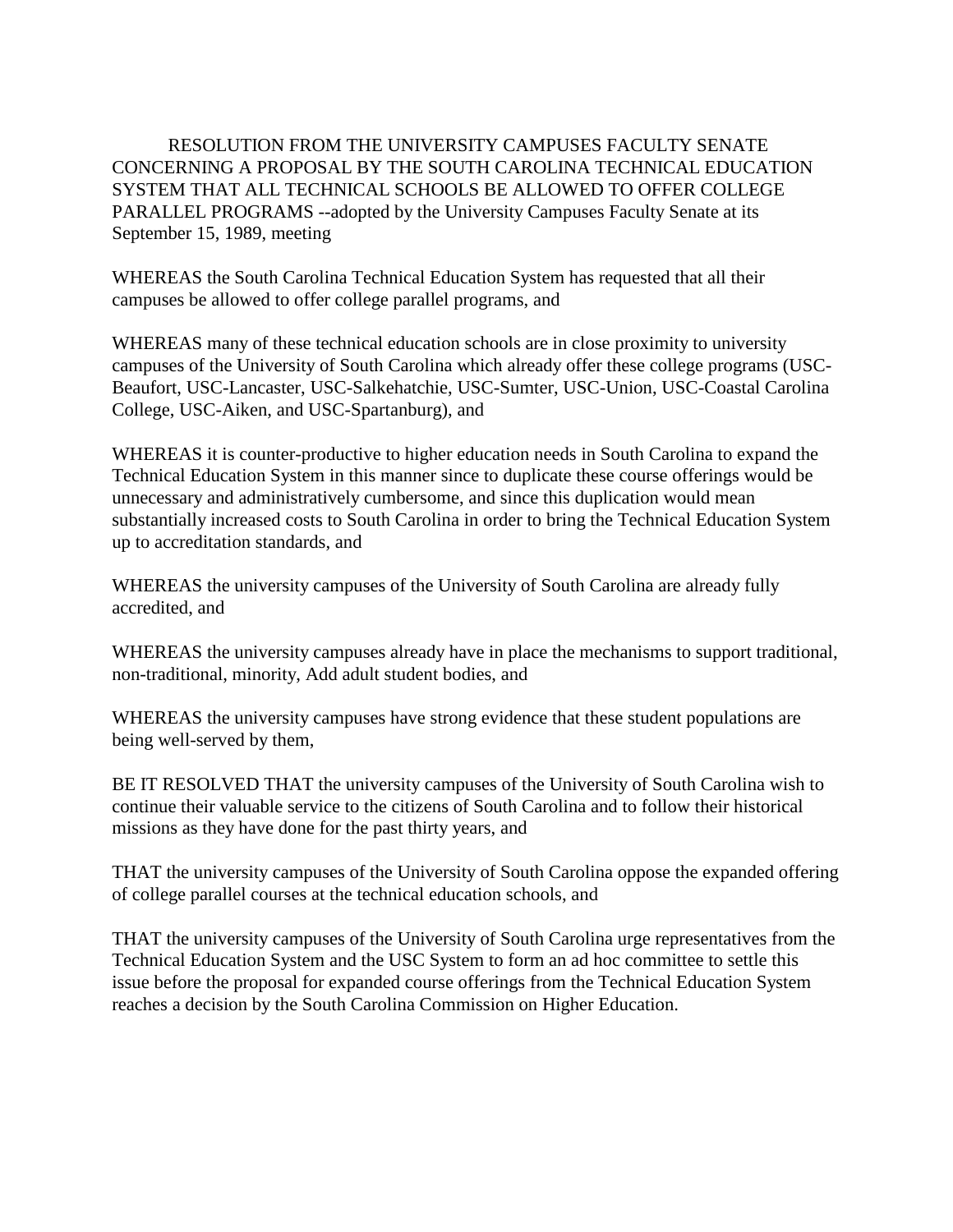RESOLUTION ON UNIVERSITY POLICY CONCERNING PROPOSALS FROM REPRESENTATIVE MIKE FAIR --passed unanimously by the University Campuses Faculty Senate at its September 15, 1989, meeting

WHEREAS the State of South Carolina has enacted legislation protecting minors from obscene material, and

WHEREAS the University of South Carolina complies with the laws of the State,

BE IT RESOLVED that the faculties of the University Campuses of the University of South Carolina oppose the imposition of a separate and special policy on University activities.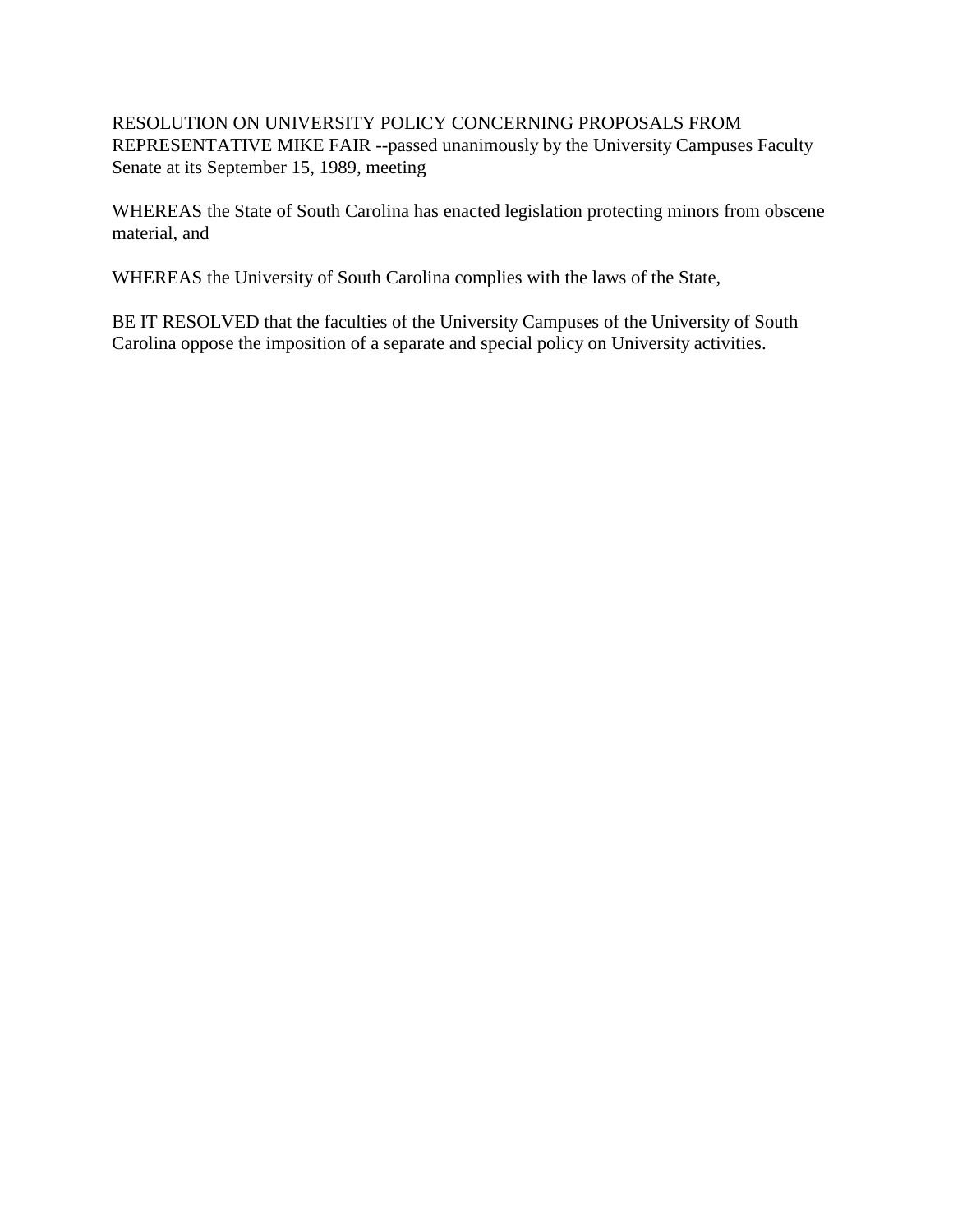#### M EMORANDU M

TO: Representative Mike Fair FROM: Moses Boyd DATE: August 10, 1989 RE: Policy Proposal for the. Establishment of Guidelines for the Admission of Minors at Certain Dramatical and Theatrical Performances at the University of South Carolina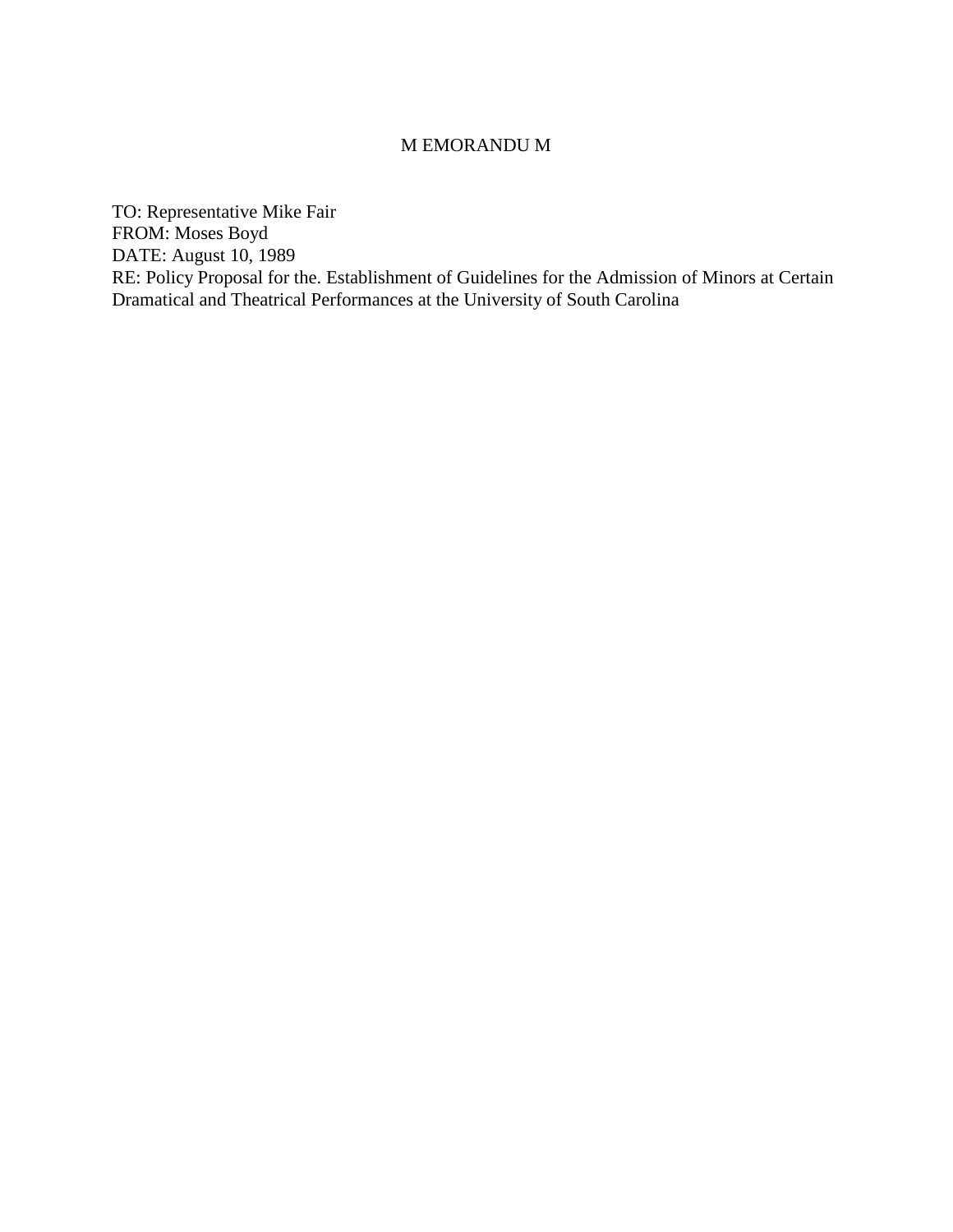A POLICY GUIDELINE PROVIDING FOR THE REGULATION OF THE ADMISSION OF MINORS AT CERTAIN DRAMATICAL AND THEATRICAL PERFORMANCES, DEFINING THE TYPES OF ACTS THAT ARE CONSIDERED HARMFUL TO MINORS AND OTHER REOUIREMEHTS FOR PERSONS CONDUCTING. SPONSORING, AND SUPERVISING SUCH ACTIVITIES.

Whereas, the University of South Carolina is widely known for its support and promotion of the theatrica1 arts in the State of South Carolina; and

Whereas, the University regularly features and sponsors many theatrica1 activities through public forums, plays, and other works of drama for the benefit of its faculty, student body, and the general public; and

Whereas, the purpose of the University's activities are not only to advance the arts, but also to use theatre and drama as mechanisms to expose its faculty, student body, and the public to different ideas and forms of expressions; and

Whereas, the University is aware, that the presentation and exposition of different ideas and forms of human behavior and expression are important for the education and development of its student body and the attending public; and

Whereas the University understands however, that because it has adopted s policy of allowing its faculty, student body, and the participating public to freely express themselves through theater and dramas, that at times these performances may include acts that are designed for adult and mature audiences only; and

Whereas, the University understands that activities that include certain expressions of sexuality and vulgarity may beyond the capacity to serve as any artistic literary or social value to the development and education of minors; and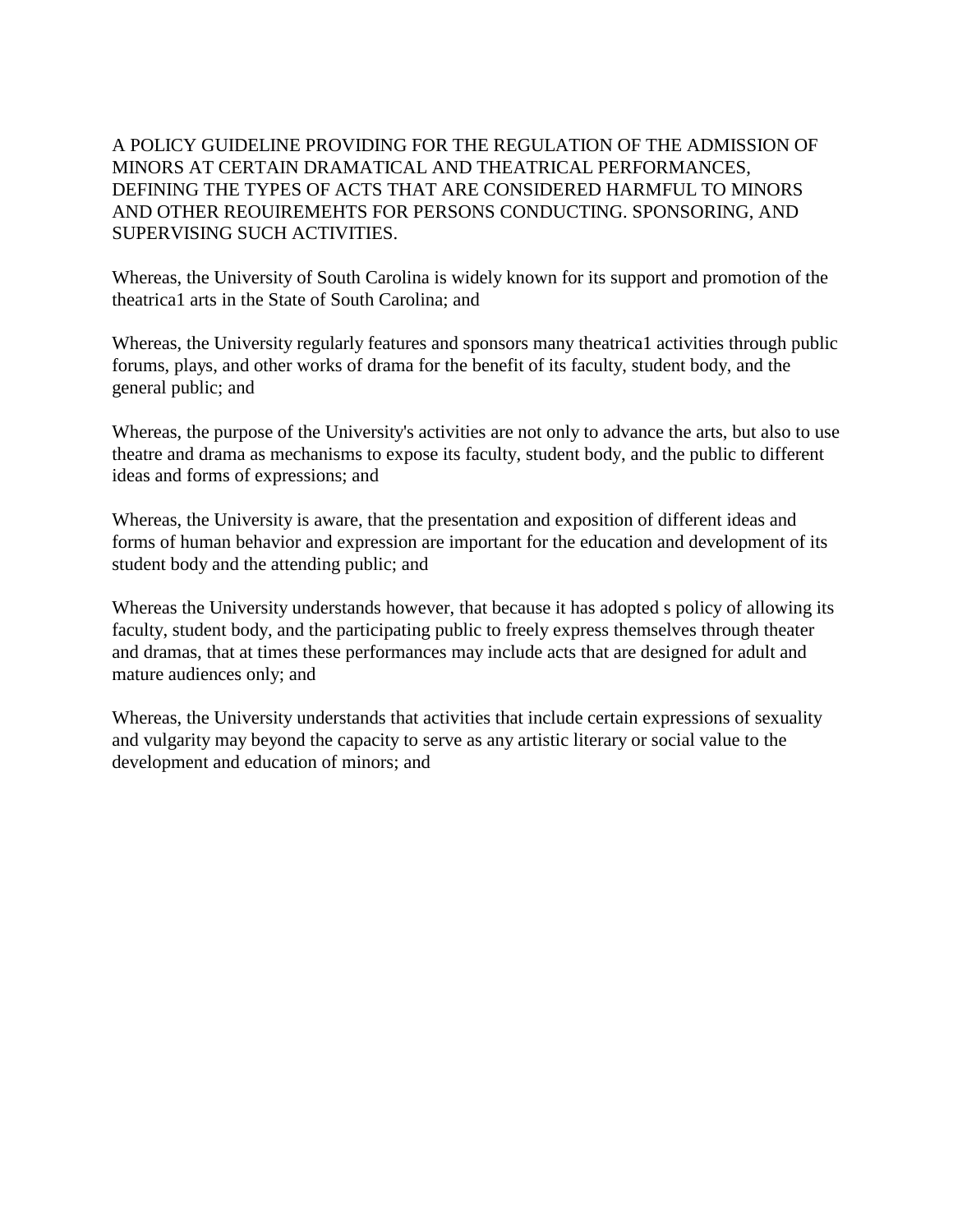Whereas, the General Assembly has enacted certain statutory provisions regulating and prohibiting the use and the exposition of minors to certain acts and performances that are considered harmful to or beyond the maturity level of minors; and

Whereas, it is the University's intention to fully comply with and adhere to the laws of this State; and

Whereas, although the University understands the importance of allowing its students and faculty to freely express themselves in their works of art and speech, it has the duty under the laws of this State and the policies and principles of this institution to ensure that none of its activities violate the physical, mental, and moral health and safety of its student body, faculty, and the general public; and

Whereas, the University -understands that the citizens of this State place a special importance on the protection and preservation of the physical and moral safety and health of minors, and therefore will ensure that its policies and functions are consistent with the concerns and interest of the citizens of the State and its supporting community; and

Whereas, since the University is only interested in promoting activities that serve to advance the normal maturation and mental development of minors, it feels it necessary to provide certain regulations of its public performances so as to protect and preserve the moral integrity of the youth of this State. Now, therefore:

Be it adopted by the University of South Carolina.

SECT1ON 1. The University of South Carolina is adopting this policy guideline to ensure the protection of minors from any of its theatrical and dramatica1 performances or activities that are considered harmful to or beyond the maturity level of minors. In adopting the measures in this guideline, the University has attempted to be consistent with the laws of this State and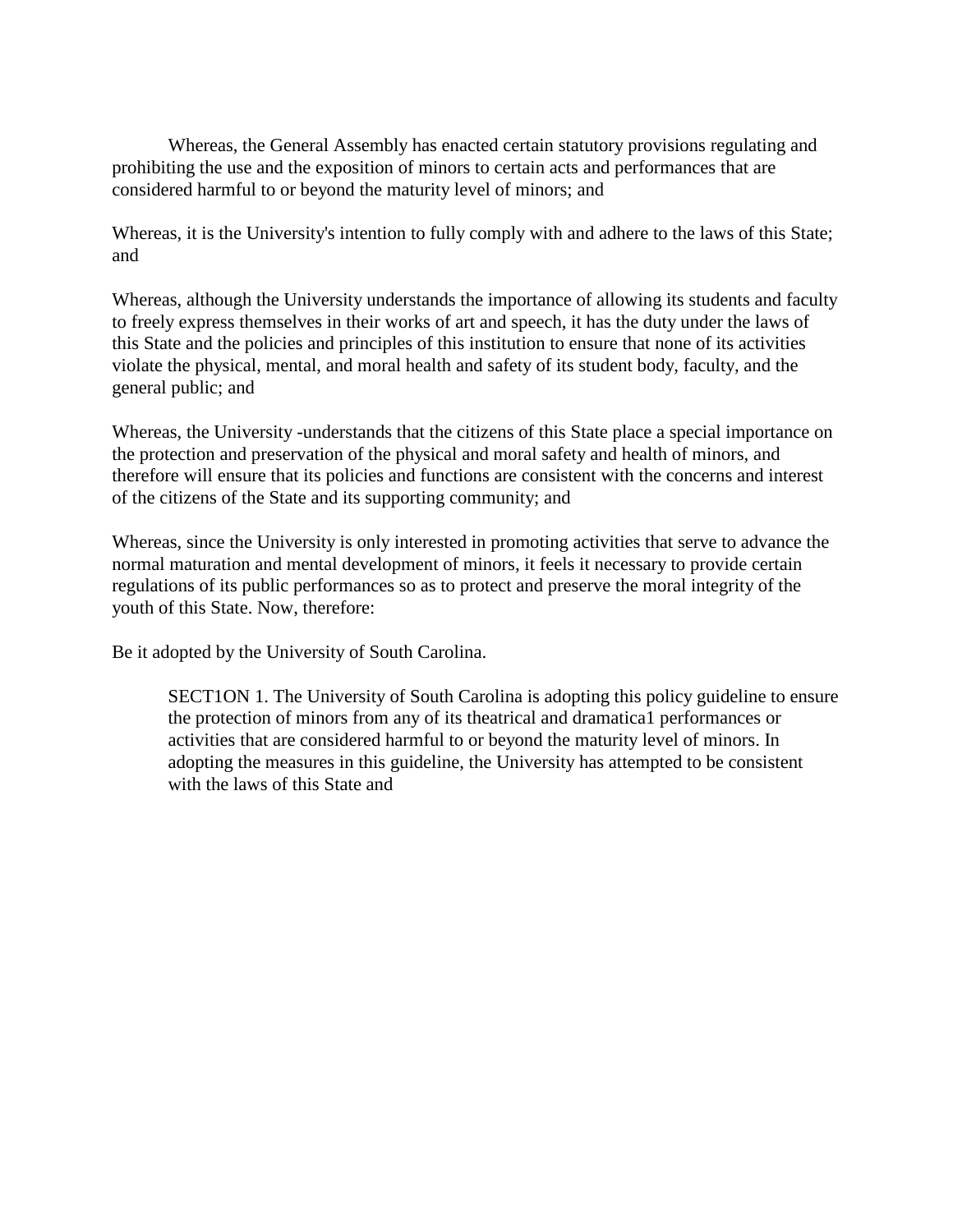the general consensus on what is considered to be harmful or beyond the maturity level of minors. The University will require strict compliance with this policy guideline.

SECTION 2. As used in this policy statement:

(1) "Performance harmful to a minor" means a performance which contains a description of or explicit reference to:

(a) anal copulation;

(b) bestial sexua1 relations;

(c) sadistic, masochistic, or violent sexual relationships;

(d) sexual relations with a child;

(e) sexual relations with a corpse;

(f) exhibition of male or female genitals;

(9) rape or incest; or

(h) vulgar or indecent reference to sexual intercourse, excretory functions of the body, or male or female genitals; and which, taken as a whole, appeals to the prurient interest of minors in sex and violates generally prevailing standard, in the adult community as to the suitability of such performances for observation of a minor and lacks any serious, artistic, literary, political, or scientific merit as to a minor and any other matter that would be considered harmful to minors pursuant to the laws of this State.

(2) "Control over University-owned facilities" means any person or employee of the person authorized by lease to produce, direct, participate in or perform any musical, dramatic, or theatrical performance at a University-owned facility. This term does not include peace officers in performance of their official duties.

(3) "Person" means any individual, partnership, corporation, or other legal entity of any kind.

(a) "Leased area" includes that area of a university-owned facility identified by lease providing for performance of a musical, dramatic, or theatrical production.

(S) "Minor" means a person under the age of eighteen.

(6) "Produce" means contractual responsibility for advertising, staging, or setting up a musical, dramatic, or theatrical production.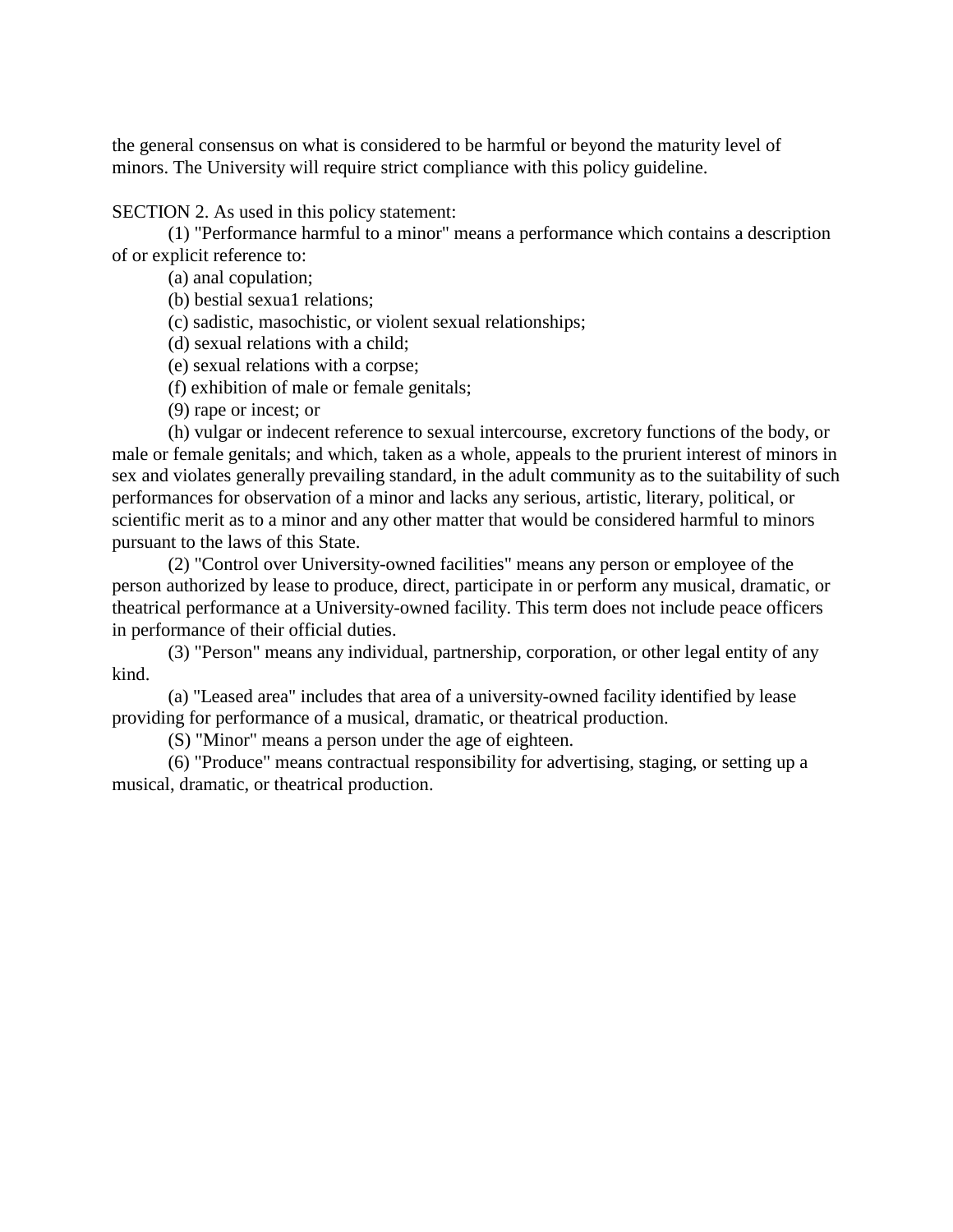(7) "Perform" means acting or performing musical, dramatic, or theatrical production.

(8) "Direct" means commanding movement of any actor, performer, stage equipment, or stage props.

(9) "Participate" means piecing or moving equipment or props used in a musical, dramatic, or theatrical production.

(10) "Theatrical performance" means any musical, dramatic, or theatrical production including, but not limited to, any play, public forum, musical concert, etc., performed by any individual or identifiable group whether or not the production includes more than one individual or identifiable group staged in a University-owned facility.

(11) "Explicit reference" means the use of words which have a readily recognizable meaning describing or depicting conduct proscribed in this statement, but does not include words which are marshy suggestive or have meanings which are equally consistent with actions not proscribed in this policy statement.

SECTION 3. No person having control over University-owned facility shall intentionally, knowingly, or recklessly allow or permit a minor to enter or to remain within a leased area in a University-owned facility at any time during a University authorized or sponsored theatrical performance, if the person knows, or has knowledge of sufficient facts and circumstances from which s reasonable person would know that the performance is or may be a performance harmful as to a minor.

SECT1ON 4. No person shall intentionally, knowingly, or recklessly produce, perform, direct, or participate in a performance within the leased area if the person knows or has knowledge of sufficient facts and circumstances from which a reasonable person could know that s minor is present sod the performance is or may be a performance harmful as to a minor.

SECTION 5. A person who produces or directs a performance, and who knows, or has knowledge of facts and circumstances from which a reasonable person would know that the performance is or may be a performance harmful to a minor shall place the following notice in any advertisement or publication of the performances: "For persons eighteen or older only. I.D. will be required."

SECTION 6. NO person shall intentionally or knowingly aid or assist a minor in gaining admission to, or in remaining present during a performance which the person knows or had knowledge of facts and circumstances from which a reasonable person would know that the performance is or may be a performance harmful to a minor.

SECTION 7. It is an affirmative defense to any punishable action pursuant to provisions of Sections 3 and 4 if the person having control over a University-owned facility attempts to ascertain the true age of a minor seeking entrance to a performance harmful as to a minor by requiring production of a birth certificate, school record, including identification showing or indicating that the person is eighteen or older.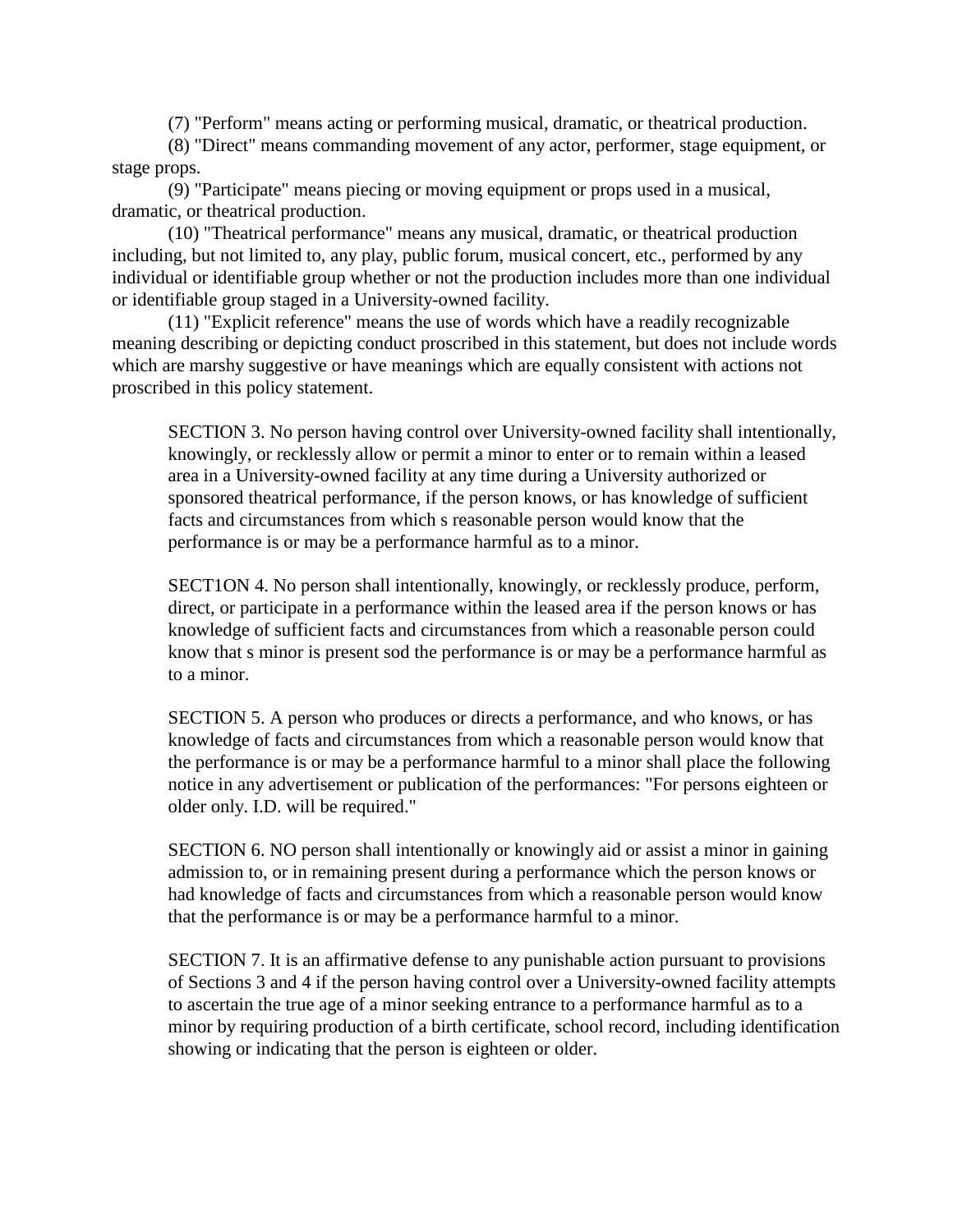SECTION 8. Each act or failure to act as required by this policy guide may result in the termination and restriction of employment and participation with the University's theatrica1 activities.

SECTION 9. The requirements of this policy statement apply only to leases providing for performances of theatrical or dramatic productions in University-owned facilities executed after the official adoption of this policy statement.

ADOPTED AND APPROVED this day of August, 1989.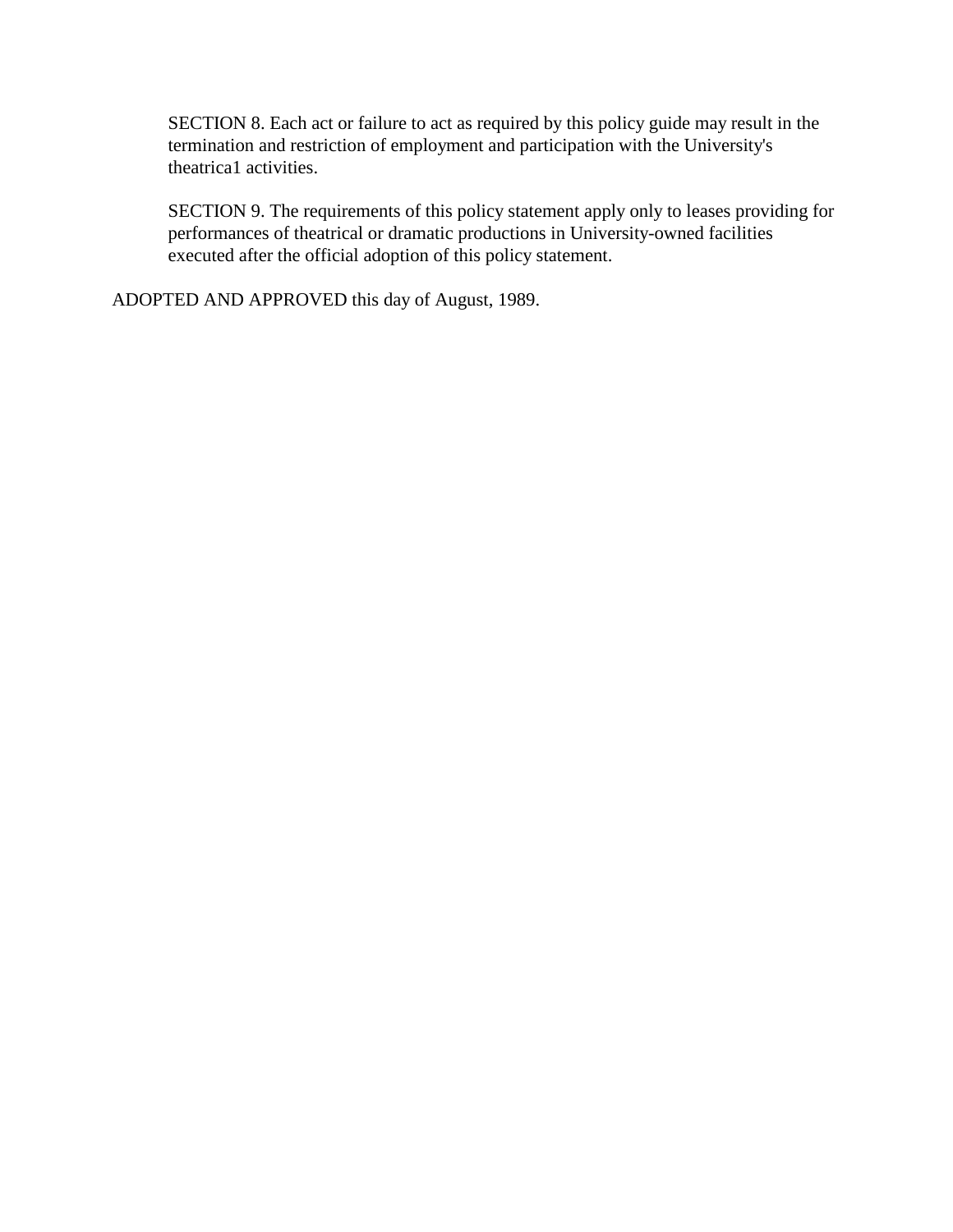uNIVERSI~ Of SOuTH C^nOLlN^ **COLUMBIA, ~C 28208** U~ Of THE UNlVERSib ~phone: 777-6073

#### MEMO^NDuM

| I0:   | Mr. William L. Bethea, Jr. Chairman                      |
|-------|----------------------------------------------------------|
|       | Academic Affairs Committee, Board of Trustees            |
| FROM: | Faculty-Board of Trustees Liaison Committee              |
|       | RE: "Policy Proposal for the Establishment of Guidelines |
|       | for the Admiss10n of Minors at Certain Dramatical and    |
|       | Theatrical Performances at the university of South       |
|       | Carolina"                                                |
|       | DATE: September 11, 1989                                 |

The Provost hag transmitted to us your request for faculty advice regarding the captioned proposal.

We offer the following observations:

1. The proposal is generally based on South Carolina Code Sections 16-15-305 to -445, a new statute, enacted in l987, dealing with "Obscenity, Material Harmful to Minors, Child Exploitation, and Child Prostitution." University employees are already charged with knowledge of state law.

2. To the extent that the proposal wanders from the language of the statute, it may risk attack for possible unconstitutional overbreadth or unconstitutional prior restraint on expression. university employees should be able to rely on existing law and not be required to enforce policies that may be unconstitutional.

3. Section 9 of the proposal states that the proposed policy applies "only to leases providing for performances of theatrical of dramatic productions in universitY-owned facilities." Thus, it purports to regulate only non-universitY productions.

**Abe Un[~ersElY of Sculh CeroI[na USC ^iken; USC Selkehalchie, AIlendele; USC Besu10rl USC CoIumbla; Cons1aI CeroRna College Conway USC Lencasler USC Sperlenbu[g USC Sumter USC Union and the** ~.n`..v **Compus**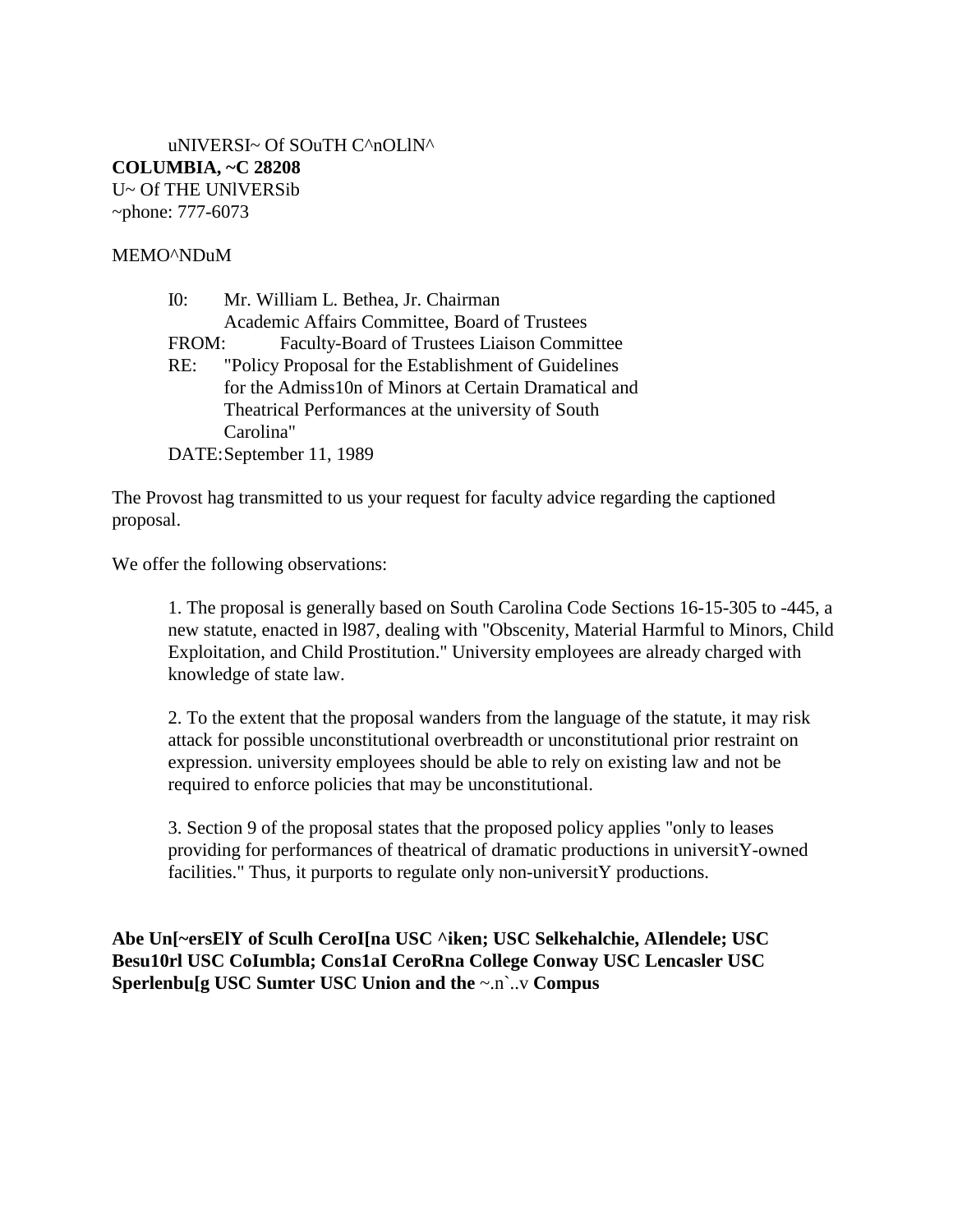Mr. W1111am L. Bethea, Jr. September 11, 1989 Page Two

> 4. Section 7 of the proposal, however, in addition to criminal sanctions provided by State law, adds the academic sanctions of "termination and restriction of employment and participat10n with the Oniversity's theatrical activities.

> 5. Ibe proposal is addressed to any "person baying control over a university-owned facility" (Section 3), any "person Ewbo] shall ... produce, perform, direct, or participate in a performance within the leased area" (Section 4), any person "who produces or directs a performance" (Section 5), and any person "[who] shall ... aid or assist a minor in gaining adm1~10n to, or in remaining present during a performance" (section 6).

6. It is clear that the persons covered by sect10ns 3-6 may not all be univer~1ty employees and that such persons cannot be subjected to all the sanct10ns of Section 7. Contrariwise, Sections 3-7 cover all university employees, from, for example, ticket takers to the director of a university owned facility. Ibe university already has standards and and procedures for disciplining its employees.

We therefore recommend:

1. To the extent that the proposal tracks current state law, it should be declined as unnecessary.

2. To the extent that the proposal wanders from current state law, it should be declined as inviting unnecessary judicial review.

3. To the extent that the proposal duplicates estab11sbed university standards for the termination and discipline of its employees (without, it may be noted, establisbing or referring to any procedures), it should be declined as redundant.

We note further that the Columbia Faculty at its meeting on September 6, 1989, passed a resolut10n regarding the proposal. ^ copy 18 attached.

> Gunther J. Hoist For the Committee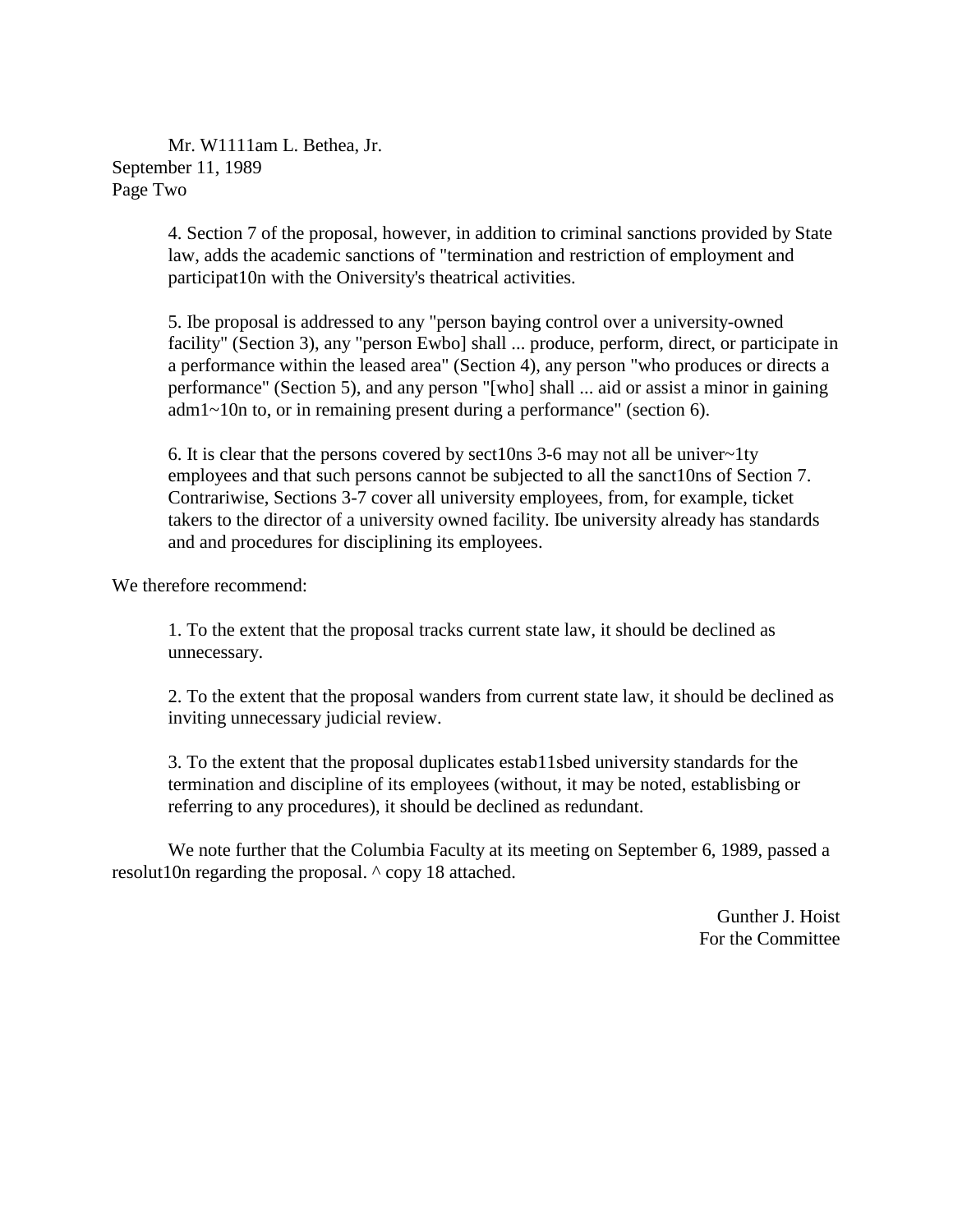# - RESOLUTION ON POLICY PROPOSAL

WHEREAS the General Assembly has already enacted statutory provisions pertaining to the protection of minors from obscene material and

WHEREAS these provisions apply generally in the State of South Carolina and

WHEREAS The university is already bound to comply with the laws of the State

BE IT RESOLVED that the faculty of The university of South Carolina strongly objects to the imposit10n of a separate and special policy on university activities.

[Passed unanimously by the Columbia Faculty on September 6, 1989,

. -.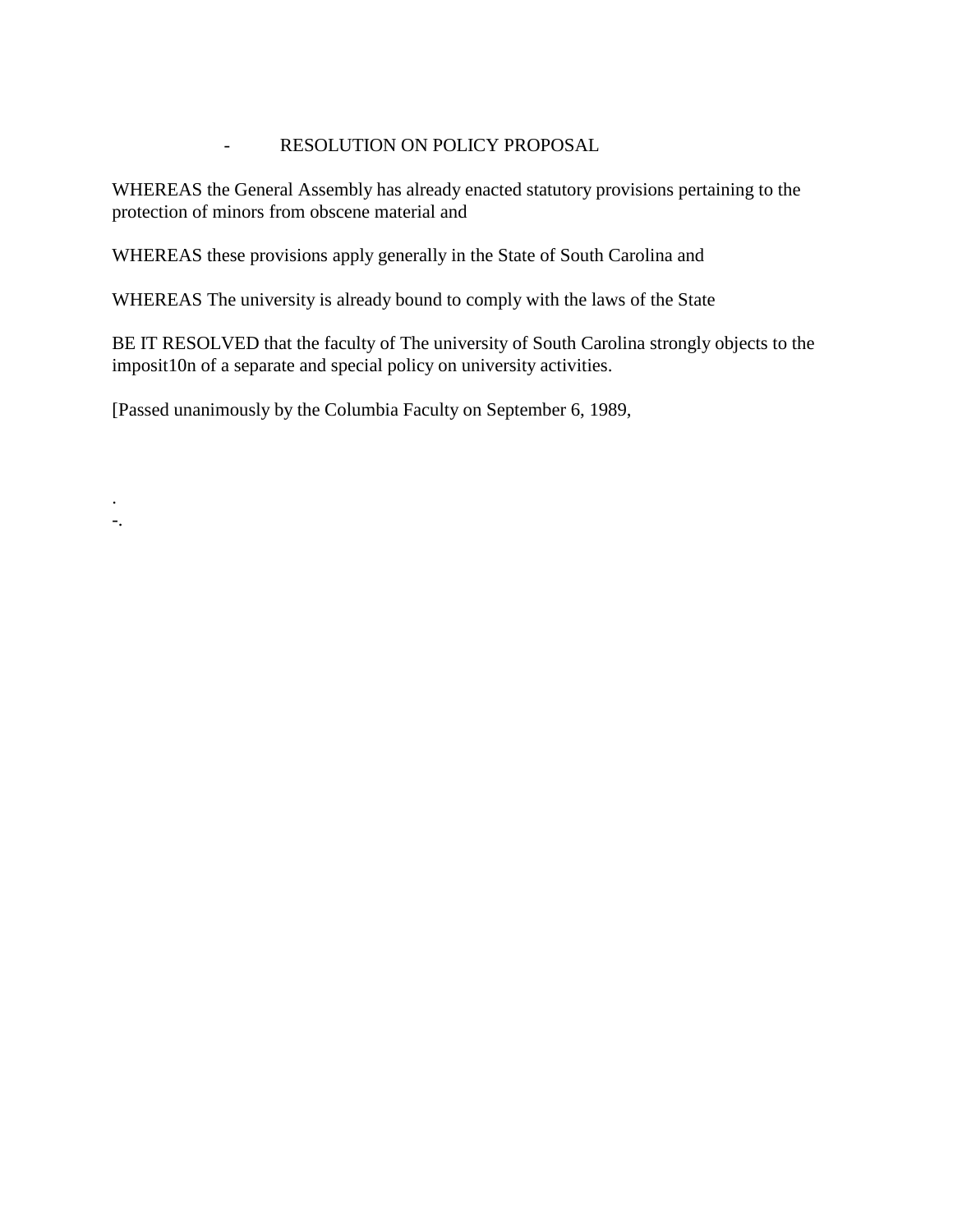SBL(89)01 8 Sop~mber 12, 1 98g Son~or Camaron 8aa~en, on behah o1 Sluden1 Body Pres~anl ~ade-Louisa A. Ramsdale, p~poses:

# A RESOLUTION

WHEREAS: The Geneml ^ssembly h~ alra~y an~ad  $S1$ ~U10~ provisions pe~a~ing 101he pmie~ion o1 minom 1mm obscene m~aMaL and

WHERE^S: These provl~ons apply generally in 1ha S1~s o1 Sou1h Carollna, and WHERE^S: Tha Univamib ~ ~mady bound 10 com~y w~h 1ha ~ws o1 1ha S1~s,

BE IT RESOLVED THAT: Tha S1udan1 San~a, a~ing on baha# o1 1ha ~udan~ o1 1ha Univarsity o1 South Camlina, strongly o~a~s 101ha imposl1ion o1 a sapamia and special poMcy on U~ver~1y actvR~

 $\sim$ Joh~a~ - P~siden1 o1 1he Sen~e  $D \sim a \sim$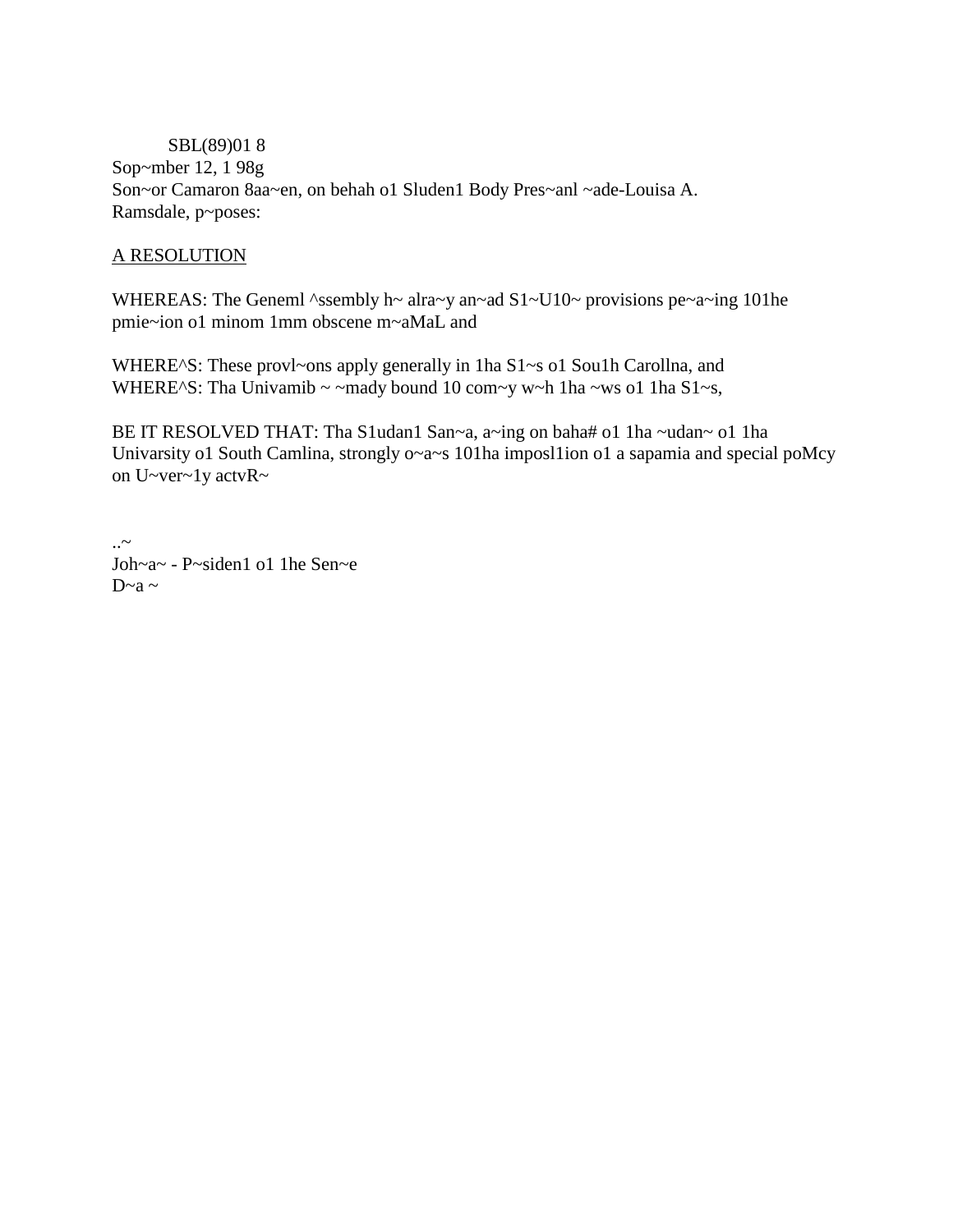I move 1hs1 1be Commi11ee rec \_ nd 10 1be Board of Trustees that the Ubiversity reaffirm its c \_ itment 10 the policies set forth in South Carolina's "Harmful to minors Ant" and conti \_ rigorously to seek enforcement of that act on university premises.

 $\backslash\sim$   $\sim$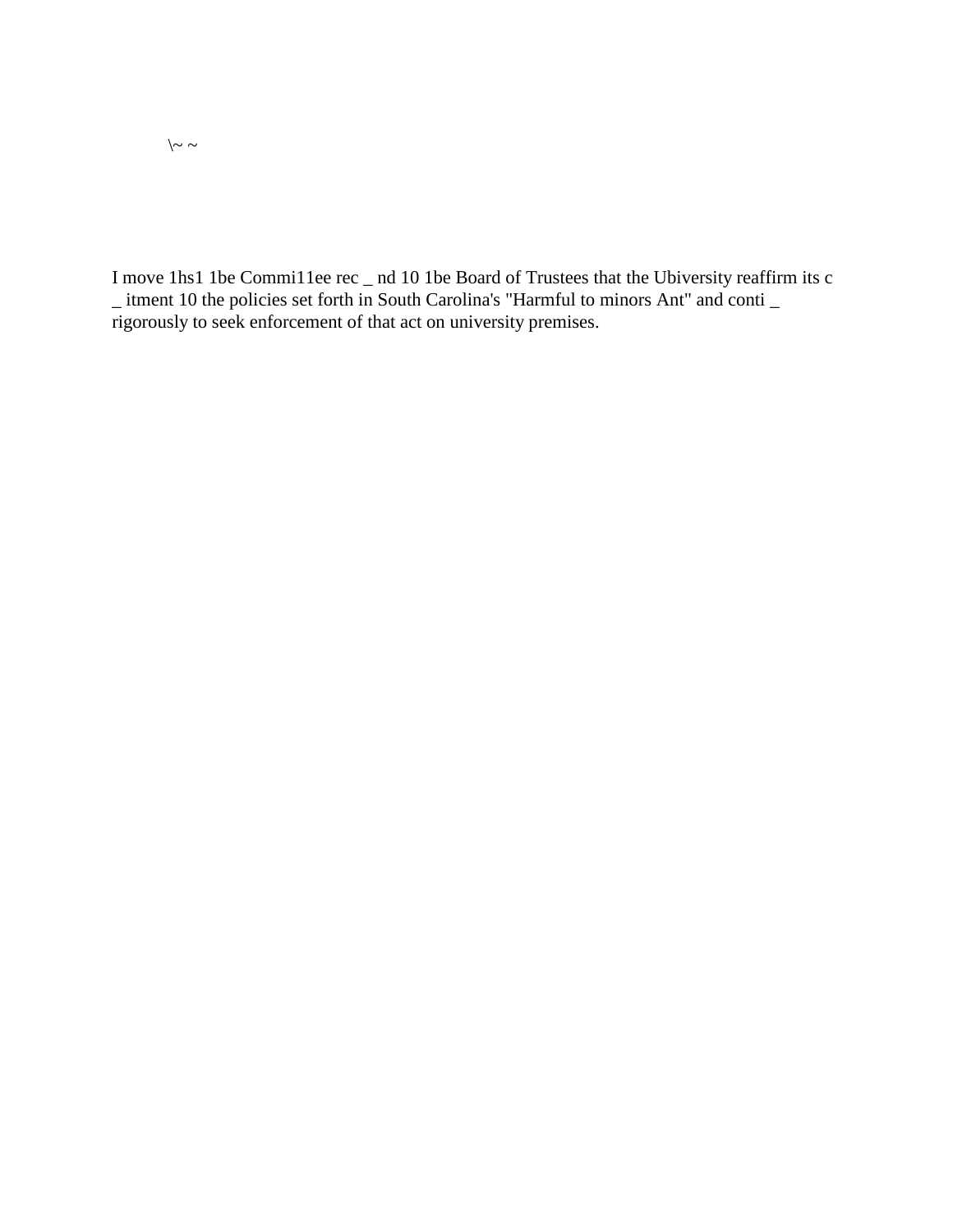New Degree Programs 1988-89 **Enrollment** Program Year 1 Budget 1988-89 Expenditures Fall 88 String 89

 $\frac{\text{Cot} - 1a}{\text{Cot} - 1a}$ 

| MA Religious Studies 18,000 18,000 - CIA's 20<br>$B^{\wedge}$ Contemporary 0<br>$\Omega$<br>$\mathbf{0}$<br><b>European Studies</b><br>Constn1 | 13 |    |
|------------------------------------------------------------------------------------------------------------------------------------------------|----|----|
| S                                                                                                                                              |    |    |
| $B^{\wedge}$ Sociology 28,200 28,000 - Focally<br>8                                                                                            | ID |    |
| $600$ - Support $\sim$ Travel                                                                                                                  |    |    |
| $500$ - LLbr~ry                                                                                                                                |    |    |
| BA Studio Art 151,596<br>$[0, 000 - FaculLy]$                                                                                                  | 14 | 24 |
| $600$ - Support $\sim$ Travel                                                                                                                  |    |    |
| 3,000 - Library                                                                                                                                |    |    |
| 240,000 - Bldg. renovation                                                                                                                     |    |    |
| $S'$ } nct~lll) ur                                                                                                                             |    |    |
| <b>BS</b> Mnlhemnclc<br>~700 $5,100$ - Llbrnry                                                                                                 |    |    |
|                                                                                                                                                |    |    |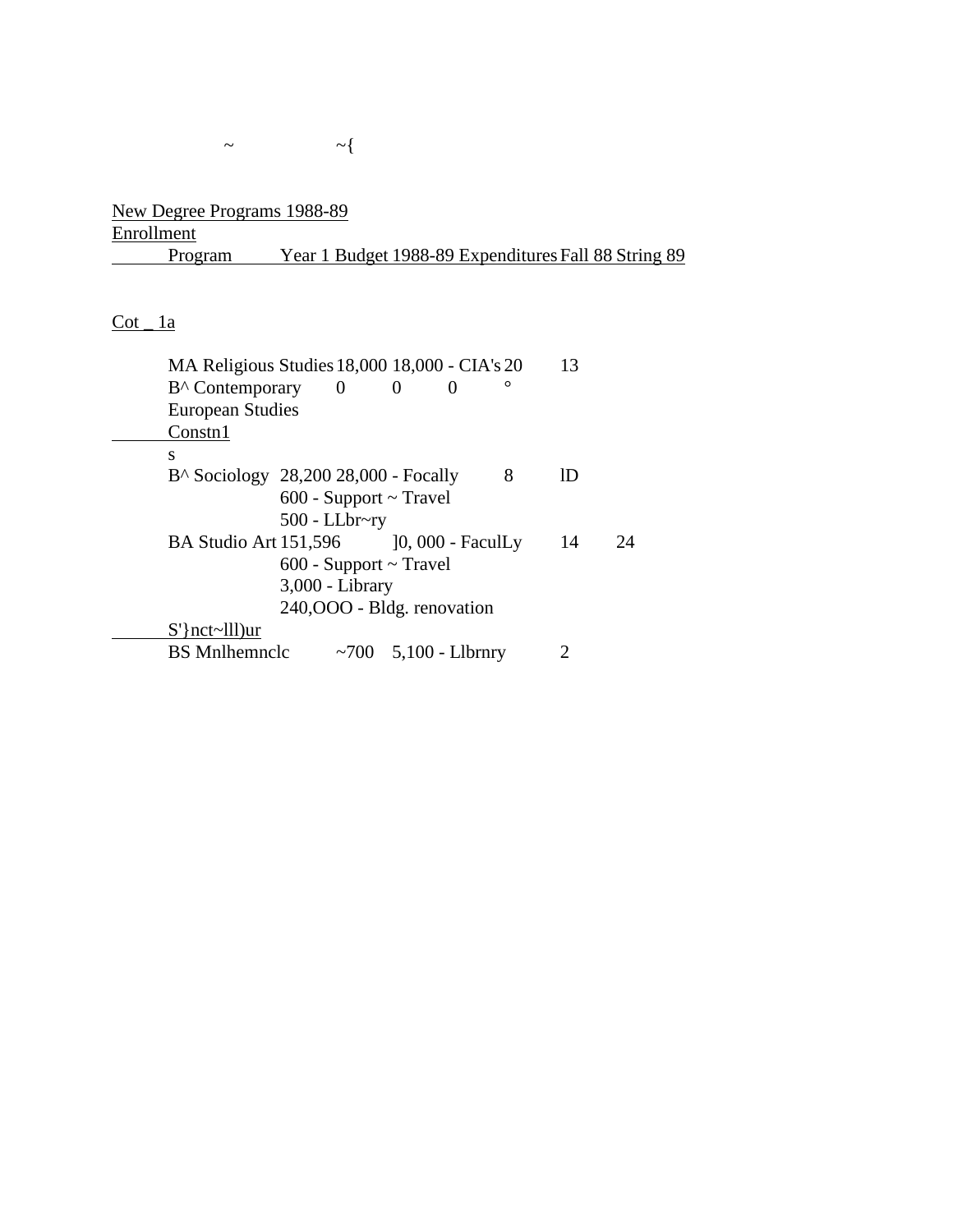$\omega$ **uNlVERSlTY OF BOuTH C^ROL1N^** Ad INCH

POSTOFFlCEBOX370 LANCASTER,SOUTHCAROLlNA29720 (B03)2S~7471 {Bos)777-eB77 age Muon ~ C~ee Upon C  $u-s$  ~- Serge gem S~\_er 15, lose

me ~e gum ala Co\_~ee bad a Inched Beam ~ me Facula House on

Jung 21,1gSg. Ibe plenary purpose of this insets gas to Express our appreciation for her seances ( ad our gut ~ lost bed to Paula Con, aver gem ~- action Omcer, ose Scion Has enacts tab summer  $\sim$  was also  $\sim$  oppodu $\sim$  to bear  $\sim$  = Bra

Con her resections on the Esteem atone action progress or lack thereof and some summered dragons  $\_\infty$  ~c\_end~io~ for the Stun.

airs. Cons address to the ague action  $\text{~}s\text{o}\text{~}C\text{~}ee$   $\sim$  ached.

Professor Gardner Cba~, ague action ^so~ Co\_~e~ aged the meows ~e~-a\_~\_~mp~.

The Unitary ~ Sough Carohna: USC then: **USC SaI~halch~, ^l~nda~; USC butt; USC Crumble Cast Carohna CoMege, Conway: USC ~ncasler; USC Sparlanburg; USC Sumler; USC Un[on; and lhe are Campus.**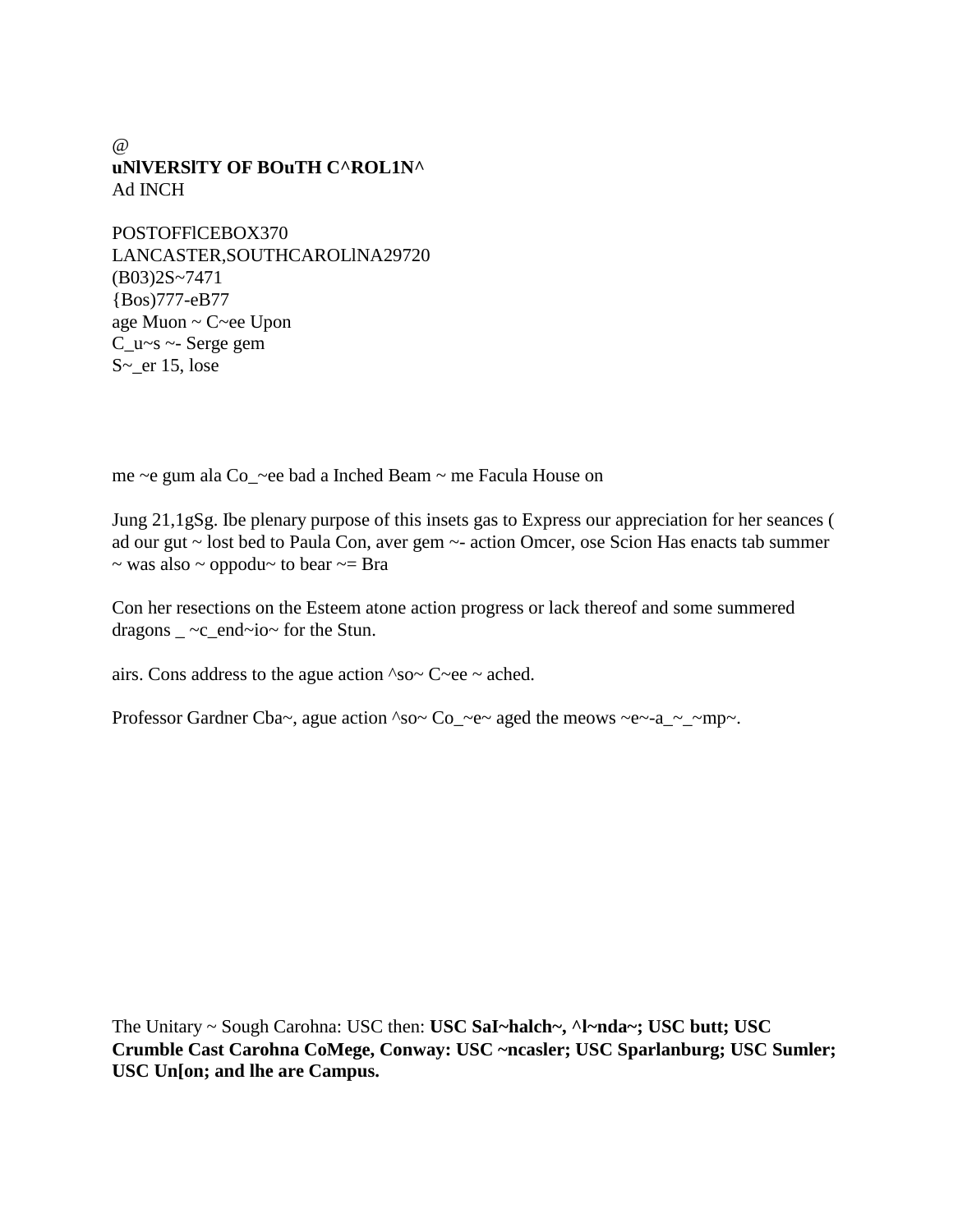.: '/.

Affirmative Action Advisory Committee

University Campuses Faculty Senate Meeting

September 15, 1989

The Affirmative Action Advisory Committee held a luncheon meeting at the Faculty House on June 21, 1989. The primary purpose of this meetig was to express our appreciation for her services ( and our regret at losing her) to Paula Cox, former System Affirmative Action Officer, whose resignation was effective this summer. This was also an opportunity to hear from Mrs. Cox her reflections on the System's affirmative action progress or lack thereof and some suggested directions and recommendations for the future.

Mrs. Cox's address to the Affirmative Action Advisory Committee is attached.

Professor Gardner, Chair, Affirmative Action Advisory Committee, informed the members that the search for a new System Affirmative Action Officer is in progress.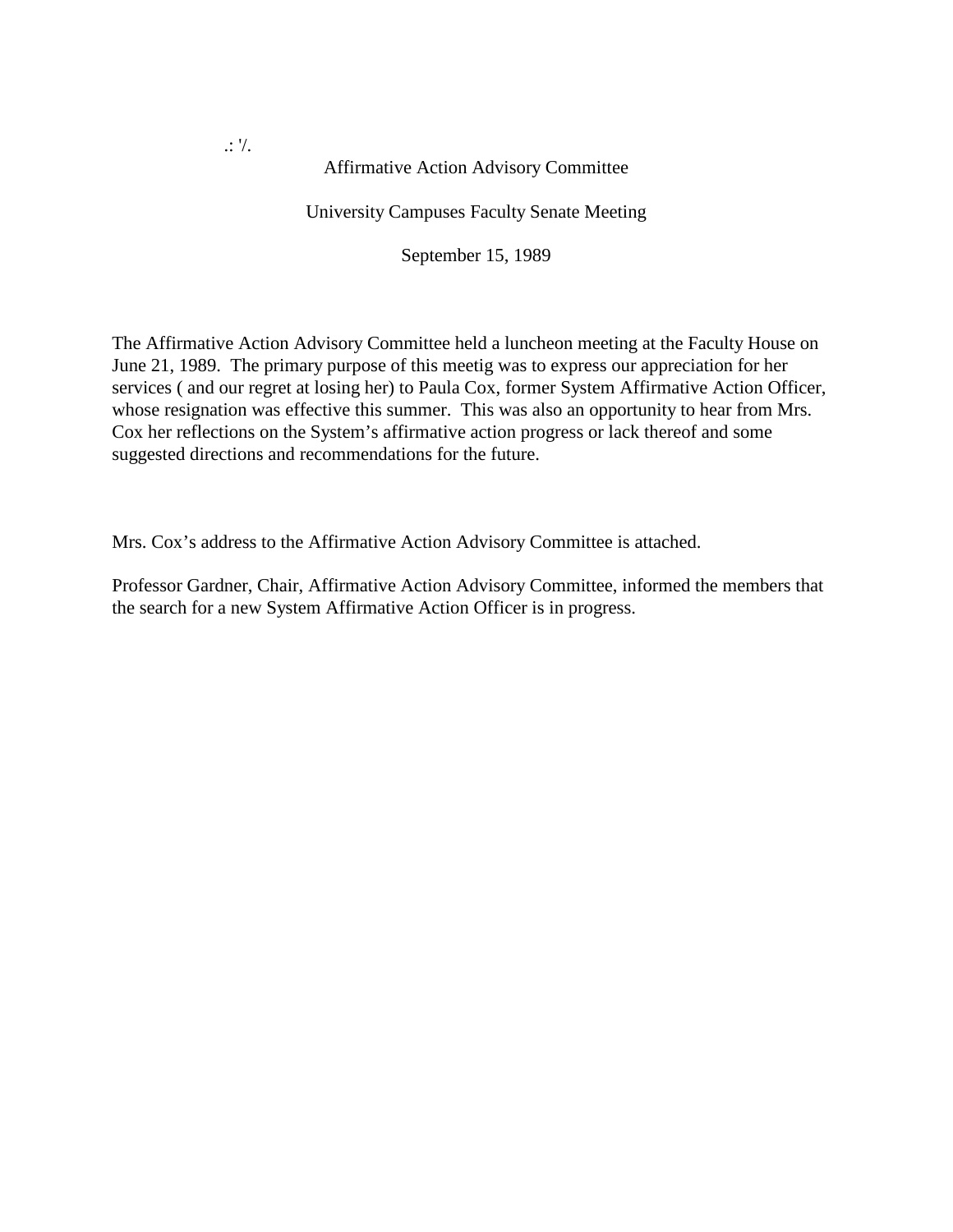Address to the Affirmative Action Advisory Committee By Paula N. Cox, USC System Affirmative Action Officer On the Occasion of Employment Termination June 21, 1989

#### INTRODUCTION

Thank you for inviting me to present a personal assessment of the progress of affirmative action at the University of South Carolina. I will close my remarks with recommendations as to future directions necessary to enhance the institution's image as an affirmative action/ equal opportunity employer and educational institution.

#### THE GOAL

Work force statistics indicate whether the goals of affirmative action are being attained. The bottom line is the actual results of efforts to hire and promote those protected classes for whom we are required by law to take affirmative action: minorities (specifically Blacks in South Carolina), women, handicapped individuals, disabled veterans and Vietnam era Veterans. Of these groups, actual numerical hiring goals are projected for Blacks and women. Granted, they are goals, not quotas; therefore the institution is not held to goal achievement if it can demonstrate that a reasonable effort was made in good faith to achieve these goals. But progress in achieving the diversity which is so essential to the vitality of the academic environment hinges directly on meeting the institution's affirmative action goals. And regulatory agencies begin to question "good faith" efforts that produce no significant change to the status quo. We must take affirmative action to eliminate the underrepresentation of protected class members at all levels of the institution's work force if we are ever to achieve that stage at which we can truly claim to be an equal opportunity employer and educational institution.

#### THE PROGRESS

The first Affirmative Action Officer at USC, Anna S. Durham, was appointed on December 1, 1972. We are now nearing the end of two decades of affirmative action at USC. What do the figures tell us about our progress in affirmative action? White females in tenure eligible ranks on the Columbia campus rose from 19% in 1975 to 23% in 1988. When all faculty levels are considered, the figure for White females on the Columbia campus is currently 25%. Minority males in tenure eligible faculty ranks increased from 3% in 1975 to 5% in 1988 while minority females remained at 1% over the past 14 years Looking specifically at Blacks on the USC-Columbia faculty we see that they currently comprise 2%, of the tenure eligible ranks and 3, when all faculty levels are taken as a whole. In sum, current statistics for Columbia campus faculty indicate that White females comprise 25%, Blacks, male and female 3%, other minorities 4% and white males 69%. System totals show Black faculty at 3% and women faculty at 30%; actually, a 70%~/30%, male/female faculty split.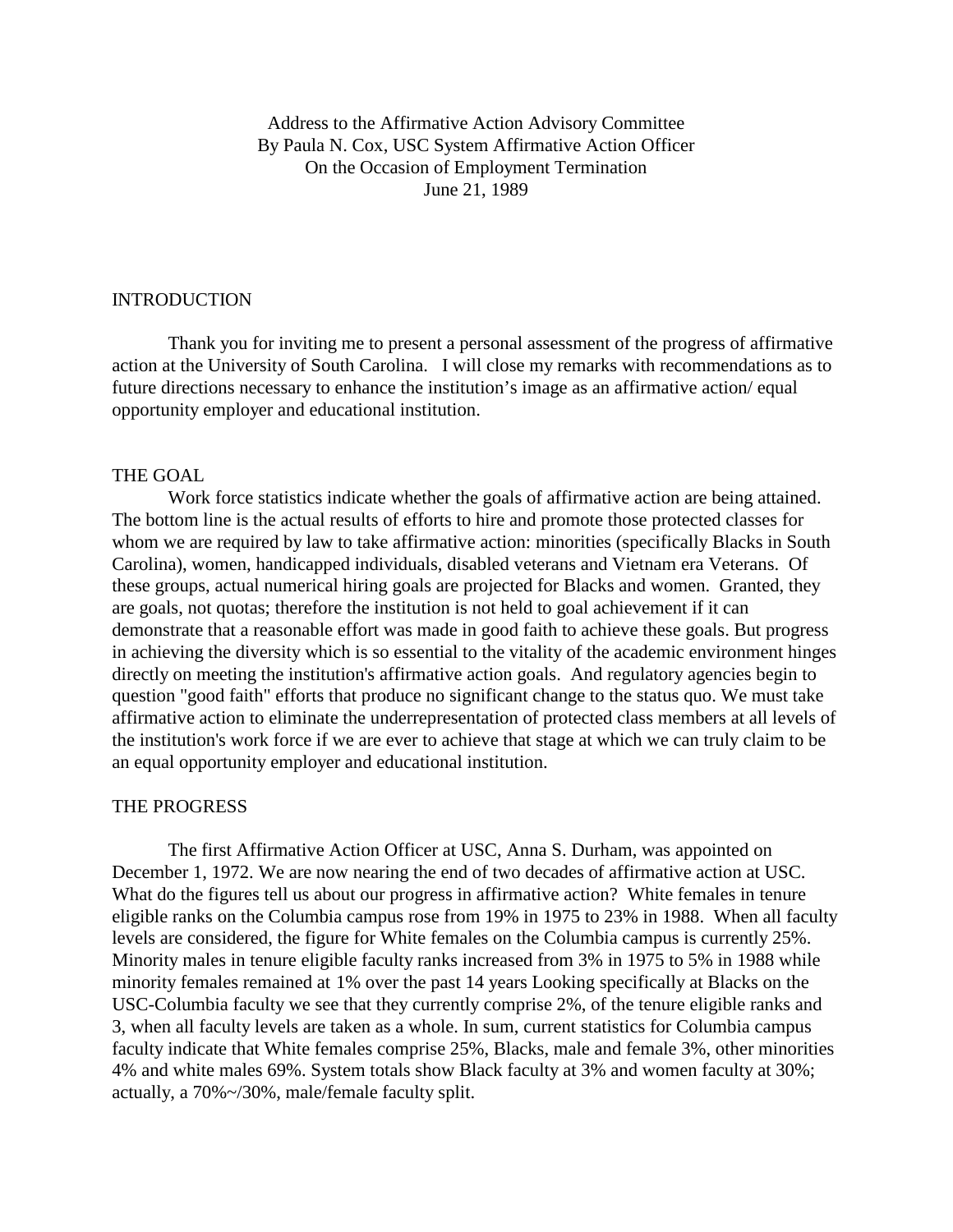Over the Years we have had modest increases in deanships held by women, in the appointment of women at the vice presidential level, and two Black gales have been appointed as vice presidents though only one held office at this rank at a time.

Among the classified employees on the Columbia Campus, as of Fall 1988, 87.5% of the persons earning over \$40,000 annually were White males, 4% Blacks, ]% other minorities and 6% White females. These figures are almost reversed at the lowest grade levels. At grades ID to 15, we find that 89% of the employees are Black, White females 4% and White males 7%. Between grades 10 to 20 there is a 70% female 30% male split in the share of these positions. A marked improvement is noted in the middle grades of 20 to 30 with women holding 56% of these jobs and men 44%. Then at the top, over grade 30, there is a reversal of the situation at the lower grade levels, men have a 70% share of these jobs and women a 30% share.

There is no denying that there has been some progress in work force composition for both staff and faculty by race and gender. But this progress has been painfully slow, very modest in scope and not as consistent as it could be. Women are joining the work force in increasing numbers but their upward mobility needs to accelerate. Blacks, on the other hand, often do not appear to be even making it to first base, despite their representation in applicant pools. Blacks are still having some difficulty gaining access, let alone upward mobility. A small group of individuals strive to make a difference, but there does not appear to be an across-the-board commitment to give priority consideration to affirmative action. It has taken us twenty Years to reach this far; we need to accelerate the progress. Affirmative Action is intended to be temporary. There will be no need for affirmative action goals when the underutilization of women and minorities is eliminated.

#### THE BARRIERS

The Affirmative Action Officer does not have the authority to make or influence any personnel decisions such as hiring, promoting, terminating, or the like, except when it directly relates to the staff of the Affirmative Action Office. These employment decisions are made by individual University officials, <~ and until these persons are held accountable for their actions, and until they understand and experience the consequences of their decisions, then there will be no significant change much less accelerated change to the work force composition. The main barriers to improving the affirmative action **profile of** this institution are: lack of knowledge, indifference, resistance, denial, and lack of broad-based commitment and an absence of accountability measures.

Within the limits of our staff and budget the affirmative action office attempts to inform the University Community as to the requirements, roles and responsibilities related to affirmative action and equal employment opportunity. But this needs to be a constant education and training process which is integrated into general University staff training and faculty development offerings.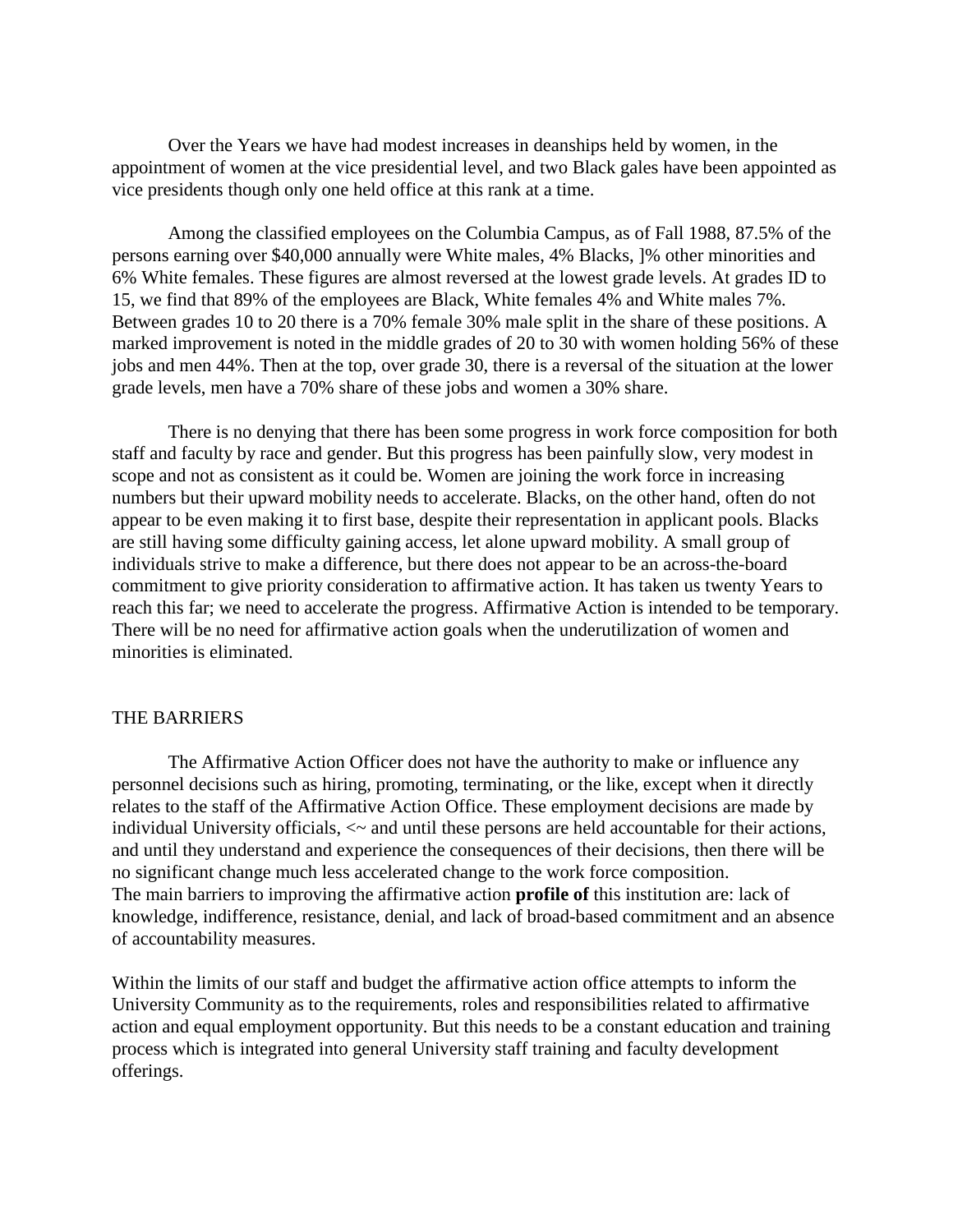Indifference is a direct consequence of the absence of accountability. There are policies and procedures which allow for the performance evaluation of supervisors to include an assessment of their efforts at promoting affirmative action and equal opportunity. The Provost may require deans to justify ~ their selection before approving a request to make an offer. But I do not-know the extent to which these procedures are enforced and/or are linked to some measure of reward or censure.

When EEO became law a quarter century ago, it ushered in a new order. But attitudes and practices die hard. They are not easily legislated away. So there are pockets of resistance, often subtle. And although this resistance can be worn away with time, how much more time should we allow? We do not have the luxury of time if we are to prepare the work force for the year 2001.

Denial impedes progress in eliminating racism and sexism. We cannot admit that there are one or two problem supervisors without recognizing the negative impact they could have on our public image. When racism and/or sexism exists in any unit or department in this institution, it taints the entire University System. We must strive to educate and sensitize the University Community to the principles of equality and we must strive to nurture an acceptance of cultural differences. We all have prejudices, but when we act on our prejudices in a manner which demeans the dignity and worth of our colleagues, then we are not creating an environment which values diversity. If University officials (me included) are perceived as being unresponsive to the concerns of Blacks and women, as defined by Blacks and women, then the image of institutional racism and/or sexism is real and must be addressed. For example, when the Women's Focus Group makes a recommendation for a Women's Center and this is established as a Coordinator of Women Students' Services on par with Student Activities in the Department of Student Life of the Division of Student Affairs, does this constitute a response to the concerns of women as defined by women? -

Another barrier to goal attainment is lack of commitment. Commitment is demonstrated in many ways. The Office of the Provost certainly demonstrated commitment by the set-aside of money for the hiring of Black faculty. But commitment (or lack thereof) is also clearly seen by the presence of **women and Blacks** in top level administrative positions where power, influence, and strategic decision-making lie.

Various approaches are used within an institution to encourage affirmative action compliance: incentives, coercion, directives, censure, education and training. Often it takes a combination of some or all of these approaches to produce results. Only when responsibilities are clearly defined and persons are held accountable for their actions by someone with the authority to do so, only then will real progress be made in achieving affirmative action and maintaining equal employment opportunity. Authority and resources are essential to the implementing of an affirmative action program which requires institution-wide cooperation and involvement.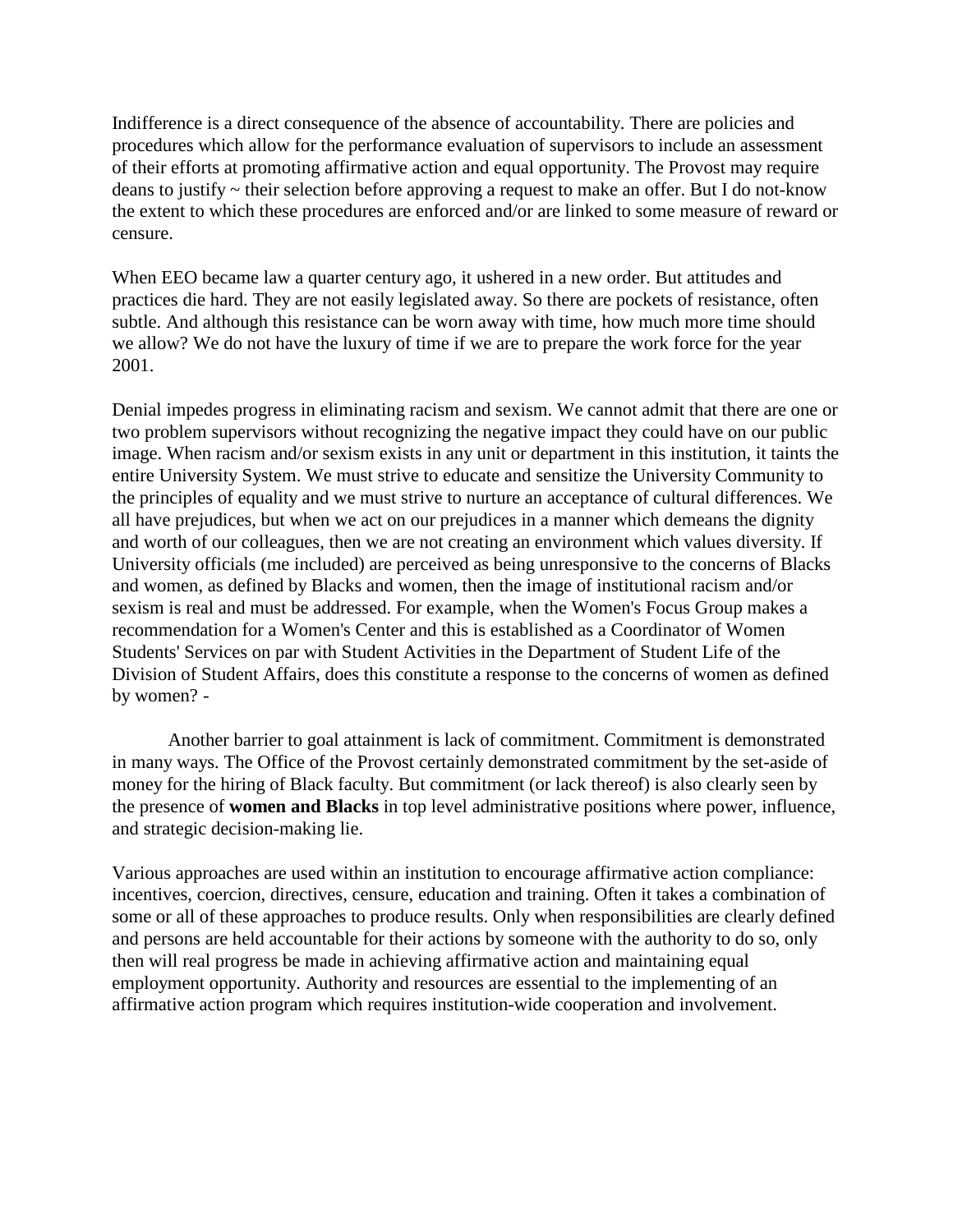#### SPECIFIC PROBLEM AREAS

In monitoring hiring decisions, after the fact, (usually a year after they have taken place) we conduct impact ratio analyses to identify any job categories in which women or Blacks are adversely affected in the selection process. Generally, there is greater evidence of adverse impact by race rather than by gender. Statistics for October 1, 1987 to September 30, 1988 revealed that, as in previous years, adverse impact on Blacks in the hiring process is pervasive, a problem that is especially critical in the classified area. With respect to unclassified personnel, no adverse impact on women was indicated and for the first time in years there was no adverse impact on Blacks in the hiring of faculty, because of the leadership exercised and resources made available by the Office of the Provost. This commitment must continue if we are to reach parity.

In the classified job categories, applicant pools are usually representative, largely due to the active recruiting strategies of the Employment Manager, but for some reason hiring supervisors are not appointing Blacks to positions in expected numbers. For example, in 1987-88 there were thirty-five hires made in the student personnel job group, but only two Blacks were selected for appointments from a combined pool of one hundred and thirty-six qualified Black applicants. Similarly, thirty positions were filled in the entry level technical job group, with Blacks receiving only two hires from among one hundred and sixty-two qualified Black applicants.

Statistics such as these provide prima facie evidence of discrimination and the onus rests on the University to prove otherwise. At a minimum, they shed doubt as to whether equal employment opportunity is afforded all qualified applicants.

At the bottom rung of the classified job groups in terms of grade and salary, entry-level service/maintenance, there is a concentration of Blacks. Ninety-seven percent of the employees in this job category are Black. No problem in hiring Blacks here; the problem is one of upward mobility. An impact ratio analysis of promotions for 1987-88 revealed adverse impact on Blacks in entry and mid level service/maintenance. For example, there were ten promotional opportunities at the entry level job group. Whites, who numbered only ten persons in this job group, received two of the promotions, while Blacks, numbering three hundred, received eight of the promotions. Because of the concentration of Blacks in the service/maintenance area, the institution should design an upward mobility program to provide the necessary training and development to enable the employees in this job category to prepare themselves for promotional opportunities.

These are but a few examples of problem areas that are the consequences of those barriers to affirmative action: lack of knowledge, indifference, resistance, denial, lack of broad-based commitment, and absence of accountability measures.

**DIRECTION**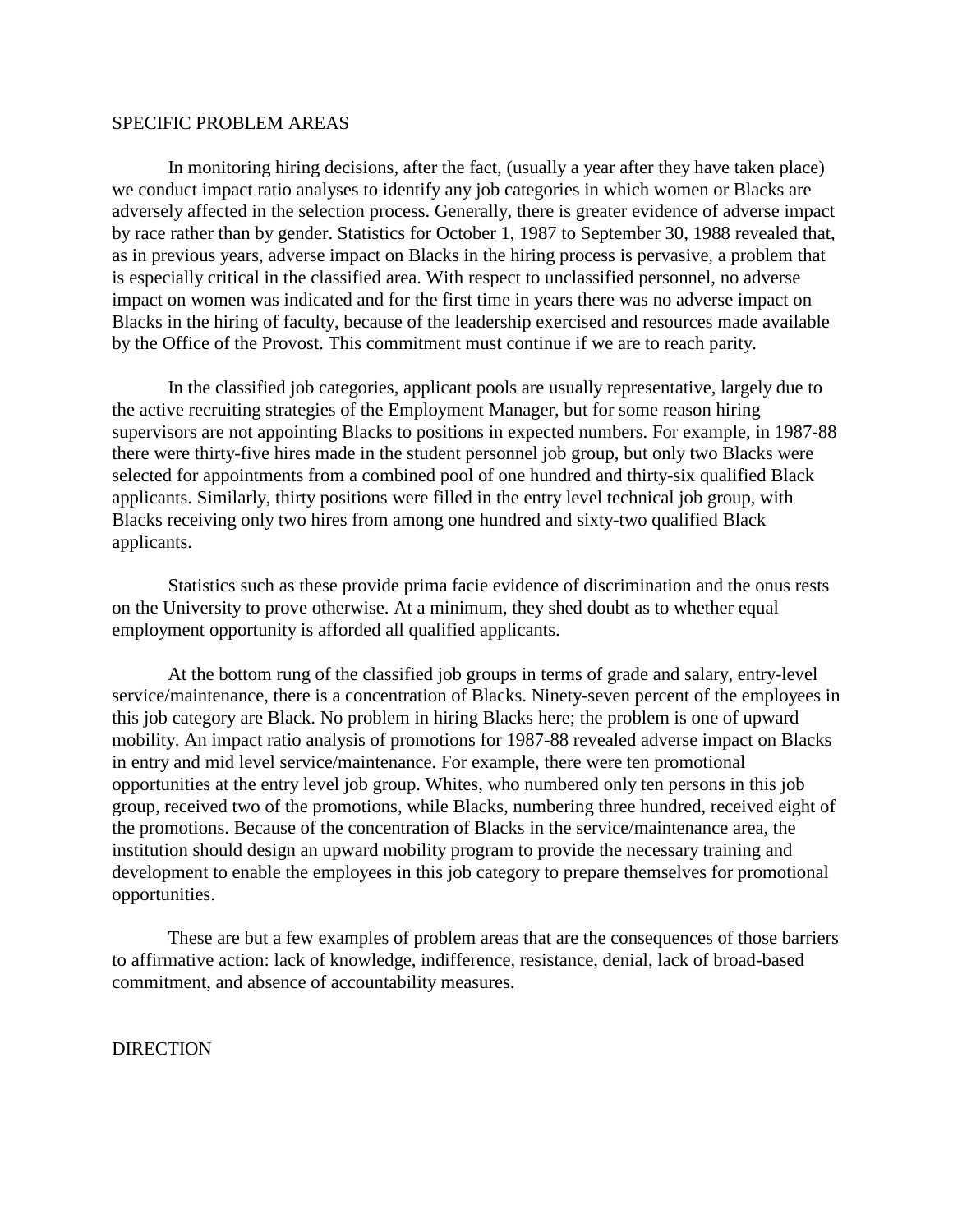If affirmative action efforts are to produce meaningful results, responsibility for the implementation of affirmative action at USC must be assumed by all persons in the institution: the Chief Executive Officer who establishes affirmative action as a priority and allocates the necessary resources for the task; the supervisors who take the time to learn the art of supervision and to make employment decisions that are equitable and fair; the chief academic officer at each campus holding Deans accountable for affirmative action goal attainment; faculty and staff who interact with their colleagues in a non-discriminatory manner creating an environment in which the dignity and worth of each individual is respected; controllers and business managers who ensure that minority businesses are offered the opportunity to participate fully in the procurement process.

Affirmative action responsibilities, principles and practices must be infused into the very fabric of the institution. This is the message that I strive to get across. Affirmative action is not housed in the Affirmative Action Office. Affirmative Action is a corporate effort; it is the responsibility of everyone at the institution to promote affirmative action and equal opportunity in terms of access, upward mobility, and the work and educational environment.

#### RECOMMENDATIONS

I make the following recommendations in order to lend some direction to the focus that is essential to attaining equity at The USC. This is not an exhaustive list of recommendations, neither do I profess to have all the answers.

#### Accountability Measures & Recruitment Strategies:

I have stressed the need for instituting measures by which persons who make hiring decisions are held accountable for their actions. The following recommendations refer to accountability measures and recruitment strategies.

- The USC Employee Performance Management System requires that supervisors whose responsibilities include hiring or promoting must be evaluated on the managerial characteristic which measures their efforts at promoting equal opportunity. For this requirement to be effective, there must be some means for documenting and verifying the documentation provided in support of the individual's efforts at promoting AA/EEO.

- Whenever there is a hiring opportunity in a classified job group in which Blacks and/or women are underutilized, it may be necessary for the Employment Manager and the Affirmative Ac' ion Officer to become directly involved in the hiring decision and approve the selection if the underutilization is to be eliminated as rapidly as possible This is a tall order because of the number of positions filled annually and the extent of the underrepresentation of Blacks and women in the work force. But something must be done since impact ratio analyses continue to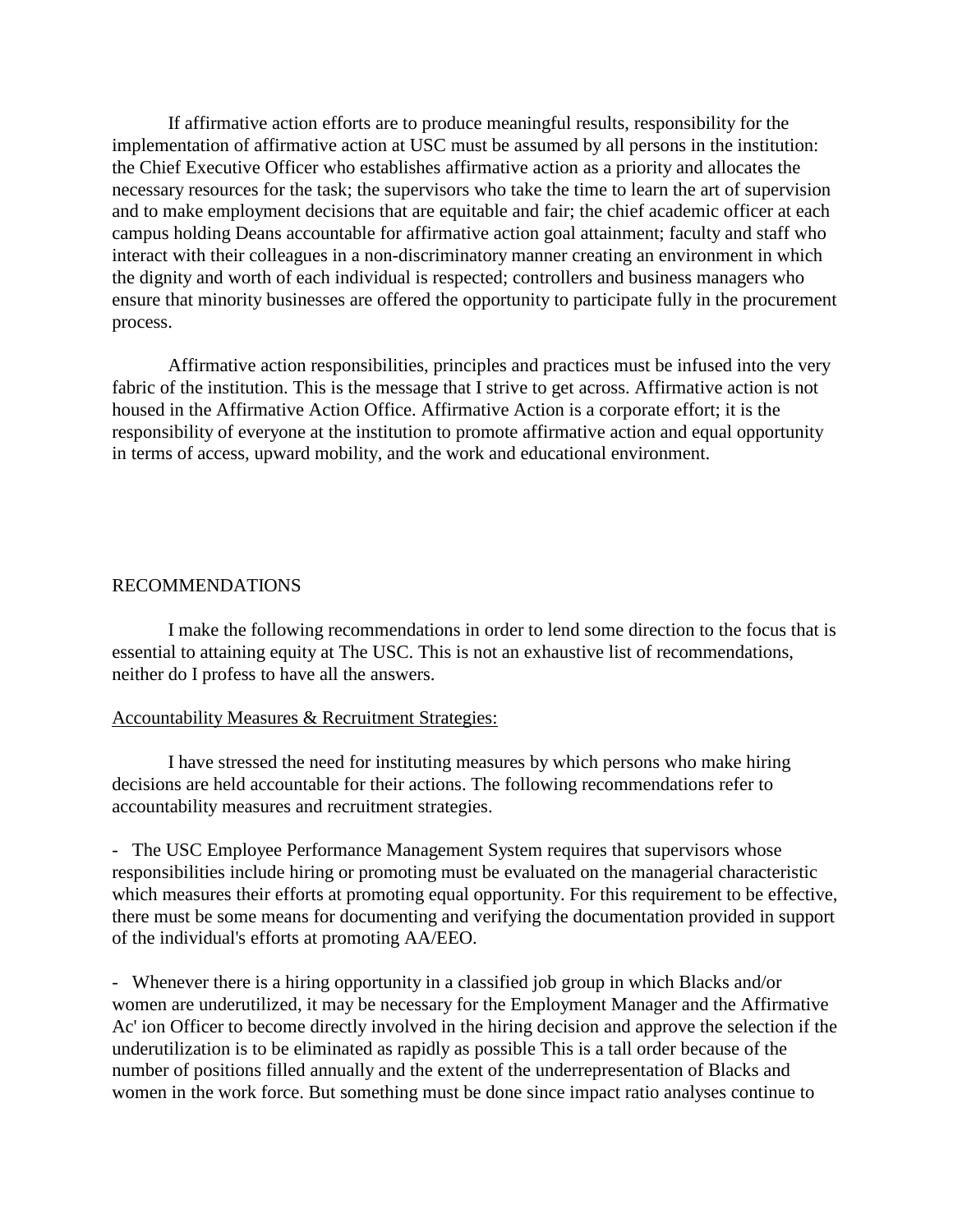show evidence of adverse impact in the selection process. My preference is really to have hiring officials make their own hiring decisions in a responsible and equitable manner. **But this**  decentralized; non-directed system has not been producing any significant reduction in the underutilization of women and Blacks.

- Persons who make hiring decisions at any level should specify the job related criteria by which each applicant was eliminated and by which the successful candidate selected. This information is often not readily available when external agencies conducting compliance reviews request it.

- Each dean of a college in which Blacks and/or women are underrepresented on the faculty should be required by the Provost to develop, in consultation with the System Affirmative Action Officer, an annual plan for eliminating this underutilization and their performance evaluation could be based in part on the success of the recruitment plan. Requests to make an offer should include documentation of the affirmative recruiting strategies employed and justification of the selection decision if Blacks or White females are not selected and they are underutilized in the department. It would be helpful if the System Affirmative Action Officer were given an opportunity to

review and comment on the documented recruitment efforts before the Provost makes a decision as to whether or not to approve a request to make an offer.

- Because of the low availability of Blacks and women in the sciences and engineering and the corresponding difficulty in identifying them for faculty openings, more time could be allowed for certain faculty searches, informally beginning the search (scouting) at least two years before a current faculty member retires.

- The System Affirmative Action Office has a cooperative working relationship with the System Personnel Division. A similar relationship needs to be developed with a designated liaison in the Office of the Provost to serve as a conduit for reaching the academic community and for monitoring the academic hiring process.

- When women or minorities terminate from the University, it may be useful if the System Affirmative Action Office were notified so that the officer may conduct an exit interview to determine if AA/EEO issues led to the termination.

# Training and Development:

Some of the barriers to AA/EEO reflect a lack of knowledge and training on the issues involved. The following recommendations address training and development.

Supervisory training should be mandatory for all persons with supervisory responsibilities, administrators, faculty, and staff with AA/EEO issues being fully integrated into the supervisory training series.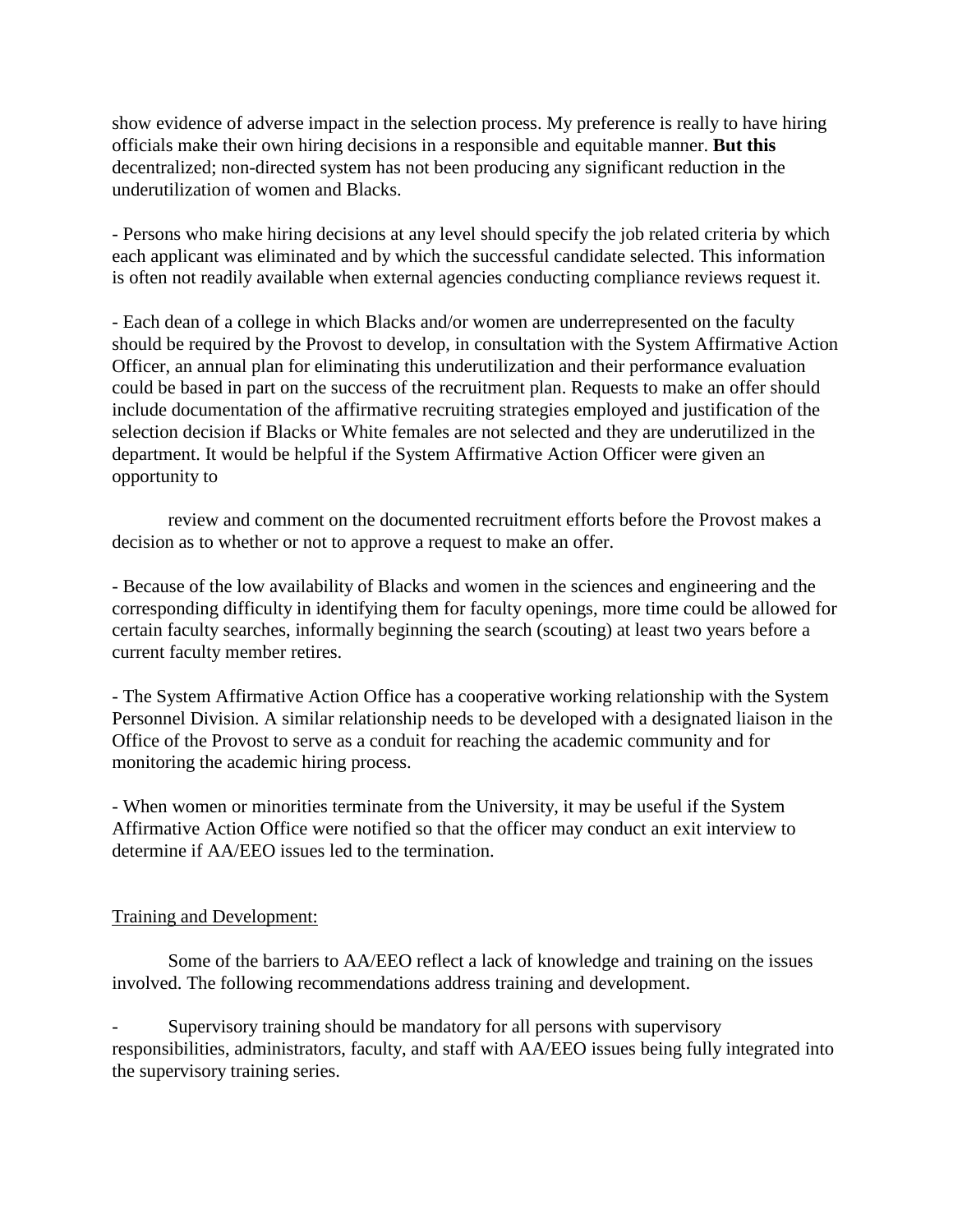- As part of the supervisory training series, hiring officials need to be made aware of the University's obligations to take affirmative action to hire and promote qualified handicapped individuals, disabled veterans and veterans of the Vietnam era. Classified jobs may need to be analyzed so that the essential and non-essential job functions are identified. Such an analysis would assist supervisors in evaluating whether a handicapped individual with reasonable accommodation is qualified to perform the essential functions of the job.

- Racism and sexism awareness and sensitivity training should be available and required at least for new faculty and staff. Resources would need to be allocated for the purpose of developing a quality training program on these issues.

- There is an urgent need for sexual harassment prevention training to be provided to all administrators, faculty, staff and students. The Personnel Training Office is arranging for this training which I hope will be given the fullest support and reception throughout the System.

# Upward Mobilitv:

It has been said that upward mobility may be the next frontier for affirmative action. The following recommendations relate to the barriers to upward mobility.

- The GED Preparation Program currently operated by the Custodial Department needs to be expanded, enhanced, and extended to the entire service/maintenance area. This program could be the nucleus of a an Upward Mobility Program designed to prepare service/maintenance staff for career advancement and personal development. Perhaps the College of Education could spearhead this project in consultation with Mr. Bill Gilchrist, Director of Custodial Services.

- Generally, across the classified job series, the mystery needs to be taken out of career paths and a career assessment and guidance program developed to assist employees in making career choices and preparing for promotional opportunities. Some career guidance is provided to employees on a limited and informal basis through the University Career Center. It would require additional resources in the form of staff, facilities, and budget to extend career guidance services to employees.

- Steps could be taken to explore the possibility of developing an apprenticeship program in the skilled crafts area as a means of attracting more women to these non-traditional jobs.

# Public Relations:

It is important to project and protect the institution's image as an affirmative action/equal opportunity employer. To promote good public relations I suggest the following:

University Relations could take a proactive stance in bringing before the public the efforts and successes of the University in promoting affirmative action and equal opportunity. This proactive mode is preferable to that of reacting to bad press coverage.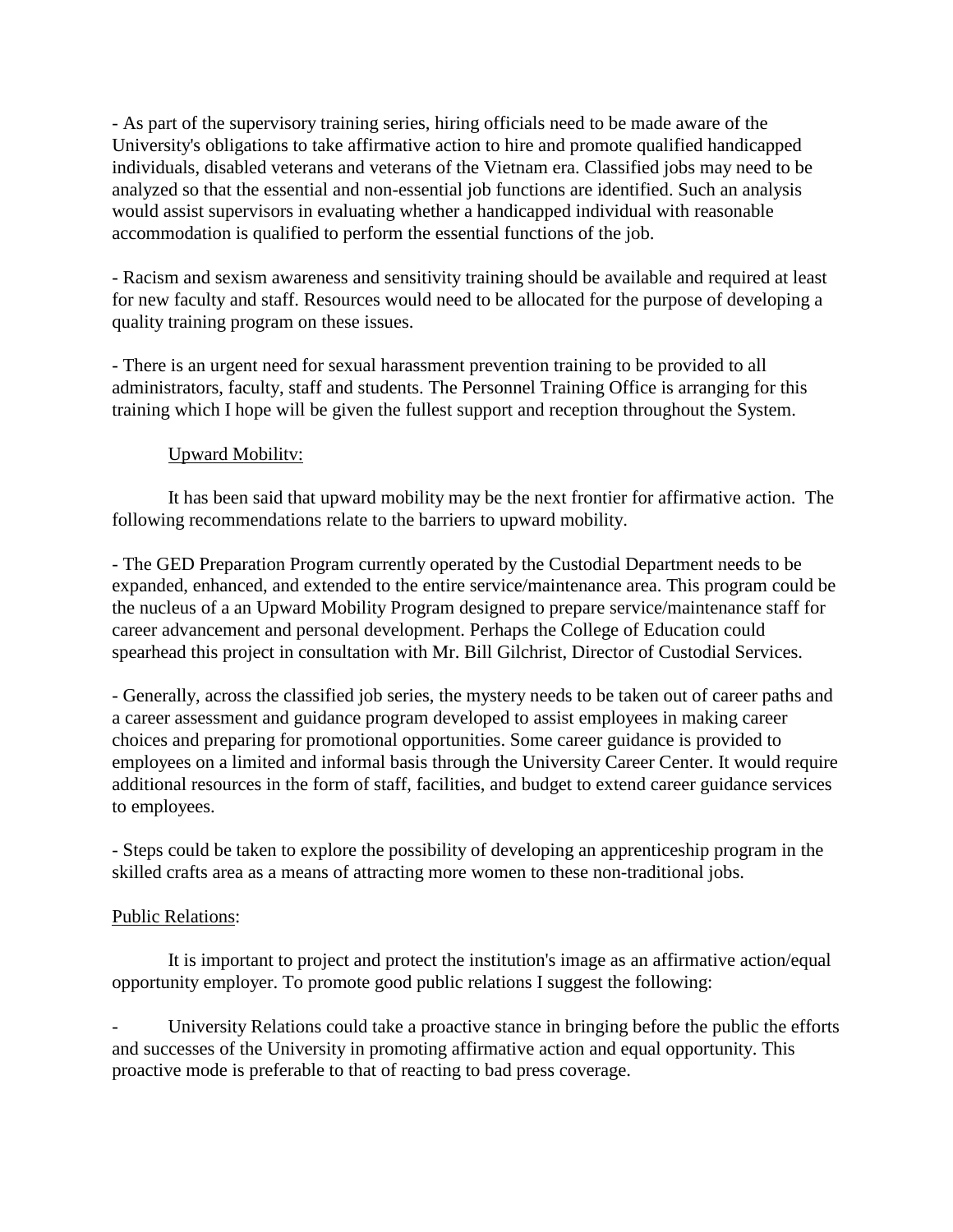The Office of the President may consider recognizing in some meaningful way those University officials who have contributed significantly to the achievement of the institution's affirmative action goals.

#### Affirmative Action Advisory Committee:

The Affirmative Action Advisory Committee has been a tremendous asset to the affirmative action program at this institution. To enhance institutional coordination it would be beneficial for this Committee to interface in some way with the Handicapped Advisory Committee. I am suggesting that one possibility could be for the chair of the Handicapped Advisory Committee to be designated a member of the Affirmative Action Advisory Committee.

#### **CONCLUSION**

You will notice that my recommendations touch **on a broad** cross-section of the University Community. This is the approach necessary to mainstream affirmative action and equal employment opportunity. Although affirmative action and equal opportunity issues are competing with a host of other priorities deserving attention, resources must be committed to this effort throughout the institution.

USC will soon have its sixth affirmative action officer. It is not an easy job. There are fewer positions in higher education as complex and as little understood as that of AA/EEO officer. In an article on the EEO Officer in Higher Education, Myrtle Reul, a professor of social work who was an affirmative action officer, describes some of the necessary attributes of an affirmative action officer as follows:

"In the real-life, day-to-day world, EEO jobs call for

- the patience of Job
- the skin of a rhinoceros
- the persistence of a bulldog
- the retention of an elephant
- $\sim$  the surveillance of a hawk
- the wisdom of Solomon
- intermixed with flexibility and
- the capacity to handle minute detail
- plus, the ability to recharge your own battery and bounce back from constant
- pressure and lack of progress, and con
- tinuous criticism."

This litany of attributes is not as tongue-in-cheek as it may sound. I have been fortunate to have an excellent staff and cooperative colleagues with whom to work. I thank you for your encouragement and guidance in the past and am confident that you will be supportive of my successor. This office fulfills its mission by working through other people and it has been